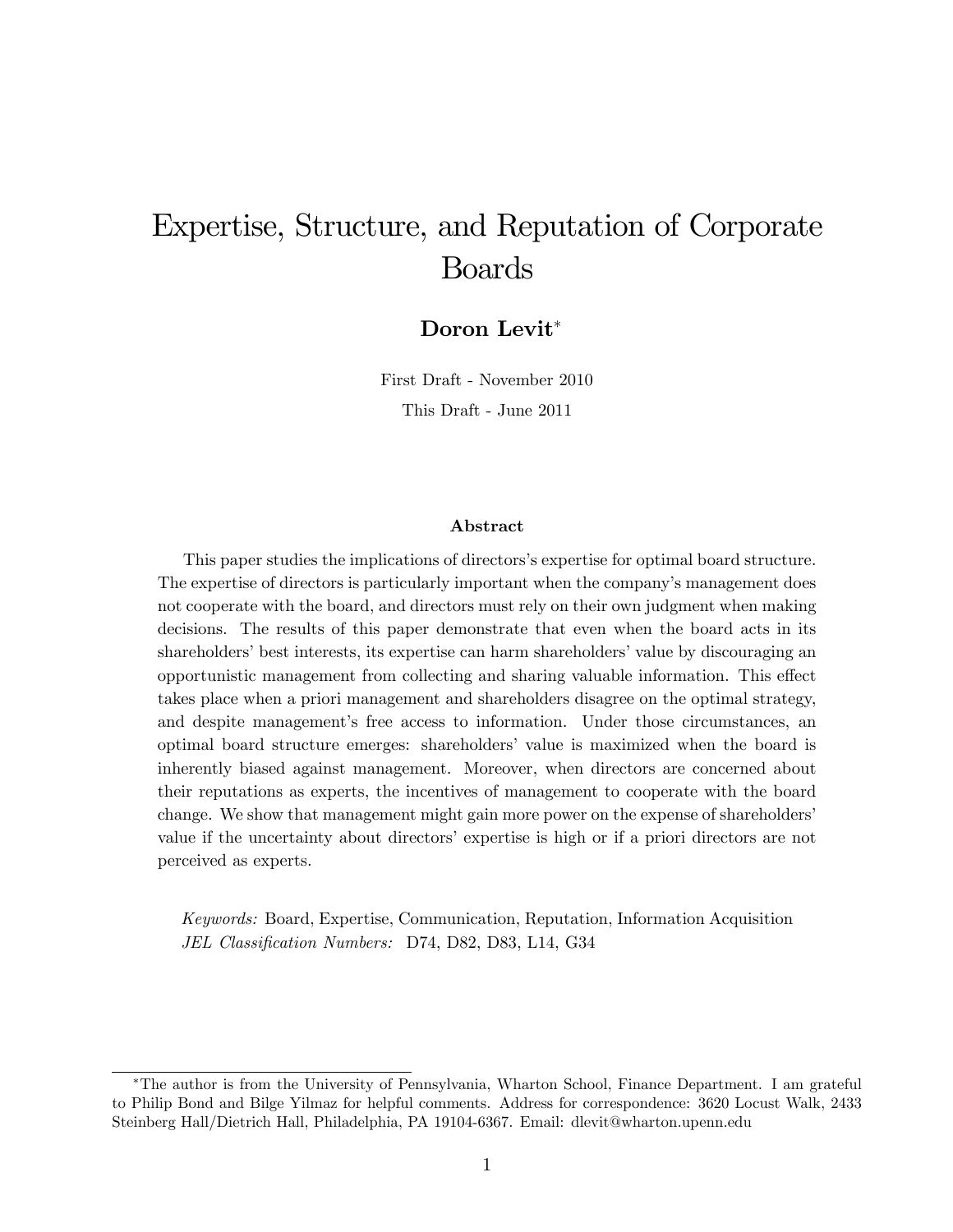# Introduction

The composition of corporate boards is a central theme of the corporate governance debate. In public companies, shareholders rely on the board of directors to perform a variety of tasks: approve major transactions, set strategy, monitor and advise the company's senior management, and appoint and replace the CEO. Which types of directors can be expected to serve the interests of shareholders? This question has become particulary important in light of the recent trends in corporate governance. The Sarbanes-Oxley Act of 2002, the increased role played by proxy advisory firms in directors elections (Alexander et al  $(2008)$ ), the regulation of enabling shareholders with an easier proxy  $\alpha$ cess,<sup>1</sup> and the shift from plurality to majority voting system in directors elections (Kahan and Rock (2010)), have given shareholders more power and put directors under a tighter scrutiny.

One would expect shareholders to demand a composition of experts serving on their companyís board. Presumably, directors who demonstrate high levels of industry knowledge, experience, formal education, social ties, or intellect, will make better decisions. Nevertheless, while the quality of board's members is potentially important, the ability of the board to protect the assets of shareholders and add value crucially depends on the nature of cooperation between the board and the management. The latter has an exclusive access to information and resources of the firm. For this reason, directors' expertise would contribute to the firm's success especially in times when management does not cooperate with the board, and directors must rely on their own judgment when making decisions. When management cooperates and shares information with the board, the expertise of directors is potentially less important.<sup>2</sup> At the same time, the incentives of the company's management to cooperate with the board changes with directors' expertise and other characteristics such as affiliation and reputational concerns. Therefore, the optimal composition of corporate boards must account for the interaction between board members and the company's management.

The goal of this paper is to study the optimal structure of corporate boards, focusing on the expertise of directors. The analysis starts by asking whether shareholders should demand a high level of expertise from their board members. Is there a dark side for directors' expertise? Secondly, the effect of directors' affiliation (with incumbent management or any other third party) on shareholder's value is studied. Should the affiliation of directors with the companyís management be restricted? Could it be optimal for shareholders to structure a board whose members are inherently biased against the incumbent management and therefore would frequently challenge its view? Finally, the paper explores the consequences of the recent rise

<sup>&</sup>lt;sup>1</sup>The cornerstone of proxy access is the new Exchange Act Rule 14a-11, which provides that stockholders complying with the eligibility and other requirements of the rule can include the stockholders' nominees for director in a company's proxy materials. For more details on this regulation see, for example, Fisch (2011).

<sup>2</sup>This description applies to large companies whose CEOs are well established. For start-ups companies, for example, venture capital funds often times obtain board seats and play an important advisory role regardless of the management's input.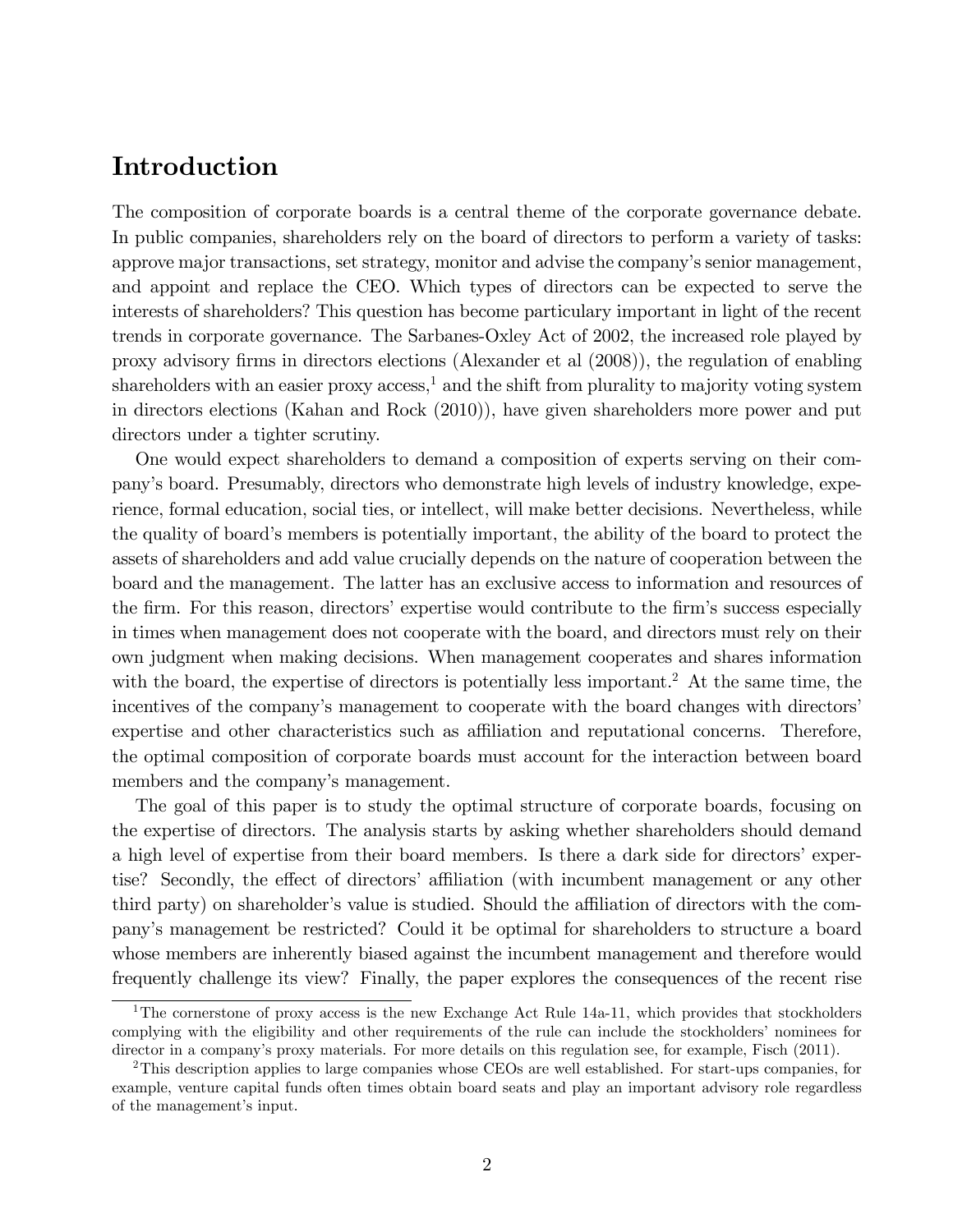of shareholders' power on board's functionality. With more power in shareholders' hand, directors are more concerned about being seen as able business people who add value to their shareholders.<sup>3</sup> How much control should shareholders have on the identity of elected directors? Do CEOs whose board members are worried about their career prospects gain more power and real authority over decision making? And if so, how does it affect firm's value? Answering the questions above would have obvious policy implications with respect the corporate governance of public companies.

In order to study these questions the paper develops a model of board's expertise. In the model, the firm has an investment opportunity whose value to shareholders is uncertain (for example, the value from an acquisition depends on the synergies with the target). Shareholders are represented by the board of directors. The board has the sole deciding authority on the investment policy of the Örm. Before making its decision, the board solicits information from the manager of the company.

The manager can collect and share information about the profitability of the investment opportunity. The likelihood that the manager becomes informed increases with the amount of resources expended on such activity. The manager, however, does not incur the direct costs of spending these resources. While the board observes the amount of resources spent by the manager, it does not know whether the manager eventually becomes informed, and if so, what is the content of this information. These are privy to the manager. If the manager learns about the investment's profitability and decides to share this information with the board, he must do so honestly. That is, the collected information is verifiable and it cannot be manipulated once it is disclosed. The manager might not have the incentives to collect and share information with the board. In particular, the manager is interested in exploiting the investment opportunity regardless of its profitability (for example, the manager has a desire to build an empire whether or not it adds value to shareholders). This conflict of interests between the manager and shareholders creates a tension within the firm which is the focus of the model.

Apart from the manager's report, the board can rely on the expertise of its directors. In particular, a board with a business expertise obtains private but imperfect information about the investment's profitability. A non-expert board (hereafter, a layman board) has no such private information. While the expert board obtains information which is not publicly available, it is less precise than the information that the manager can collect. In particular, the expert board would optimally ignore its private information once it gets access to the manager's information. Thus, in this model, the board's expertise is an imperfect substitute for the manager's exclusive information.

At the starting point of the analysis the board's interests are aligned with maximizing the value of shareholders. For a given amount of information that the manager obtains, shareholders

 $3A$  strong reputation presumably aids in retaining old board seats and gaining new ones, a weak reputation the opposite. Fama and Jensen (1983) conjecture that "outside directors have incentives to develop reputations as experts in decision control" and that the directors "use their directorships to signal to internal and external markets for decision agents that they are experts."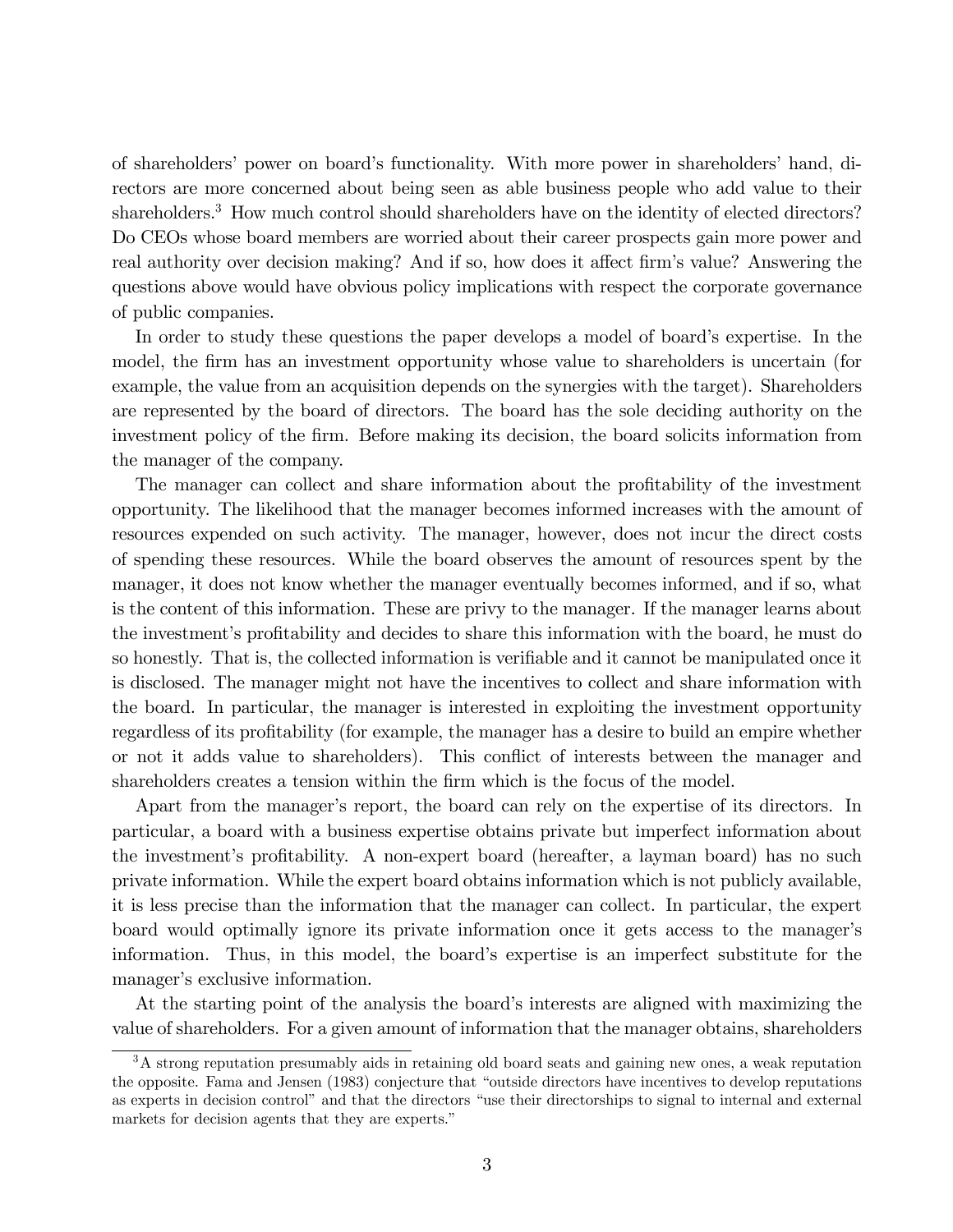are always better off with a higher level of board's expertise, and vis-a-versa. However, the first result demonstrates that, in equilibrium, shareholders' value increases with the board's expertise if and only if a priori the investment opportunity is profitable. Thus, the board's expertise can harm shareholders' value exactly in those circumstances in which it is needed the most, that is, when shareholders and the manager disagree on the ex-ante benefit from investment. This result is even more striking given the assumptions that the board is maximizing shareholders value and the manager incurs no direct cost by collecting information (no hold up motive). The result challenges the view that more expertise on corporate boards unambiguously improves firm's policy, and it is consistent with the ambiguous empirical finding about value of directors' expertise.<sup>4</sup>

To see the intuition behind this result, note that despite the free access to information the manager may choose not to collect any. While collecting information increases the likelihood that the manager finds favorable evidence whose disclosure will convince the board to approve the project, it also increases the risk that the evidence are against the project. In the latter case the manager conceals the evidence, but the board takes this possibility into account and accordingly becomes more pessimistic about the project. This persuasion effect imposes an indirect cost on the manager from collecting information. Importantly, the significance of this cost depends on the expertise of the board. Through this channel, the board's expertise affects the manager's incentives to collect information, which in turn, affects shareholders' value.

When a priori the investment opportunity seems non-profitable, the layman board would reject the project unless the manager provides evidence that prove otherwise. Thus, when the board is a layman the manager's net return form collecting information is very high. By contrast, when the board is an expert, it becomes possible that the board would approve the project even in the absence of hard evidence in its support. In order to avoid the risk of finding an evidence against the project, the manager will collect less information. Overall, the manager's incentives to collect information decrease with the board's expertise. Since the manager's information is more valuable than the expert board's information, shareholders' value would decrease with the board's expertise as well. A symmetric argument proves that shareholders' value increases with the board's expertise when a priori the investment opportunity seems profitable.

The second result in the paper demonstrates that if the structure (preferences) of the board can be freely designed, it can be optimal to appoint directors who are not committed to maximizing shareholders' value. An optimal board structure (affiliated directors) emerges when the

<sup>&</sup>lt;sup>4</sup>For example, Guner, Malmendier, and Tate (2008) find that firms with investment bankers on their boards undertake worse acquisitions. Defond, Hann, and Hu (2005) document a positive stock market reaction to the appointment of directors with accounting knowledge to the audit committee, but not to the appointment of other Önancial experts. Fich (2005) Önds that the cumulative abnormal return in response to the addition of a director who is CEO of another firm is significantly greater the higher the industry-adjusted ROA of his firm. However, the effect is insignificant and sometimes even negative, if the new director holds an MBA or is an academic.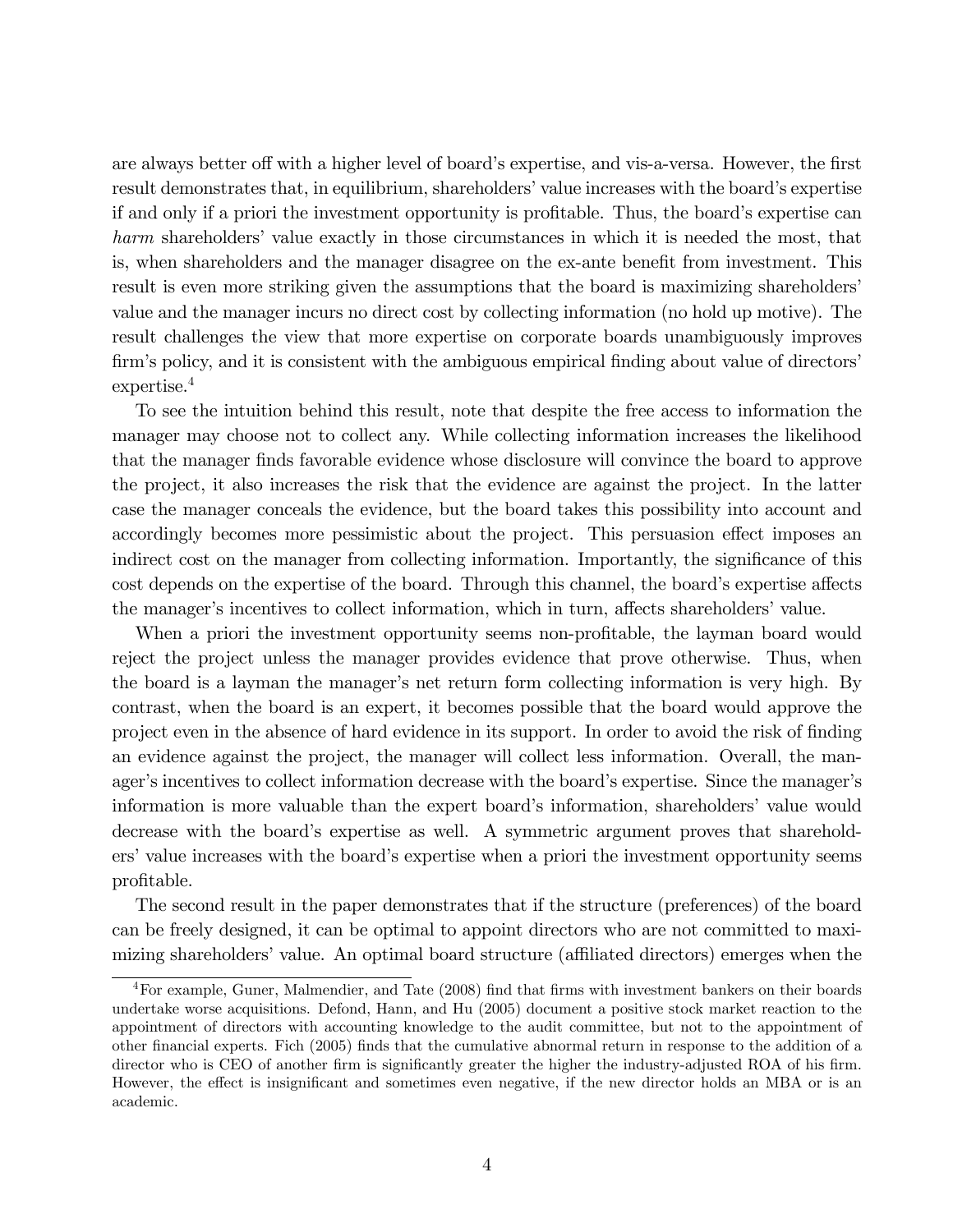manager has sufficient access to information, shareholders and the manager disagree on the prospects of the project, and the level of directors' expertise is relatively high. In those circumstances, the firm's value is maximized when the board is set to be biased *against* the manager's agenda. That is, the presence of so called "watchdogs" on the board and directors who are not afraid of "rocking the boat" can be valuable.<sup>5</sup> By contrast to the existing literature, this result implies that shareholders can gain from supporting dissenting nominees for the board who would benefit from challenging the incumbent management's view.<sup>6</sup>

Intuitively, when the board is biased against taking the project, the manager realizes that the project would be rejected unless he provides the board with hard evidence that justify investment. Thus, the bias increases the incentives of the manager to collect and share information with the board. The benefit for shareholders from having an informative decision making outweighs the possibility that the biased board would reject profitable projects, especially when the manager has sufficient access to information but his incentives to collect it are weak. According to the previous result, this would be the case when (given the available public information) the project is not expected to be profitable and the board's expertise is high.

The last part of the analysis studies directors' reputational concerns. When the quality of board's members is uncertain, directors might benefit from building up their reputation as experts, earning shareholders' trust in their capability to add value.<sup>7</sup> We introduce board's reputational concerns to the basic model in order to explore the effect of an increase in shareholders' power on the willingness of the manager to collect and communicate information with the board. In the modified model, shareholders form their beliefs on the board's expertise based on the board's decision to approve the project, and the board derives a direct utility from these beliefs. In order to create the impression that the board consists of experts, both the expert and the layman board reject projects which a priori seem profitable, and approve projects which a priori seem not profitable. In equilibrium, the board behaves as if it has private information even when it is uninformed, and under-reacts to the available public information. Thus, concerns for reputation (endogenously) distort the board's behavior from maximizing shareholders' value.<sup>8</sup>

The analysis reveals that the channel through which the board's concerns for reputation affect shareholders' value is mainly through its effect on the manager's incentives to cooperate with the board. In particular, the third result shows that the board's concerns for reputation destroy shareholders' welfare if and only if the common prior belief that the board is an expert

<sup>&</sup>lt;sup>5</sup>Director who represents a large shareholder whose interests are not aligned with dispersed shareholders and the incumbent management's agenda is another plausible candidate.

<sup>6</sup>For example, Adams and Ferreira (2007), Almazan and Suarez (2003), and Chakraborty and Yilmaz (2011) argue that "friendly boards", that is, boards who are affiliated with incumbent management, are optimal.

<sup>&</sup>lt;sup>7</sup>While the first result indicates that shareholders do not necessarily benefit from having an expert board, reputation for expertise might be valuable for directors if, for example, the demand for directors' expertise varies across Örms and directors can simultaneously serve on more than one board.

<sup>&</sup>lt;sup>8</sup>The assumptions in model ensure that concerns for reputation do not entirely crowd out the board's fiduciary duty to maximize its shareholders' value.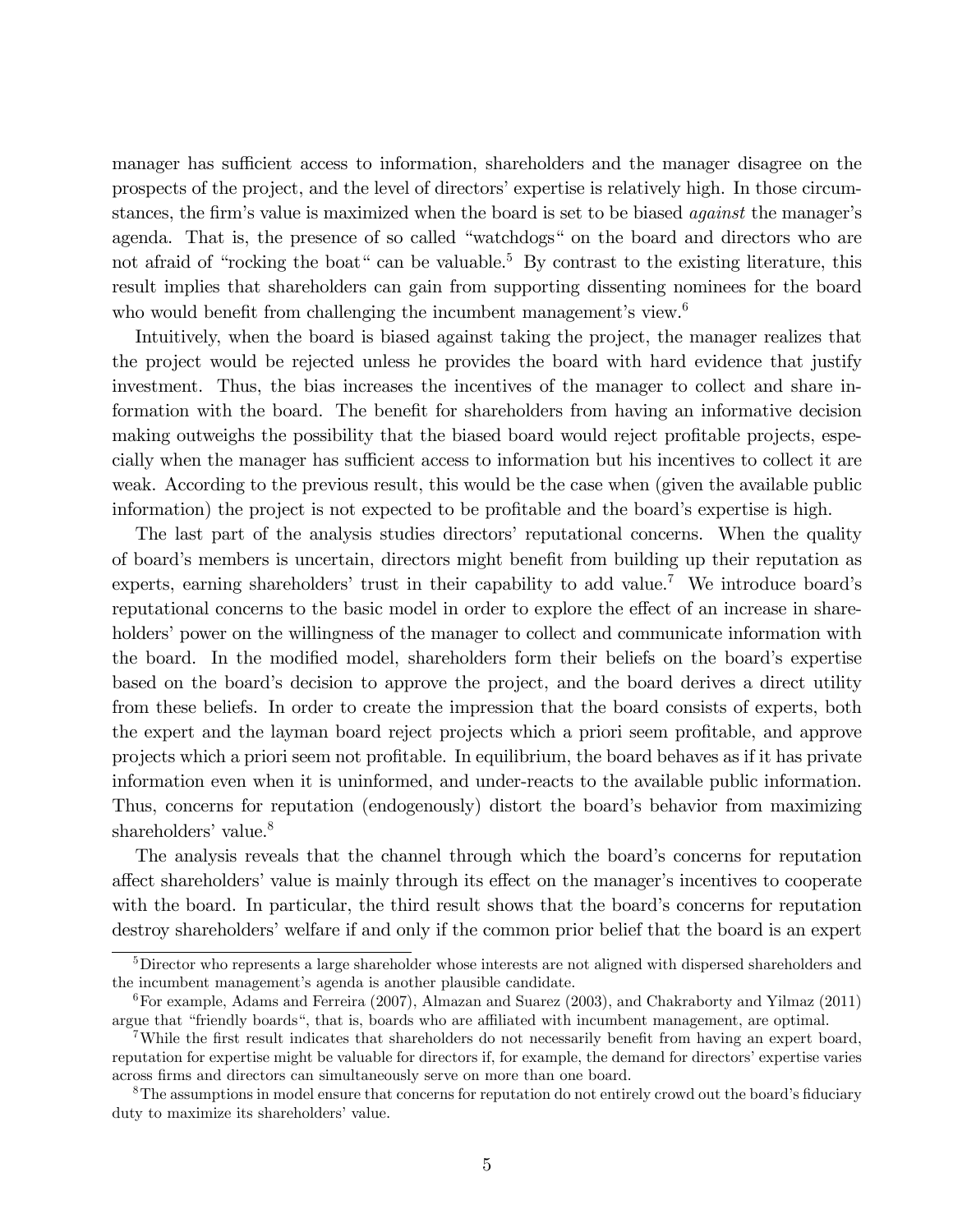is low or the uncertainty about the board's expertise is high. Moreover, when the likelihood that the board is an expert is relatively low and shareholders and the manager disagree on the profitability of the project, the board's reputational concerns increase the manager's power on the expense of shareholders' value. Thus, when concerns for reputation are seemingly needed the most, shareholders' pressure on board members achieves exactly the opposite outcome. This result challenges the idea that giving more power to shareholders in determining the identity of directors is necessarily beneficial.

The intuition for this result is the following. When the likelihood that the board is an expert is low, the manager has incentives to collect information such that the layman board is relatively more likely to approve the project conditional on non-disclosure of information. Thus, the rejection of the project signals shareholders that the board is an expert, and reputational concerns for expertise create additional private benefits for the board to reject the project. Consequently, the (indirect) marginal cost of collecting information increases and the manager has fewer incentives to collect information. The decline in the amount of information that the manager shares with the board leads to more inefficient decisions by the board and hence reduces shareholders' value.

Overall, the analysis in this paper has policy implications with respect to several important issues. It suggests that demanding a minimum level of expertise from independent directors (to be eligible to serve on the board of a public company) can harm shareholders when the conflict of interests with their manager is significant. In those circumstances, it may be useful to encourage the appointment of directors whose agenda is not necessarily consistent with maximizing shareholders' value, but it contrasts the incumbent management's agenda. Moreover, putting directors under more pressure, a reflection of recent trends in the corporate governance in public U.S companies, can achieve the opposite outcome: instead of more discipline, managers might gain more power on the expense of shareholders' value. This suggests that the amount of control that shareholders have on the identity of elected directors should be treated with caution.

The paper proceeds as follows. The remainder of this section discusses the relationship to the existing literature. Section 1 presents the baseline model in which the board is valuemaximizing and it has no reputational concerns. Section 2 analyzes the optimal structure of the board, and its interaction with directors' expertise. Section 3 introduces board's concerns for reputation and studies its effect on the manager's incentives to collect information and on shareholders' value. Section 4 concludes. All omitted proofs are collected in the Appendix.

### Relation to the Literature

The agency literature has already identified instances in which more information or transparency can hurt the principal. For example, in Cremer (1995), Dewatripont, Jewitt and Tirole (1999) and Holmstrom (1999), the improvement in information flows alleviates an adverse selection problem (it is easier to detect agent's type) but creates a moral hazard problem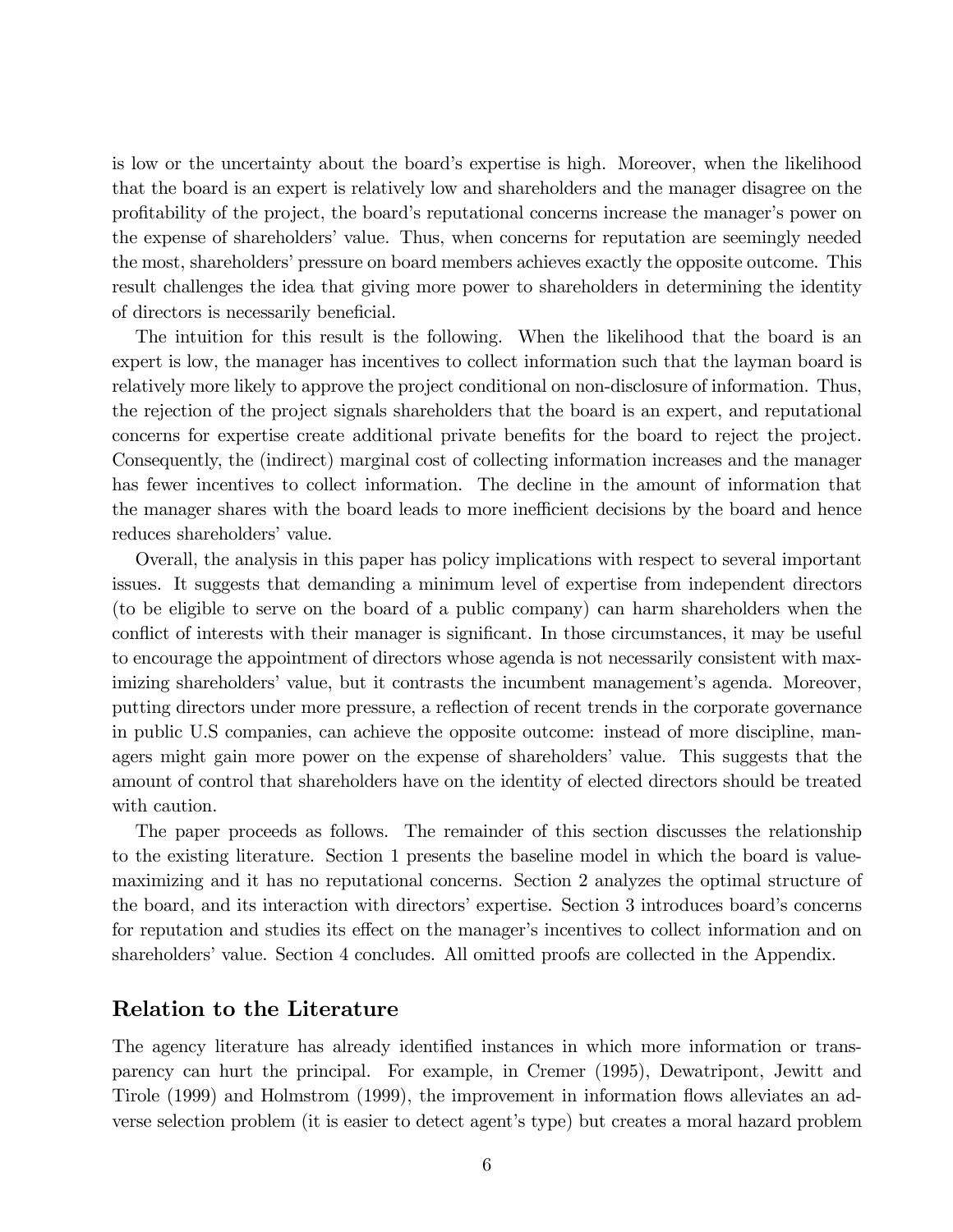(the agent exerts less effort).<sup>9</sup> Hermalin and Weisbach (2011) argue that managers will need to be compensated for the harm caused them by having an expert board, and that the increase in compensation is the cost of having an expert board. They also show that the quality of the board can induce the manager to pursue actions that are not in the shareholders' best interest. In the context of building a reputation for expertise, Prat (2005) shows that transparency of actions taken by the agent is detrimental since it might create incentives for the agent to conform to some expected behavior, thereby disregarding useful private information. Different from these studies, the task of the agent (the company's manager) in the present model is to collect information (at not direct cost) and then communicate it to the principal (the board). Therefore, the channel through which expertise might harmful is fundamentally different in the present paper.

Closely related is a study by Kamenica and Gentzkow (2010) who show that a sender can benefit from persuasion if the (uninformed) receiver does not take the sender's preferred action by default. In their model the sender can freely choose the conditional distribution of the signal he collects. Key to their results is that the sender cannot conceal information once the signal realization is known. The present paper extends their framework by showing that when the sender has the ability to conceal information, the receiver's private information can deprive the sender's incentives to collect and disclose information. Kamenica and Gentzkow also argue that making preferences (between sender and receiver) more aligned might reduce the extent of communication in equilibrium. The present paper shows that if the alignment of preferences can be freely chosen, the extent of communication is always maximized by widening the gap in preferences. Moreover, if the misalignment of preferences is determined endogenously by receiver's reputational concerns, quite the opposite happens: the extent of communication in equilibrium increases if and only if misalignment of preferences decreases.

Our paper is also related to Adams and Ferreira (2007), Baldenius, Melumad and Meng (2010), Chakraborty and Yilmaz (2011), and Harris and Raviv (2005, 2008, 2010). Building on insights in Dessein (2002), these studies employ two-sided private information in the Crawford and Sobel (1982) model of strategic information transmission, and analyze optimal delegation between the board (or shareholders) and the manager.<sup>10</sup> In these studies information is nonverifiable, and hence, unlike the present study, misalignment of preferences always reduces the amount of information that is revealed in equilibrium. Moreover, in these studies the board's information is incremental to the the manager' information, while in the present paper the boardís expertise is an imperfect substitute. Lastly, only Harris and Raviv (2008) and

 $9$ Similarly, Rajan (1992) and von Thadden (1995) show how investor's inability to commit to abstain from rent extraction has adverse effects on the agent's incentives: in both cases, her informational monopoly allows a firm's exclusive lender to dictate the terms of continuation finance, thus distorting the firm's investment choice.

<sup>&</sup>lt;sup>10</sup>The present paper does not address the question of optimal delegation, instead it focuses on the role of directors' expertise on the incentives of management to collect and share information. Nevertheless, since the manager's preferred action is independent of the fundamentals, in the present setup it is never optimal (from shareholders' point of view) to delegate decision making to the manager.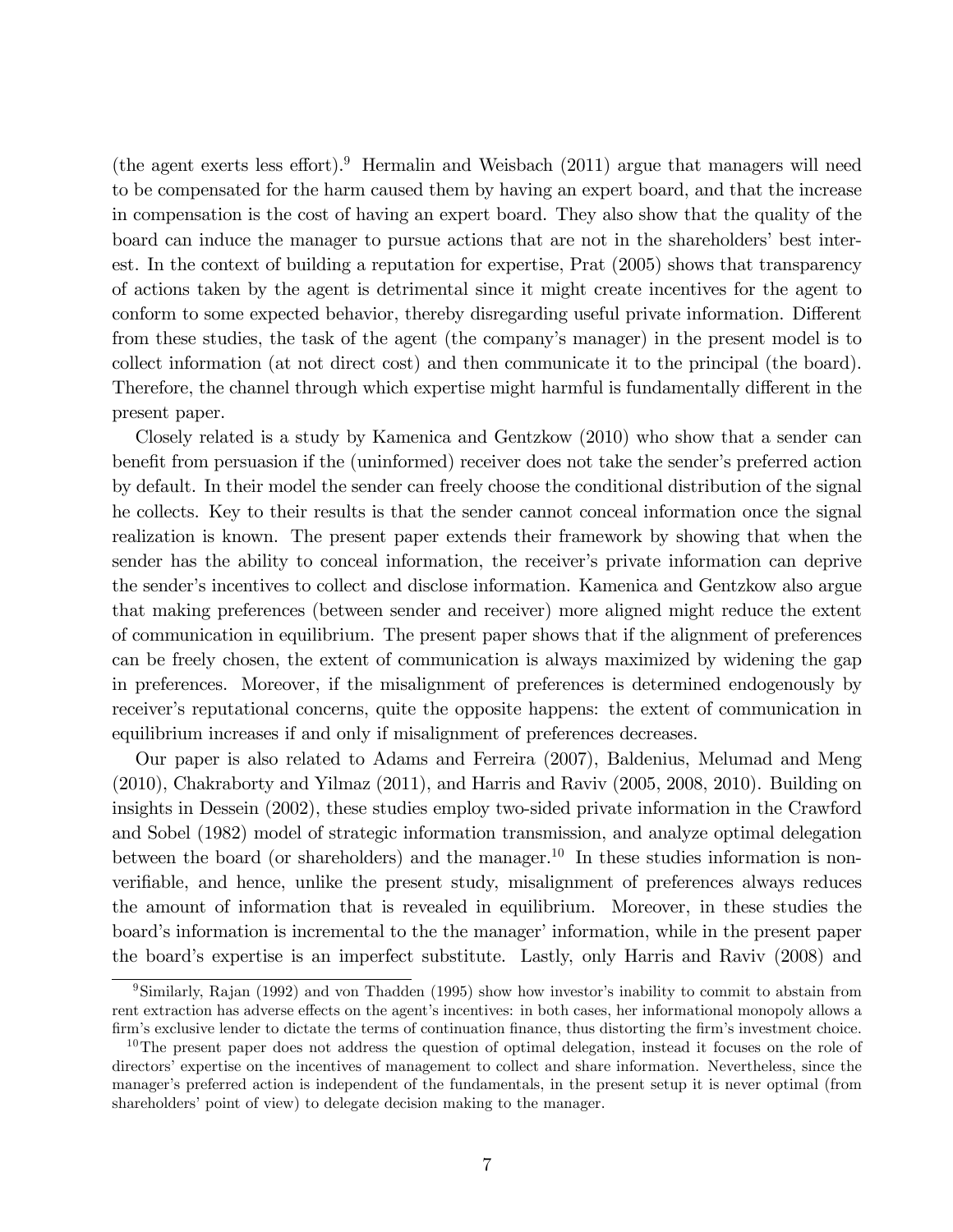Baldenius, Melumad and Meng (2010) explore a setup in which information is endogenous. However, in both studies it is the principal who can acquire information at some cost, whereas in the current paper it is the agent who can at no direct cost collect information.

In the context of reputation, Song and Thakor (2006) study a model of information transmission in which both the manager and the board have career concerns. Similar to present paper, in their model the board has private information about its expertise and the project's proÖtability. However, in their model, the manager is entirely uninformed and is not allowed to collect information on the project. Instead, the manager can limit the amount of private information that is observed by the board. Therefore, unlike our model, the board in Song and Thakor (2006) has the potential of adding value to shareholders simply because it obtains information that is unavailable to the manager. The tension between the manager and the board is the outcome of the their conflicting career concerns, whereas in our model it is the outcome of managerial opportunism.

Finally, studying the incentives of agents to invest in information, Milbourn, Schockley and Thakor (2001) show that manager's career concerns can cause the manager to over-invest in information. By contrast, the present paper shows how the career concerns of the board affect the manager's incentives to invest in information, and find that it can cause the manager to under-invest in information.

# 1 A Model of Board's Expertise

In this section we study the effect of the board's expertise on the interaction between board members and the company's management, subject to the assumption that board members have no reputational concerns and their interests are aligned with maximizing shareholders' value.

### 1.1 Setup

A firm is facing with an investment opportunity. The firm is run by a manager, controlled by the board of directors, and it is wholly owned by shareholders. All agents are risk neutral. The board is treated as a monolithic entity. In particular, the manager is not part of the board and the analysis abstracts from coordination aspects between directors.

The value of the firm depends on the business strategy that is implemented as well as on the fundamentals. We denote the implemented strategy by  $a \in \{0, 1\}$  and the state of the world by  $\omega \in \{0, 1\}$ . For example, the company might debate between internal and external growth strategies, and the profitability of each strategy could be a function of the organizational culture of the company, the supply of potential targets, the depth of the product markets, and so on. We will often refer to decision  $a$  as an investment in a project, and hence say that the project is approved when  $a = 1$  and the project is rejected when  $a = 0$ . To capture that the idea that the profitability of a particular decision  $a$  is uncertain, we assume that the value of the firm to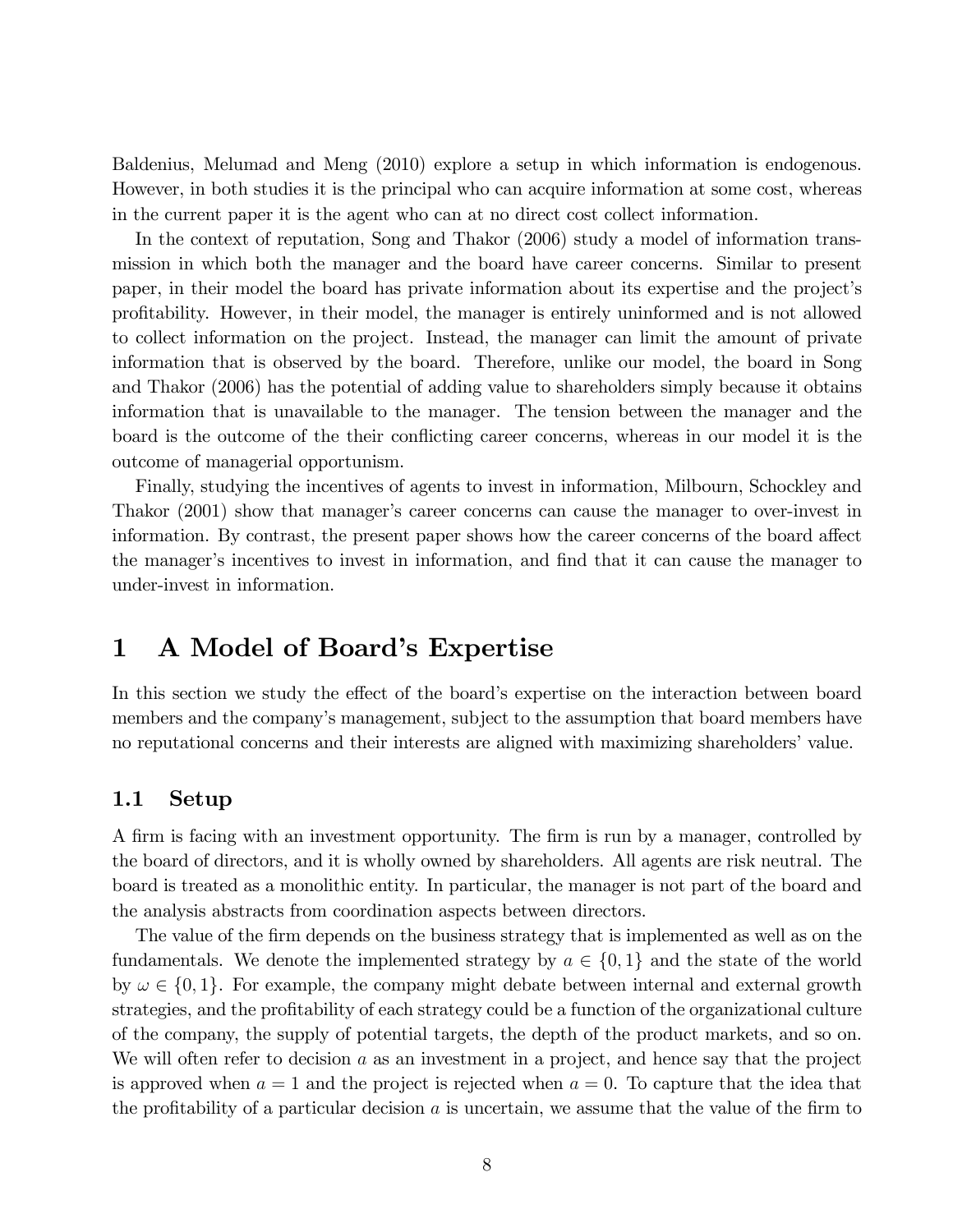shareholders is given by,

$$
v\left(a,\omega\right)=1_{\{a=\omega\}}
$$

Thus, from shareholders' perspective, the firm should invest in the project if and only if the probability that  $\omega = 1$  is greater than  $\frac{1}{2}$ . We let  $p \equiv Pr[\omega = 1] \in (0, 1)$  be the common prior beliefs on  $\omega$ .

The manager of the firm has the opportunity to collect information and learn about  $\omega$ . We denote by  $e \in [0, \bar{e}]$  the amount of resources the manager spends on collecting information, where  $\bar{e} \in (0, 1]$ . For example, the manager can invest in research and development, solicit consultants' opinions, or engage in competitive intelligence, in order to "test" and explore the project's profitability. These investments in information generate a signal about the true quality of the project  $\omega$ , and the precision of the signal is increasing in the resources expended on such information. In particular, with probability e the manager perfectly observes  $\omega$ , and with the complement probability the manager remains completely uninformed about  $\omega$ .

We assume that the manager does not incur any direct costs by collecting information. As will become clear in the analysis below, in many cases the manager finds it optimal not to collect information despite the free access to information.<sup>11</sup> Whether or not the manager becomes informed, and the content of the signal he observes, are his own private information. However, the board observes the amount of resources  $e$  that are spent by the manager. For example, learning about the benefit from an acquisition requires the manager to spend time meeting with the target's board members and senior management, consulting investment bankers and lawyers, etc'. These activities are likely to be at least partly observed and noticed within the firm. Thus, we assume that board members have an idea of how much effort their manager has invested in becoming informed about the profitability of the investment opportunity. While the learning intensity  $e$  is observable, it is not contractible. Hence that the board cannot explicitly contract the provision of learning.<sup>12</sup>

The information that the manager collects is hard and verifiable. For example, if the agenda on the boardís table is a particular acquisition, the manager can provide the board with the analysis of valuation models, financing commitment from bankers, lawyers' opinion about the legal feasibility of the takeover, and so on. Thus, if the manager obtains private information and decides on disclosing it to the board, the information cannot be manipulated. For the same reason, if the manager does not obtain any private information, he cannot reveal or convey any other information credibly.<sup>13</sup> Nevertheless, the manager might strategically decide to conceal

<sup>&</sup>lt;sup>11</sup>The assumption that the manager does not incur direct costs of collecting information is not material for our results. We make this assumption in order to abstract from potential hold-up problems a la Burkart et al.  $(1997)$ , and focus on the persuasion effect of information collection.

<sup>&</sup>lt;sup>12</sup>Given our assumption that there are no direct costs associated with e, if e is not observed by the board, the only equilibrium would be an equilibrium in which the manager is fully informed about the  $\omega$ . Thus, the observability of e is a credible commitment by the manager to remain partly uninformed. Nevertheless, all that is needed for our results is that there is non-zero probability that the board observes  $e$ , or that the manager incurs direct costs from collecting information.

<sup>&</sup>lt;sup>13</sup>In the existing setup, allowing for "cheap talk" would not change the amount of information that is disclosed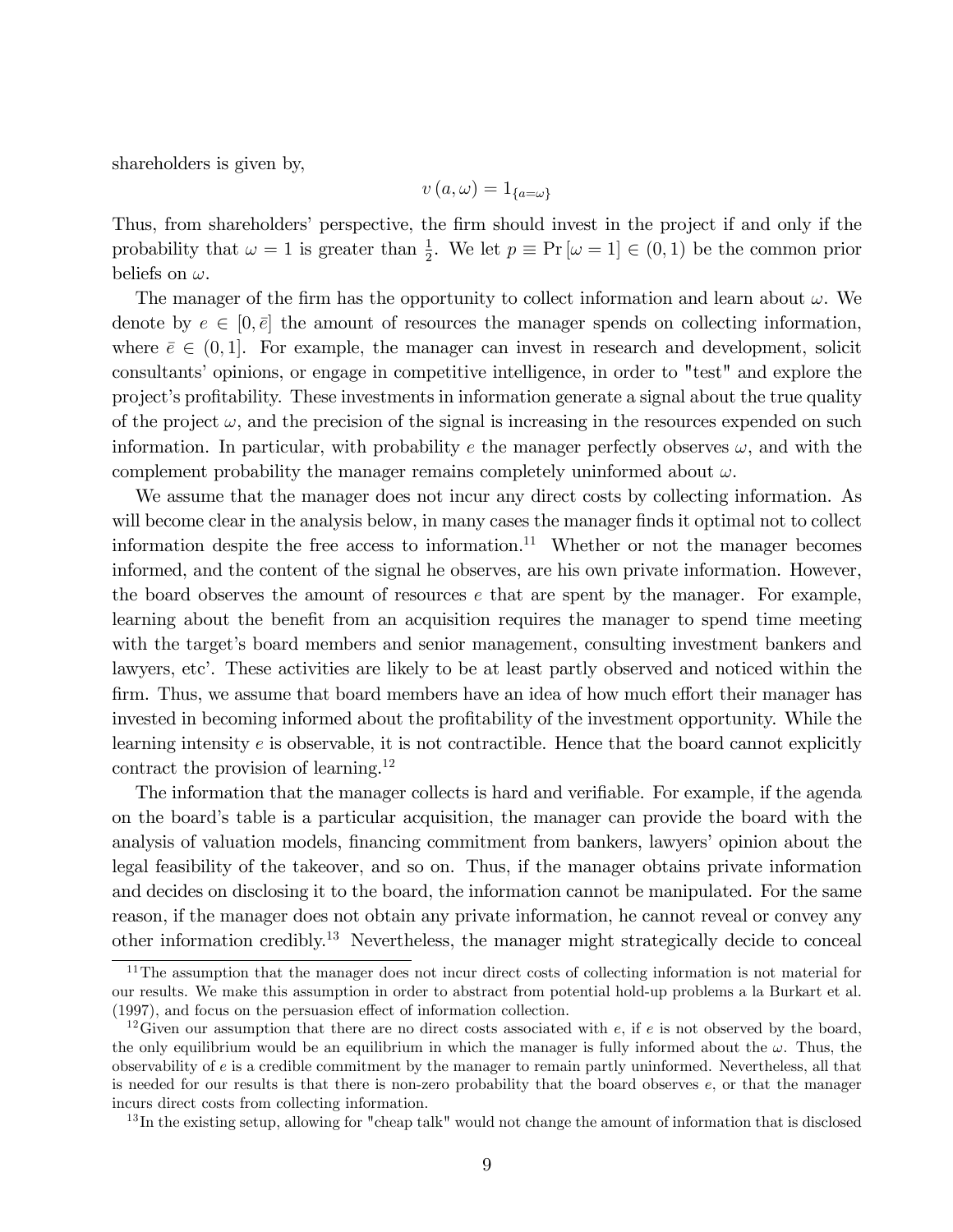the information from the board. We denote by

$$
\sigma_e(\omega):[0,1]\times\{0,1\}\to[0,1]
$$

the probability that the manager chooses not to disclose information conditional on spending  $e$ resources on collecting information and conditional on observing state  $\omega$ . We assume that the manager does not incur any direct costs or benefits from disclosure. We let  $m \in {\{\omega, \phi\}}$  be the outcome of the manager's disclosure decision, where  $\phi$  stands for non-disclosure.

The manager of the firm is inherently biased. That is, his incentives are not necessarily aligned with maximizing shareholders' value. In its simplest form, the agency problem in our model states that the manager derives utility from investing in the project regardless of how much value it generates to shareholders. We assume that,

$$
u_M(a,\omega)=a
$$

For example, if action  $a = 1$  represents external growth through acquisitions, an empire-building manager might benefit from the acquisition strategy even if it does not maximize the value of shareholders. The preferences of the manager are common knowledge.

Since managers are often biased and self-interested, shareholders allocate the decision making authority with their elected board. We assume that the board has the full discretion over decision  $a$  and that the board is maximizing shareholders' value,

$$
u_B(a,\omega) = v(a,\omega)
$$

The board, however, does not have the expertise of the manager and therefore has limited access to information. In particular it cannot collect new information about  $\omega$ , unless the manager shares his information with the board. Overall, before the board is making the decision whether to invest in the project, it has three sources of information it can use for this purpose. First, the board uses available public information embedded in the prior beliefs p. Second, the board takes into account the manager's report  $m$  and the amount of resources  $e$  that the manager spent on collecting this information. Last, the board uses its own expertise.

In our view, the board's expertise reflects board members previous knowledge based on their business experience (e.g., former executives and directors in other companies) or profession (e.g., lawyers, accountants, bankers, academics, etc.). There are two types of boards in the model, an expert ( $\rho = 1$ ) and a layman ( $\rho = 0$ ). The layman board has no excess information about  $\omega$ beyond what is publicly available or is provided by the manager, whereas the expert board has private information on the profitability of the project. In particular, the expert board privately observes a signal  $s \in [s, \bar{s}]$  where the interval is potentially unbounded. We let  $f_{\omega}$  and  $F_{\omega}$  be the density and cumulative functions, respectively, for the probability of receiving signal s if the

by the manager in any equilibrium.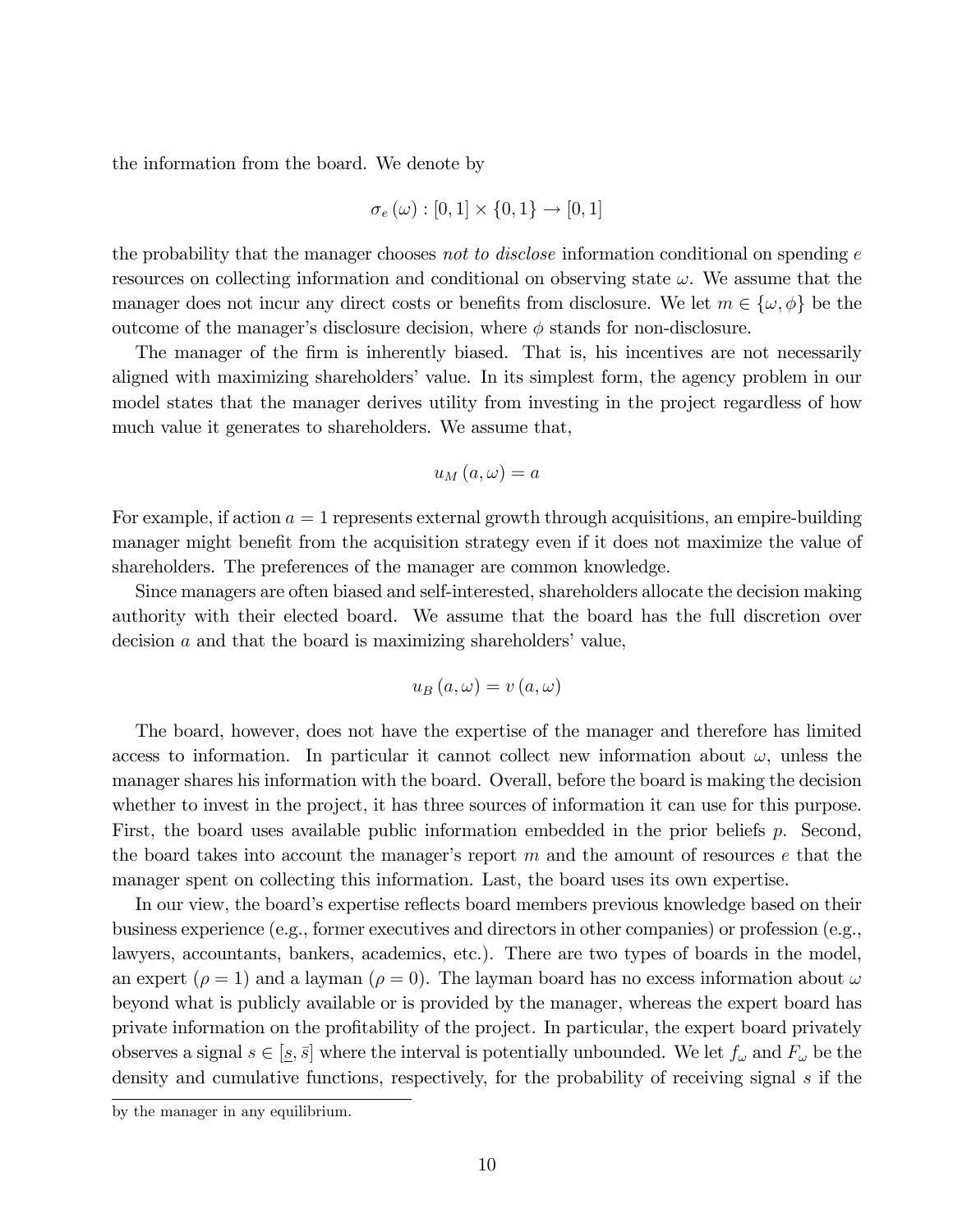true state of the world is  $\omega$ . We assume that the functions  $f_{\omega}(\cdot)$  are continuous and that the likelihood function  $l(s) \equiv \frac{f_1(s)}{f_0(s)}$  $\frac{f_1(s)}{f_0(s)}$  is strictly increasing in  $[s, \bar{s}]$  (monotone likelihood ratio (MLR) condition).

The underlining assumption of the model is that the board's expertise plays a role only when the manager does not cooperate and share information with the board. This reflects our view that board's expertise is valuable only to the extent that the manager has no incentives or is unable to provide information. Indeed, we will show that regardless of its expertise, the board would find it optimal to defer to the manager's view if the manager discloses its information about  $\omega$ . To ensure that the board's expertise can add value in the absence of additional information, we assume that there exists  $\hat{s} \in (s, \bar{s})$  such that  $l(\hat{s}) = 1$ . When the expert board observes signal  $\hat{s}$  his posterior beliefs are given by the prior p. This assumption implies that an expert board would condition the decision to invest in the project on its private information, if no information beyond what is publicly available is provided. To simplify the analysis we assume that  $\lim_{s\to s} l(s) = \infty$  and  $\lim_{s\to s} l(s) = 0$ . Under these assumptions the expert board becomes perfectly informed about the true state of the world once the signal approaches the boundaries of its support. These assumptions on the limit behavior of  $l(\cdot)$  are unnecessary for our main results. Quite the opposite, we will show that even though the precision of the information that the expert board obtains is unbounded, the expertise of a value-maximizing board can dimmish shareholders' value.

We assume that the expertise of the board is the board's private information. Shareholders and the manager share the common prior that the board is an expert ( $\rho = 1$ ) with probability  $\lambda \in [0, 1]$ . Alternatively, one can interpret  $\lambda$  as the probability that the board observes an informative signal s, and  $1 - \lambda$  as the probability that it remains uninformed. The expertise of the board is independent of the fundamentals  $\omega$ .

In order to simplify the notation going forward, we say that the board receives signal  $s \in [s, \bar{s}]$ where the layman board receives signal  $s = \hat{s}$  with probability one, and the expert board receives  $s \in [s, \bar{s}]$  according to  $f_{\omega}(\cdot)$ . We denote the probability that the board decides on  $a = 1$  by

$$
a_{e,m}(s): [0, \bar{e}] \times \{0, 1, \phi\} \times [\underline{s}, \bar{s}] \to [0, 1]
$$

Overall, the sequence of events unfolds as follows. First the manager decides how much resources e to invest in collecting information about  $\omega$ . Given his decision on e, if the manager does not observe  $\omega$  then no information is revealed to the board. If the manager observes  $\omega$ , he can decide on the probability  $\sigma$  that this information is disclosed to the board. Given the observation of  $e$ , the message  $m$  given by the manager, and its private signal  $s$ , the board updates its beliefs on  $\omega$  and decides on a, the probability that the project is implemented. Last, the state of the world  $\omega$  is realized.

Before we turn into the analysis, it is important to note that in this model the board cannot commit to a particular decision rule. Therefore, given all the available information, the board always takes the ex-post efficient decision. With commitment, it is possible to induce the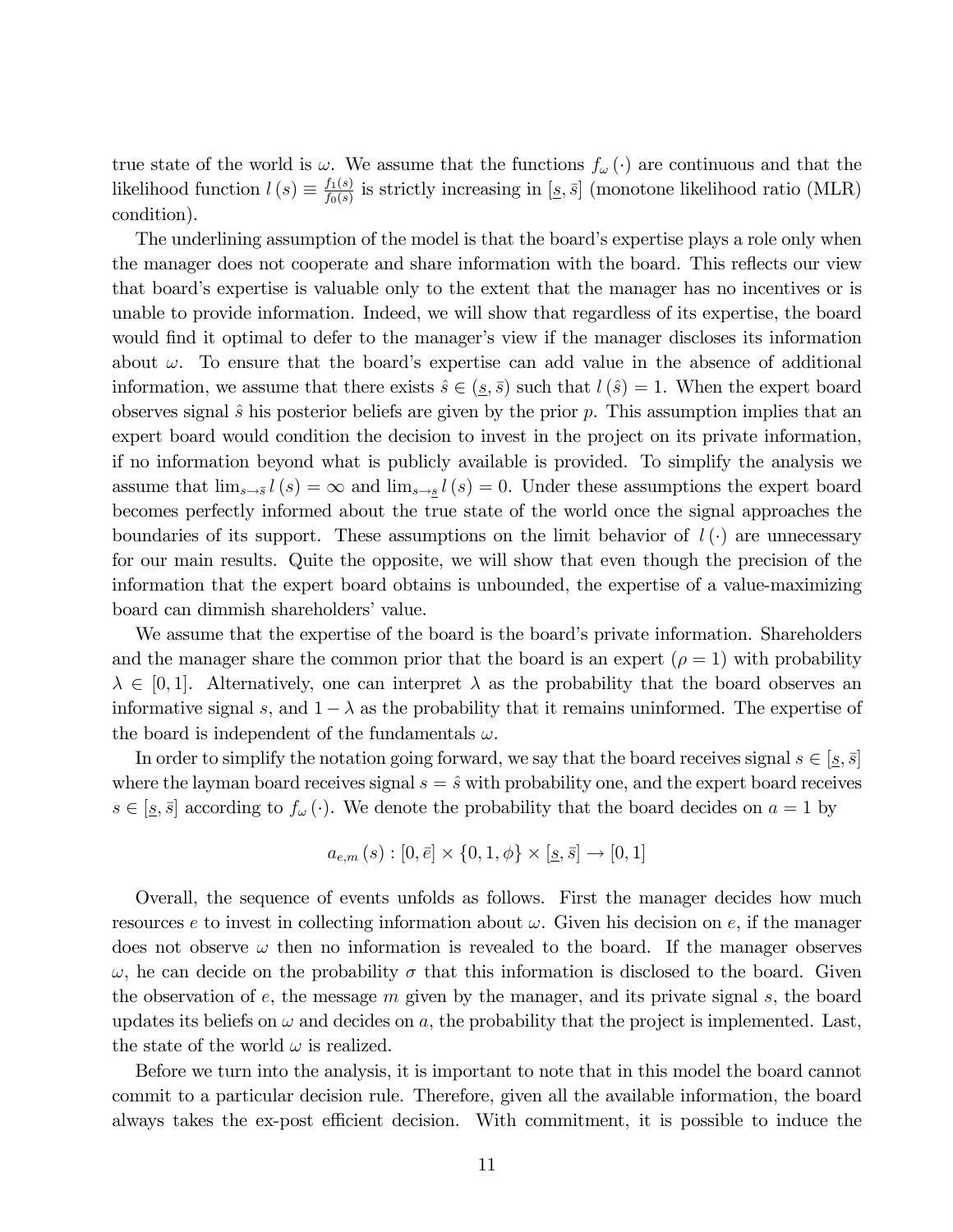manager to collect all the available information  $(e = \bar{e})^{14}$ . For example, if the board commits to accepting the project if and only if the manager discloses information that  $\omega = 1$ , then the manager would always have the incentives to collect as much information as possible and fully disclose it.

### 1.2 Analysis

We solve the game backward. We start with the board's decision whether to invest in the project. Suppose the manager invested  $e$  resources in collecting information, and that conditional on observing state  $\omega$ , the manager' strategy is not to disclose the information with probability  $\sigma_e^*(\omega)$ . There are two scenarios to consider. First, if the manager discloses information about  $\omega$ , the board's private information becomes redundant regardless of the quality of this information. In particular, since the board is maximizing shareholders' value, it is strictly optimal for the board to choose  $a = \omega$  for any e and s. Second, if the manager does not disclose information, the board forms its beliefs about  $\omega$  given its private signal s, knowledge of e, and the expectations that the manager would follow disclosure strategy  $\sigma_e^*(\omega)$ . The board chooses  $a = 1$  if and only if its posterior beliefs that  $\omega = 1$  is greater than  $\frac{1}{2}$ .

We denote by q the posterior probability that  $\omega = 1$  conditional solely on the event that the manager does not disclose information about  $\omega$ . Note that q is a function of the prior beliefs p, the manager's disclosure policy  $\sigma_e^*(\omega)$ , and the amount of resources the manager invests in collecting information e. However,  $q$  is not a function of s. Applying Bayes' rules, for any  $s \in [s, \bar{s}]$  the board's posterior beliefs conditional on non-disclosure and conditional on observing the private signal s are given by  $\frac{l(s)}{l(s)+\frac{1-q}{q}}$ . Therefore, the board will approve the project if and only if  $s \geq s^*(q)$  where  $s^*(q) \equiv l^{-1} \left( \frac{1-q}{q} \right)$ ). The pair  $(s, q)$  is a sufficient statistic for the information that is available to the board conditional on non-disclosure of  $\omega$  by the manager. The following lemma summarizes the board's decision whether to approve the project.

**Lemma 1** For any e and  $\sigma_e^*(\omega)$  the board's approval decision is given by,<sup>15</sup>

$$
a_{e,m}^{*}\left(s\right) = \begin{cases} \omega & \text{if } m = \omega\\ 1 \cdot \{s \ge s^{*}\left(q\left(e, p, \sigma_{e}^{*}\left(\omega\right)\right)\right)\} & \text{if } m = \phi \end{cases}
$$

where

$$
q(e, p, \sigma_e(\omega)) \equiv p \frac{e \sigma_e(1) + (1 - e)}{e [p \sigma_e(1) + (1 - p) \sigma_e(0)] + (1 - e)}
$$
(1)

<sup>14</sup>Note that as long as  $\bar{e}$  < 1 the first best is not attainable even with such commitment.

<sup>&</sup>lt;sup>15</sup>Unless  $m = \phi$  and  $s = l^{-1} \left( \frac{1-q}{q} \right)$ ), the board's response is uniquely determined by manager's decision how much information to collect and disclose. We implicitly assume that the board plays a pure strategies.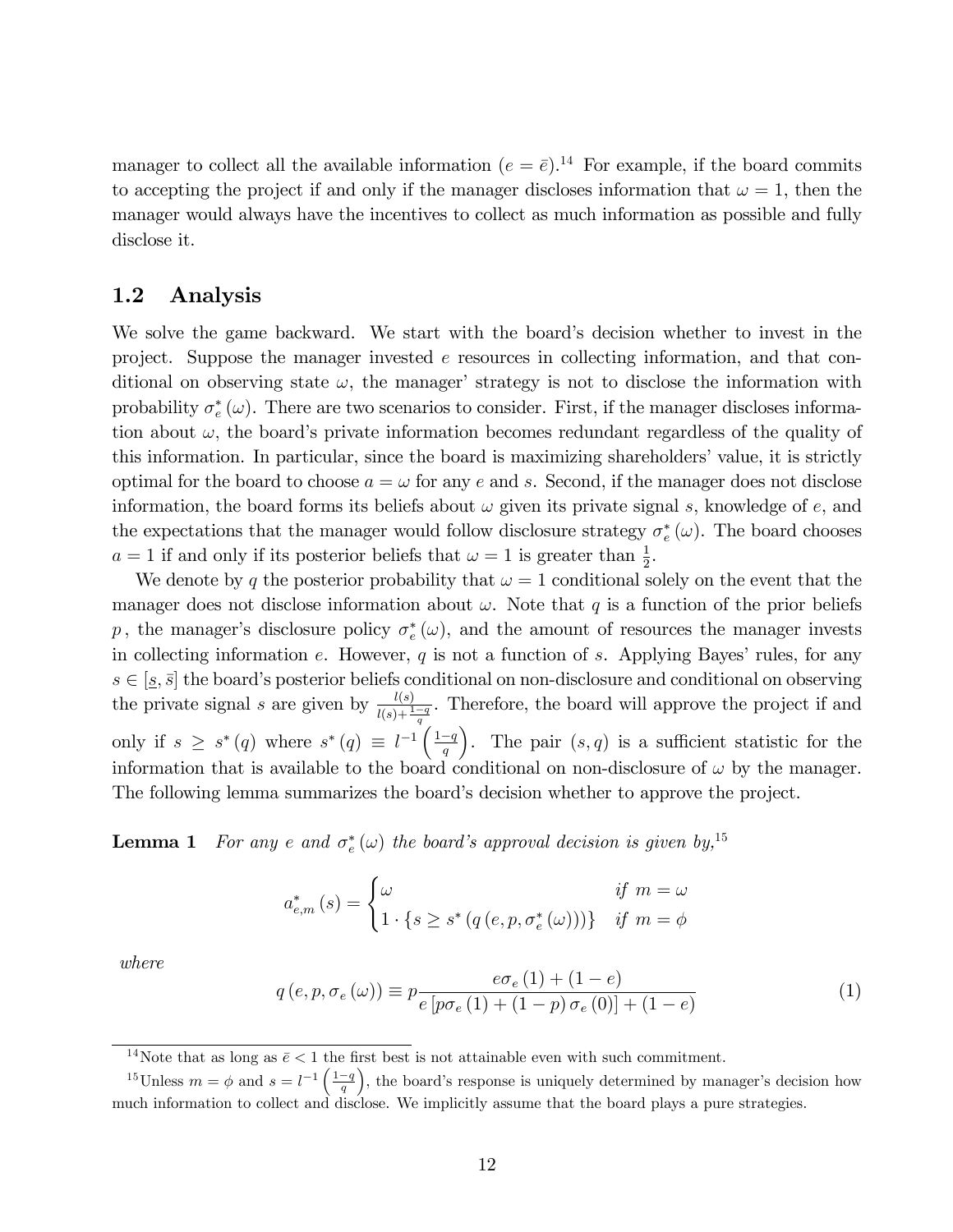Consider the manager's disclosure policy once the decision on how much information to collect has been made. If the manager does not learn about  $\omega$  then the manager cannot disclose information. Suppose the manager observes state  $\omega$ . The manager has correct expectations regrading the board's reaction to his disclosure decision as described by Lemma 1. In particular, the manager realizes that if he discloses information about  $\omega$  the board will choose  $a = \omega$ . However, if the manager chooses not to disclose information then the board's decision depends on the content and quality of its signal, as well as on the inference from the manager's decision not to disclose information. As expected, the next lemma proves that in equilibrium  $\sigma_e^*(\omega)$  =  $1 - \omega$ .

**Lemma 2** In equilibrium the manager discloses information about  $\omega = 1$  and withholds information about  $\omega = 0$ .

Lemma 2 implies that  $\sigma_e^*(0) > \sigma_e^*(1)$  and therefore in equilibrium  $q(e, p, \sigma_e(\omega)) \leq p$ . This confirms our intuition that when the manager is biased toward approval of the project, nondisclosure always conveys information that  $\omega$  is more likely to be zero. Indeed, from the manager's point of view, the benefit from disclosure arises only if he can provide evidence that would convince the board to invest in the project. After all, the manager derives utility only from the project's approval and regardless of the true state of the world. According to Lemma 1, conditional on disclosure, the board would approve the project if and only if  $\omega = 1$ . Thus, the manager has more incentives to disclose information when he observes  $\omega = 1$ .

Lemma 1 and Lemma 2 establish and characterize the equilibrium of the sub-game that is induced by the manager's decision over  $e$ , the precision of his signal. We turn into studying the manager's decision of how much resources  $e$  he should spend on collecting information, anticipating his own disclosure policy and the board's response.

We let  $\alpha(q, x) \in [0, 1]$  be the probability that the expert board accepts the project if an outsider (for example, the manager) believes that  $Pr[\omega = 1] = x$  and the expert board, prior to observing its signal s, believes that  $Pr[\omega = 1] = q$ . Therefore, if the manager successfully learns about  $\omega$  but he decides not disclose this information, he would expect the expert board to accept the project with probability  $\alpha(q,\omega)$ . If the manager fails to learn about  $\omega$ , he expects the expert board to accept the project with probability  $\alpha(q, p)$ . For any  $x \in [0, 1]$ , the function  $\alpha(q, x)$  is given by, <sup>16</sup>

$$
\alpha(q, x) = 1 - x F_1(s^*(q)) - (1 - x) F_0(s^*(q))
$$
\n(2)

The ex-ante utility of the manager is the unconditional probability that the board approves

<sup>&</sup>lt;sup>16</sup>Lemma A.1 in the appendix shows that our assumptions on  $f_{\omega}$  (and in particular, the MLR property) imply that  $\alpha(q, x)$  strictly increases in its both arguments, it is linear in x, and for all  $q \in [0, 1]$  and  $x \in [0, 1]$ ,  $\alpha(1, x) = 1$  and  $\alpha(0, x) = 0$ .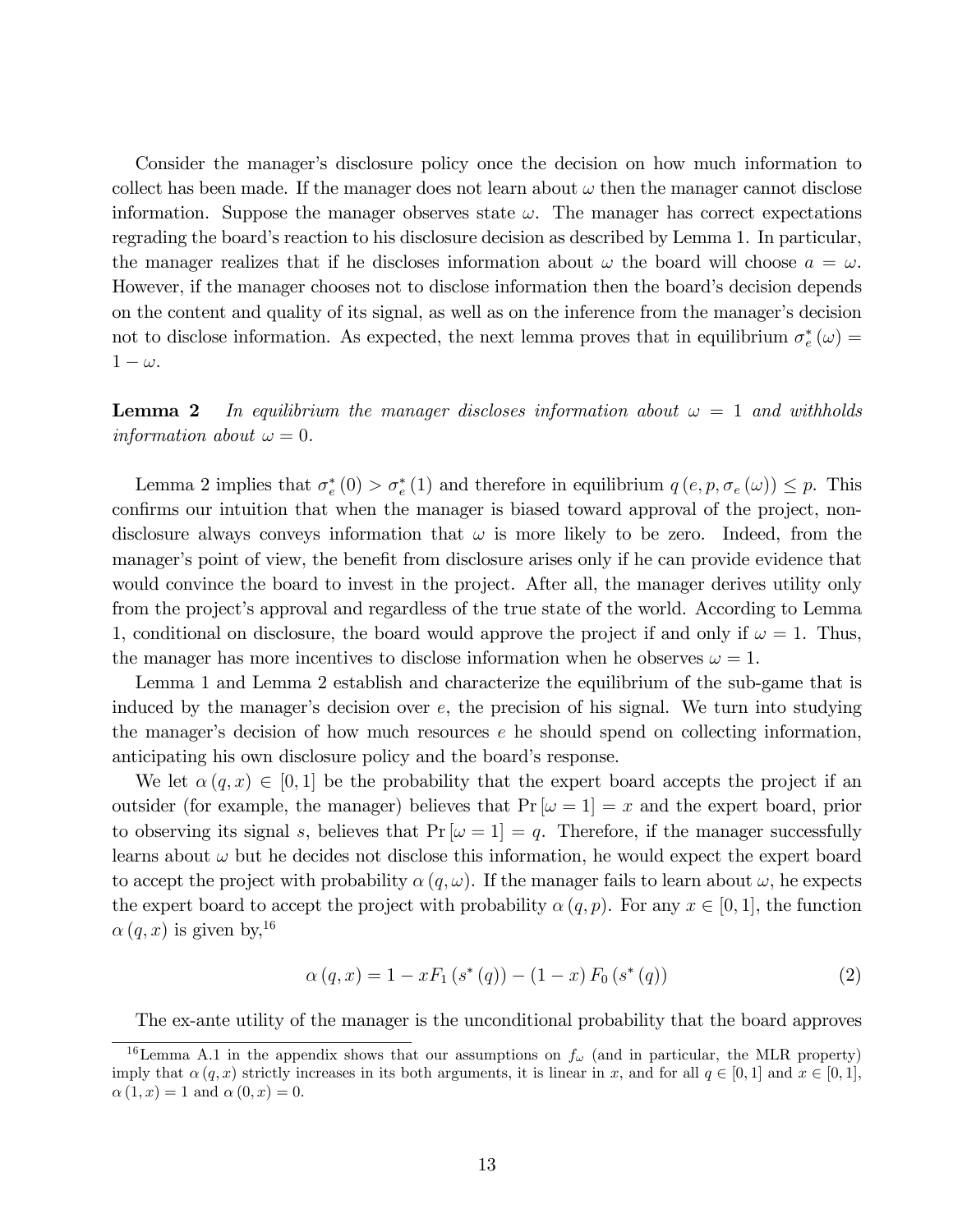the project. Let  $q(e) \equiv \frac{p-e p}{1-e p}$  $\frac{p-ep}{1-ep}$  then the manager's expected utility is given by,

$$
\mathbb{E}\left[u_M\left(e\right)\right] = ep + e\left(1-p\right) \left[ \begin{array}{c} \lambda \alpha\left(q\left(e\right), 0\right) \\ + \left(1-\lambda\right) \cdot 1_{\left\{q\left(e\right)\geq\frac{1}{2}\right\}} \end{array} \right] + \left(1-e\right) \left[ \begin{array}{c} \lambda \alpha\left(q\left(e\right), p\right) \\ + \left(1-\lambda\right) \cdot 1_{\left\{q\left(e\right)\geq\frac{1}{2}\right\}} \end{array} \right] \tag{3}
$$

There are three terms in (3) to consider. The first term corresponds to events in which the manager successfully collects information about  $\omega$  and finds out that  $\omega = 1$ . Under those circumstances, the manager can guarantee that the board approves the project by sharing this information with the board. The second and the third terms correspond to the events in which the manager does not disclose information. The second term is the event in which the manager successfully collects information about  $\omega$ , but he finds out that  $\omega = 0$ . According to Lemma 2, if the manager observes  $\omega = 0$  he would strategically withhold this information. The probability that the manager ascribes to the event that the expert board approves the investment despite the lack of disclosure is given by  $\alpha(q(e), 0)$ . The layman board is expected to accept the project with probability one if  $q \geq \frac{1}{2}$  $\frac{1}{2}$  and reject it otherwise. The third term represents the event in which the manager fails to collect information despite his effort. In this event, the manager has no information to share, and hence he relies on the board's decision conditional on non-disclosure. The difference between the second and third terms comes from the correlation between the manager's information about  $\omega$  and the signal that the expert board observes. In particular, when the manager withholds information about  $\omega$ , he is more pessimistic and believes that the probability that the board would reject the project is higher than when the manager is uninformed about  $\omega$ . The following lemma describes useful comparative statics of  $\mathbb{E}[u_M(e)].$ 

**Lemma 3** For any  $e \in [0, 1]$  the manager's expected utility increases in  $\lambda$  if and only if  $q(e) \geq \frac{1}{2}$  $\frac{1}{2}$ , and it increases in p.

The conflict of interests between the manager and shareholders, and hence between the manager and the board, is relatively weak when the prior belief that the project is profitable is high. Therefore, it is not surprising that the manager is more likely to be successful in persuading the board to invest in the project when  $p$  is higher.

The comparative statics of the manager's utility with respect to  $\lambda$  is more subtle. Lemma 3 reveals that despite the conflict of interests between the manager and the board, the manager can in fact benefit from being a subordinate of an expert board. Moreover, the manager benefits from board's expertise exactly when the conflict of interests between the manager and shareholders is relatively strong, that is, when the prior belief that the investment is profitable is low. Intuitively, when  $q(e) < \frac{1}{2} \Leftrightarrow p < \frac{1}{2-e}$  the layman board would never approve the investment unless the manager provides and evidence which suggests that investment is in fact profitable. By contrast, even without receiving such evidence from the manager, the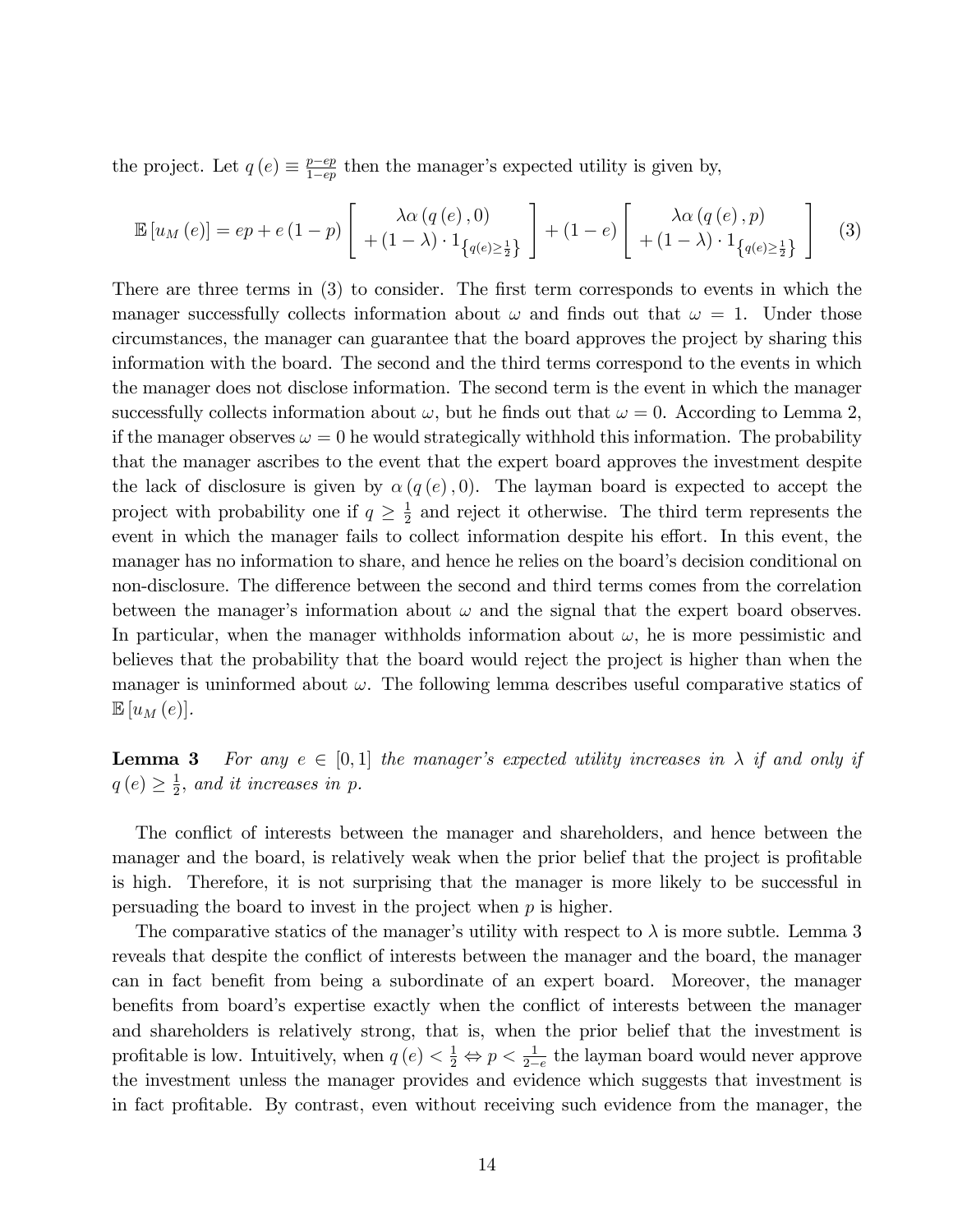expert board might approve the project if it receives a positive signal about the investment's profitability. Thus, when  $p$  is low, an expert board is more likely to approve the investment than the layman board. By contrast, when  $p$  is high, the layman board would approve the project if no information is provided by the manager while the expert board would reject the project if it observes a negative signal about the project's profitability. Thus, when  $p$  is high, a layman board is more likely to approve the investment. This explains why the manager could benefit from the presence of high board's expertise.

The manager's optimal investment of resources in collecting information and the equilibrium of the entire game is characterized by the following proposition.

**Proposition 1** An equilibrium always exists. In any equilibrium the manager discloses information about  $\omega$  if and only if  $\omega = 1$ . If information is disclosed, the board approves the project. Moreover, let  $e^*(\lambda)$  be the amount of information the manager collects in equilibrium and let  $q_{\min}(\bar{e}, p) \equiv \arg \min_{q \in [q(\bar{e}), p]} \left\{ \frac{1-\alpha(q,q)}{1-q} \right\}$  $1-q$  $\Big\}$ . Then,

- (i) If  $p < \frac{1}{2}$  then  $e^*(0) = \overline{e}$ ,  $e^*(\lambda)$  is non-increasing in  $\lambda$ , and  $e^*(1) < \overline{e}$  if and only if  $q_{\min} > q(\bar{e})$ . Moreover, the layman board rejects the project conditional on non-disclosure.
- (*ii*) If  $p \geq \frac{1}{2}$  $\frac{1}{2}$  then there exist  $e^+ < \bar{e}$  and  $\lambda^+ > 0$  (where  $\lambda^+ < 1$  if and only if  $q_{\min} < \frac{1}{2}$  $rac{1}{2}$ ) such that:
	- $-If \lambda \leq \lambda^+$  then  $e^* (\lambda) = e^+$  and the layman board accepts the project conditional on non-disclosure.
	- $-If \lambda > \lambda^+$  then  $e^*(\lambda) > e^+, e^*(\lambda)$  is non-increasing in  $\lambda$ , and the layman board rejects the project conditional on non-disclosure.
- (*iii*) If  $p \neq \frac{1}{2}$  $\frac{1}{2}$  then  $e^*(\lambda)$  increases in p for any  $\lambda$ . There exists  $\lambda^- \in (0, \lambda^+]$  such that if  $\lambda \leq \lambda^-$  then  $e^*(\lambda)$  drops to zero at  $p = \frac{1}{2}$  $\frac{1}{2}$ .

Proposition 1 has several interesting aspects. First, while the manager does not incur direct costs from collecting information, still he may strategically choose to remain partly uninformed  $(e^*(\lambda) < \bar{e})$ . The reason is that being informed imposes *indirect* costs on the manager. To see why, recall that conditional on observing  $\omega$ , the manager discloses information if and only if  $\omega = 1$ . Thus, conditional on non-disclosure, the board concludes that either the manager has failed to collect information about  $\omega$ , or that the manager observes  $\omega = 0$ . The more resources the manager spends on collecting information, the higher is the probability that he learns about  $\omega$ . Since the board observes e, the board weighes more heavily the possibility that the manager strategically conceals information about  $\omega = 0$ , and adjusts its posterior beliefs downward. All else equal, the higher is  $e$  the lower is the likelihood that the board approves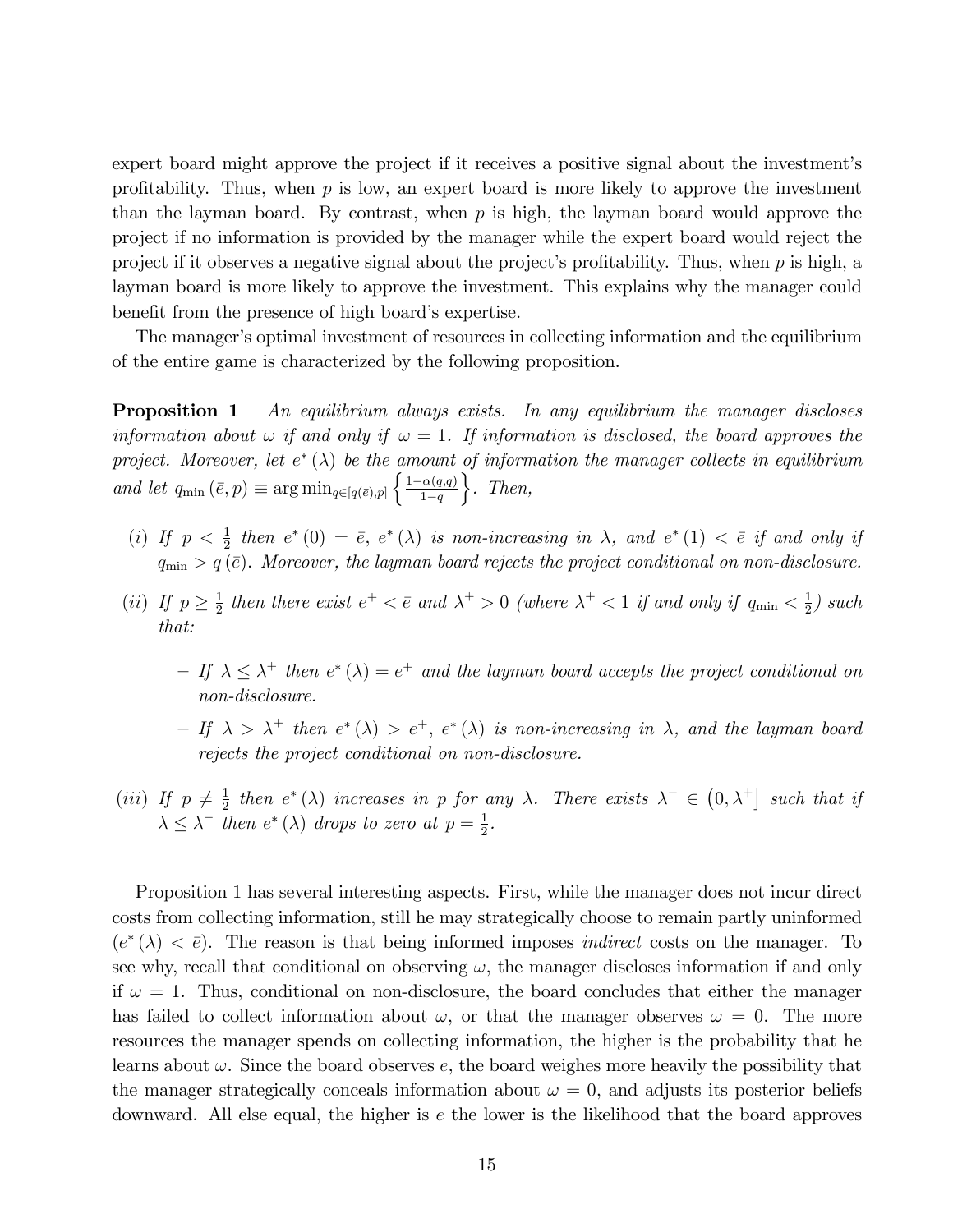the project conditional on non-disclosure. Since ex-ante there is a positive probability that the manager learns and withholds the information that  $\omega = 0$ , the manager trades off this risk with the chance of finding out that  $\omega = 1$  and thereby persuading the board to accept the project.



Figure 1 - The amount of information that is collected by the manager in equilibrium

Second, Proposition 1 characterizes the circumstances under which the manager decides not to collect all the available information. To gain some intuition, suppose  $p < \frac{1}{2}$  and note that (3) can be rewritten as

$$
\mathbb{E}\left[u_M\left(q\right)\right] = 1 - (1 - p) \left[\frac{1 - \lambda \alpha\left(q, q\right)}{1 - q}\right] \tag{4}
$$

Therefore, the manager's utility is uniquely determined by q, the posterior beliefs that  $\omega = 1$ conditional on non-disclosure. The manager's decision of how much information to collect is equivalent to his decision about  $q \in [q(\bar{e}), p]$ . For each q, the term  $\alpha(q, q)$  in (4) corresponds to the ex-ante probability (prior to observing the signal about  $\omega$ ) that the manager ascribes to the event that the expert board accepts the project conditional on non-disclosure. Suppose the manager can perfectly observe  $\omega$  if he wishes to, that is,  $\bar{e} = 1$ . It follows from (4) that the manager chooses  $q > 0$  (or equivalently  $e < 1$ ) if and only if there exists  $q \in (0, p]$  such that  $\lambda \alpha (q, q) > q$ . Intuitively, when  $p < \frac{1}{2}$  the layman board always rejects the project conditional on non-disclosure. Therefore, the probability that the board accepts the project conditional on non-disclosure is  $\lambda \alpha (q, q)$ . This is also marginal and indirect cost from collecting an extra unit of information. As long as  $\lambda \alpha (q, q)$  is greater than q, the marginal benefit from collecting information, the manager can gain from not-collecting all the available information.<sup>17</sup>

Third, Proposition 1 also highlights that the amount of information that the manager collects in equilibrium can decrease in the board's expertise. That is, managers are less likely to collect

<sup>&</sup>lt;sup>17</sup>The requirement that  $q_{\min} > q(\bar{e})$  generalizes the conditional above for any threshold  $\bar{e}$  and ensures that there exists a level of expertise above which the manager always refrains from investing the maximum amount of resources in collecting information.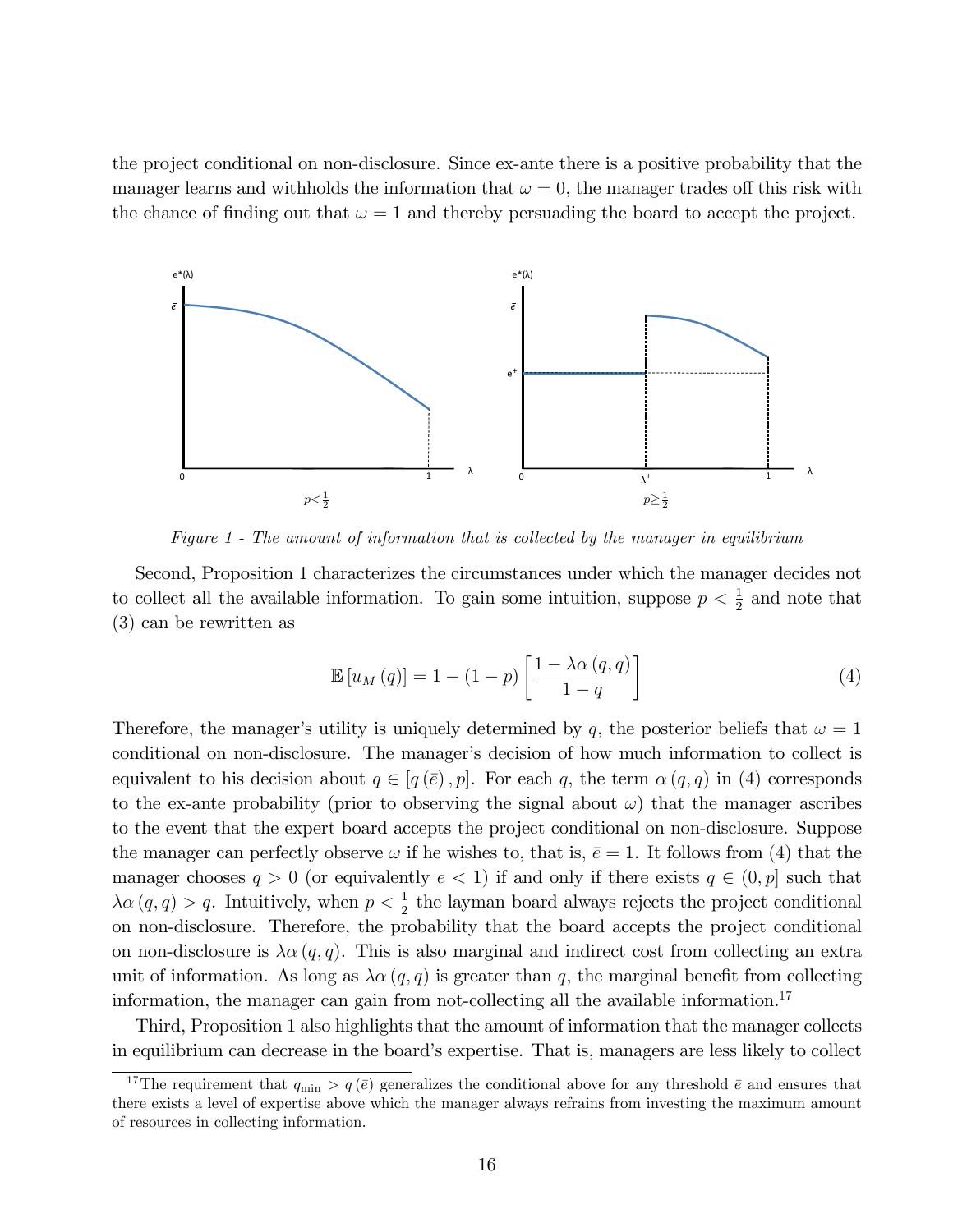and share information with the board, if the board has substantial expertise. To understand this result, note that in absence of more information the layman board will reject the project when  $p < \frac{1}{2}$ . Thus, the only way the manager can convince the layman board to accept the project is by collecting and revealing evidence that  $\omega = 1$ . The benefit from collecting information is high. However, as the expertise of the board increases, there is a possibility that an expert board will find out that the project is worthwhile taking even in the absence of evidence from the manager. This would be the case when the signal  $s$  is sufficiently high. This effect decreases the incentives of the manager to collect information.

When  $p \geq \frac{1}{2}$  $\frac{1}{2}$  the dynamic is almost reversed. The layman board will accept the project in absence of disclosure. Therefore, the benefit from collecting information is low. As the expertise of the board increases, there is a possibility that an expert board will Önd out that the project is not sufficiently attractive and reject it. This increases the incentives of the manager to collect information. As figure 1 illustrates,  $e^*(\lambda)$  can be non-monotonic when  $p \geq \frac{1}{2}$  $\frac{1}{2}$ .

Finally, Proposition 1 demonstrates that almost everywhere the optimal level of resources that the manager spends on collecting information increases with  $p$ . This is intuitive since the higher is p, the more likely it is that the manager learns that  $\omega = 1$ . Thus, the net return from collecting information increases with p. Nevertheless, if  $\lambda \leq \lambda^-$  the equilibrium level of e falls discretely at  $p=\frac{1}{2}$  $\frac{1}{2}$ . For any  $p < \frac{1}{2}$  the layman board would reject the project in the absence of managerial disclosure. Therefore, if the likelihood that the board is a layman is sufficiently high ( $\lambda \leq \lambda^{-}$ ), the manager has enough incentives to collect information. However, when  $p = \frac{1}{2}$ 2 the layman board is willing to accept the project even if the manager does not collect and share his private information. For this reason, the incentives of the manager to collect information about  $\omega$  fall at  $p=\frac{1}{2}$  $\frac{1}{2}$ .

While the amount of information that is collected by the manager does not necessarily increases with  $p$  in equilibrium, the probability that the board approves the project in equilibrium does. Recall that the probability that the board approves the project is exactly the manager's expected utility. As  $p$  increases, it is easier for the manager to persuade the board that the project is proÖtable and hence the probability that board approves it increases. Corollary 1 concludes this observation and reveals the effect of board's expertise on the likelihood that the project is undertaken in equilibrium.

#### Corollary 1

- (i) If  $p < \frac{1}{2}$  the probability that the project is approved in equilibrium is strictly increasing in  $\lambda$ .
- (*ii*) If  $p \geq \frac{1}{2}$  $\frac{1}{2}$  the probability that the project is approved in equilibrium is strictly increasing in  $\lambda$  if and only if  $\lambda \geq \lambda^+$ , and the minimum of this value is obtained at  $\lambda^+$ .
- (iii) The probability that the project is approved in equilibrium is strictly increasing in p.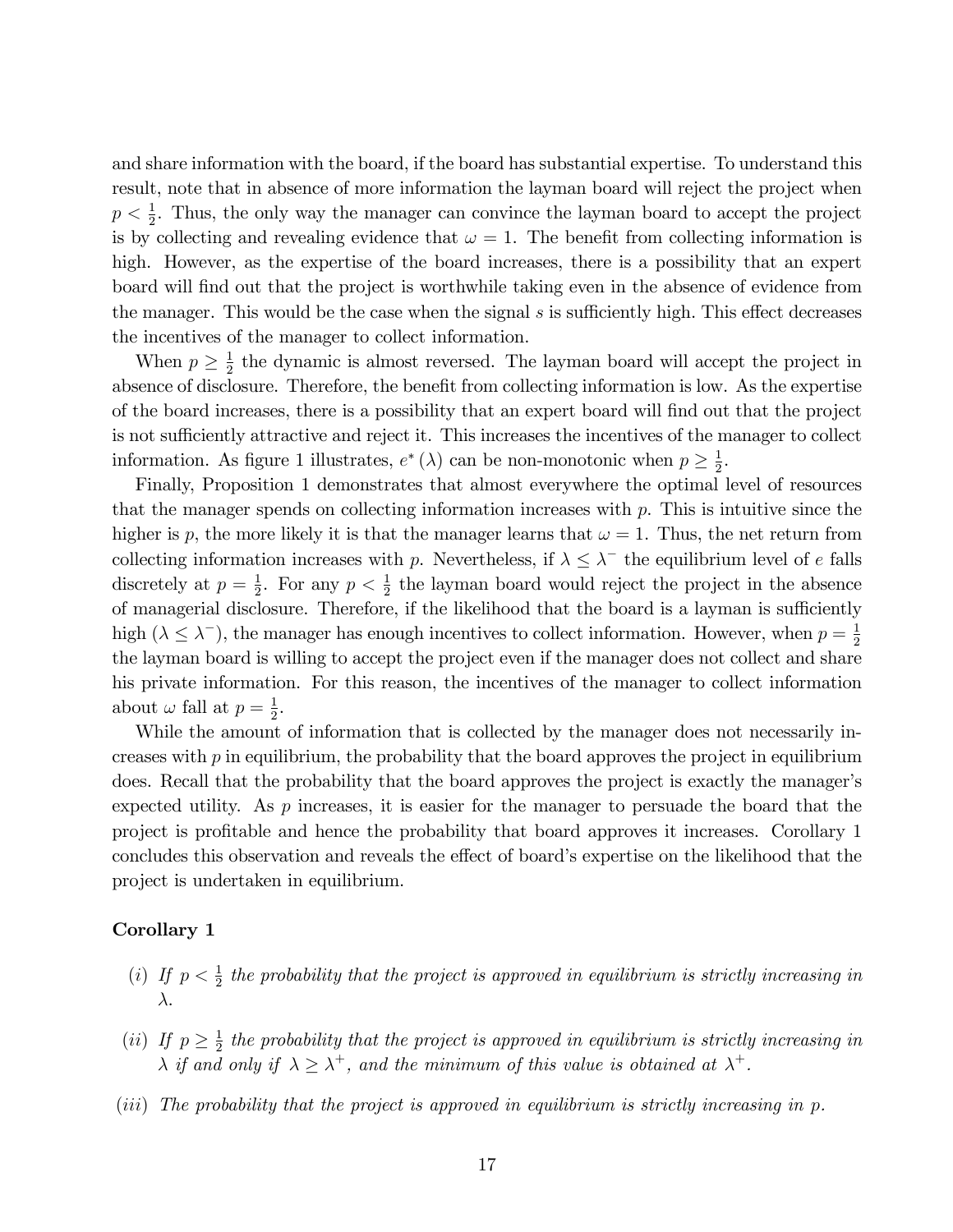Interestingly, it follows from Corollary 1 that a higher board's expertise does not necessarily reduces the likelihood that the project is approved. One might expect that an expert board would be able to counteract the manager's bias toward the project's approval. However, Corollary 1 suggests that the board fails to do so exactly when a priori shareholders and the manager disagree on the benefit from the project, that is, when  $p < \frac{1}{2}$ . This, however, does not necessarily imply a greater inefficiency. An informed board might act based on its private information which may contrast the available public evidence. Nevertheless, we will demonstrate below, that higher expertise can in fact decrease shareholder's value, even though the board's objective is to maximize their value.

#### Shareholders' Welfare

Unlike the manager, shareholders derive value from the investment in the project if and only if  $\omega = 1$ . Thus, their expected welfare is exactly the probability that  $a = \omega$ . Given the amount of resources spent by the manager on collecting information, shareholders' value is given by,

$$
V(e,\lambda) = p\left(e + (1-e)\begin{bmatrix} \lambda \alpha(q(e),1) \\ + (1-\lambda) \cdot 1_{\{q(e)\geq \frac{1}{2}\}} \end{bmatrix}\right) + (1-p)\begin{bmatrix} 1 - \lambda \alpha(q(e),0) \\ - (1-\lambda) \cdot 1_{\{q(e)\geq \frac{1}{2}\}} \end{bmatrix}
$$
(5)

The first term corresponds to scenarios in which the board chooses  $a = 1$  conditional on  $\omega = 1$ . This happens if either the board discloses information that  $\omega = 1$  or if conditional on nondisclosure the board finds it optimal to accept the project. The second term corresponds to scenarios in which the board chooses  $a = 0$  conditional on  $\omega = 0$ . Since the manager never discloses information about  $\omega = 0$ , the project is rejected only if conditional on non-disclosure the board finds it optimal to reject the project.

**Lemma 4** For any e and  $\lambda$  shareholders' value  $V(e, \lambda)$  strictly increases in e and  $\lambda$ . In equilibrium, shareholders' value  $V(e^*(\lambda), \lambda)$  is non-decreasing in  $\bar{e}$ .

Lemma 4 demonstrates that shareholders's value increases with the amount of information that either their manager or board obtain. This is intuitive since in both cases the probability that the "correct" action is taken is higher. Indeed, since the manager's disclosure policy is strategic, whether or not the manager discloses information, all else equal, more information is revealed if the manager spends more resources on collecting information. Therefore, the value-maximizing board is more likely to make the right decision. Similarly, given the amount of resources that the manager spends on collecting information, an expert board is more likely to take the right decision and shareholders are better off. Consist with the former observation, Lemma 4 also shows that shareholders' value in equilibrium increases with the amount of information that the manager can potentially collect,  $\bar{e}$ .

The next proposition demonstrates that despite the positive effect of  $\lambda$  on  $V(e,\lambda)$  and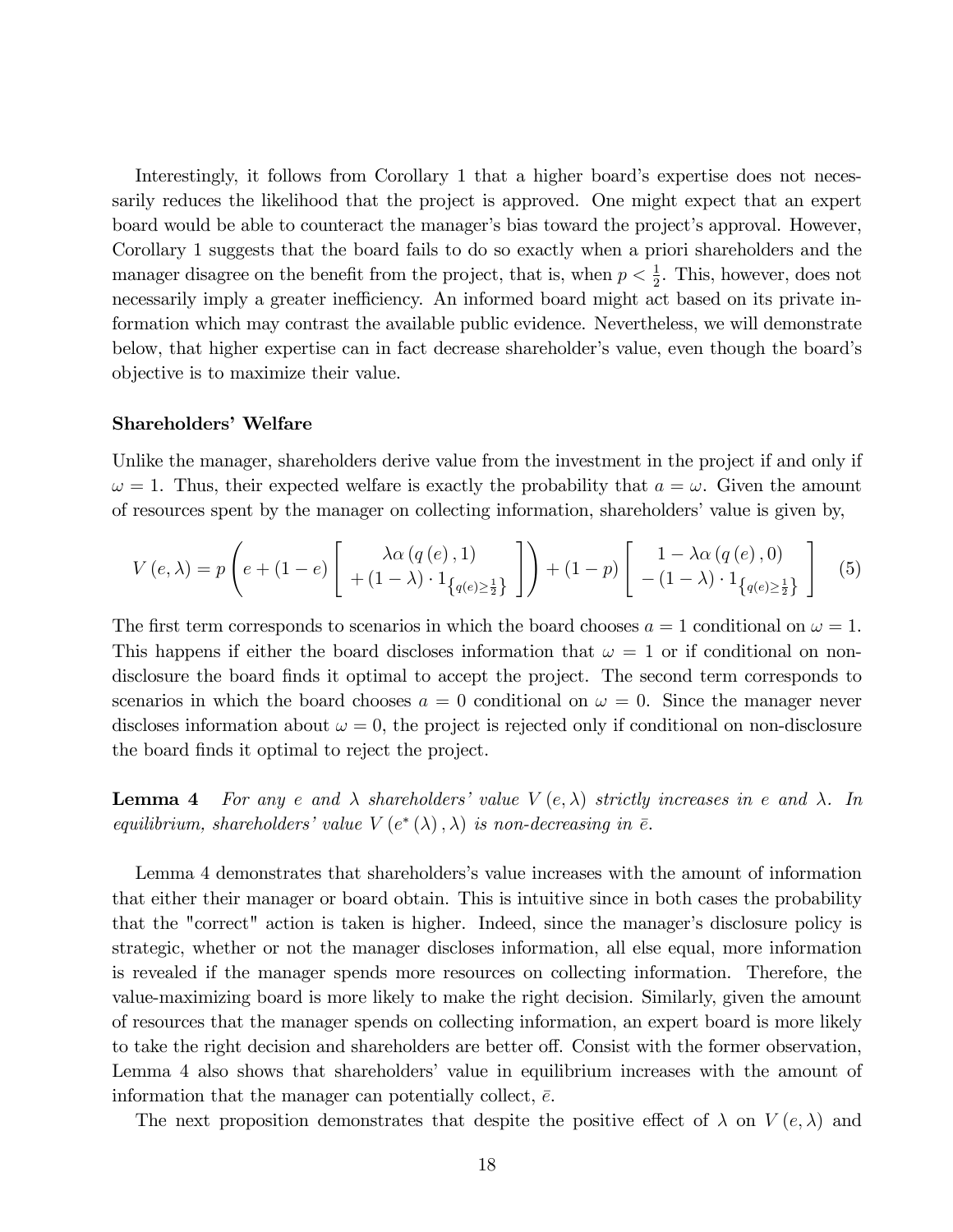because the amount of resources e that the manager spends on collecting information can decrease with  $\lambda$ , shareholders's value in equilibrium might decrease with the board's expertise as well.

**Proposition 2** Let  $\lambda^*(\bar{e}, p)$  be the (highest) level of board's expertise that maximizes shareholders' welfare in equilibrium.

- (i) If  $p < \frac{1}{2}$  then there exists  $\underline{e} \leq 1$  such that  $\lambda^*(\overline{e}, p) < 1$  for all  $\overline{e} \in [\underline{e}, 1]$  if and only if there exists  $q \in (0, p]$  such that  $\alpha (q, q) > q$ .
- (*ii*) If  $p \geq \frac{1}{2}$  $\frac{1}{2}$  then  $\lambda^*(\bar{e}, p) \geq \lambda^+ > 0$ .

Proposition 2 implies that when the manager has sufficient access to information ( $\bar{e}$  is high) and his decision to acquire information is endogenous, shareholders do not necessarily benefit from obtaining the board with the highest expertise. This effect takes place especially when a priori shareholders and the manager disagree on the prospects of the project.

To see the intuition, recall that the manager trades off two forces. On the one hand, the manager benefits from collecting information since this way he can persuade the board, regardless of its type, to accept the project if the evidence is supportive. On the other hand, there is a risk that the evidence is not favorable. In this case, despite the manager's attempt to conceal this information, the board would infer that the evidence are not supportive and reject the project. This latter force may discourage the manager's incentives to collect information. As we explain below, the board's expertise changes this tradeoff in a non-trivial way.

Suppose that a priori shareholders and the manager disagree on the benefit from taking the project, that is,  $p < \frac{1}{2}$ . The layman board always rejects the project unless the manager provides a supportive evidence that  $\omega = 1$ . If in addition  $\alpha(q, q) \leq q$  for all  $q \in (0, p]$ then the expert board on average over-rejects the project. Therefore, the marginal benefit from collecting information is always higher than its marginal costs. In those circumstances, according to Proposition 1, the manager cannot benefit from leaving discretion over the project to the board. The manager will spend as many resources as possible on collecting information, regardless of the board's expertise. As Lemma 4 indicates, when the amount of information that is collected by the manager is fixed, shareholders benefit from a higher expertise of their value-maximizing board.

However, as long as the possibility that the expert board would over-accept the project exists (that is, there exists  $q \in (0, p]$  such that  $\alpha (q, q) > q$ ), the manager could benefit from not collecting all the available information on  $\omega$ . In particular, if the board is unlikely to be an expert, the probability that the project is accepted conditional on non-disclosure is small. Therefore, the implicit cost of collecting information is small as well. The manager would be better off by collecting information, thereby persuading the layman board to approve the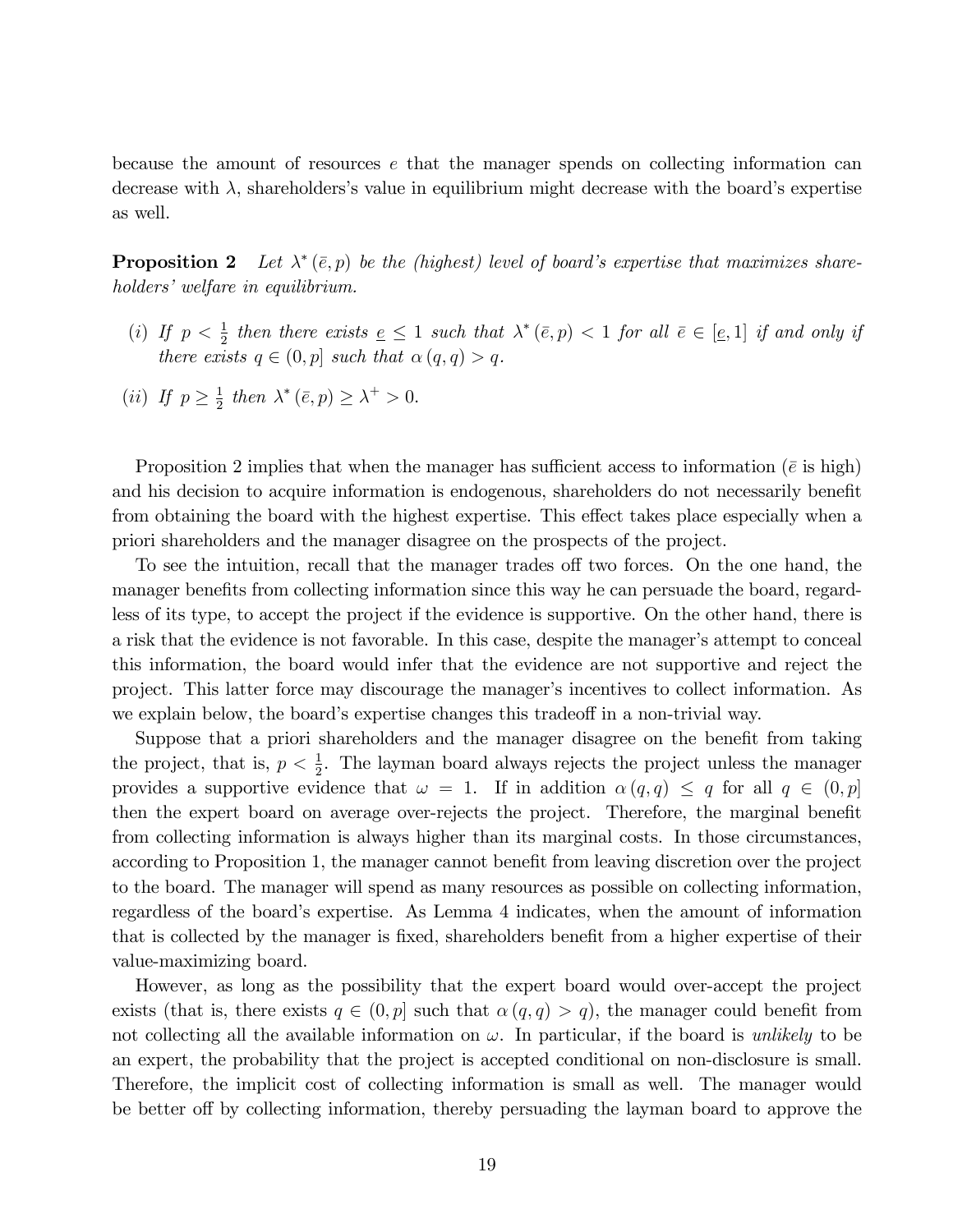investment which would otherwise be rejected. But, if the likelihood that the board is an expert is high, the implicit cost of collecting information becomes significant. The manager might try to exploit the possibility that an expert board accepts the project conditional on non-disclosure. In order to do so, the manager would collect less information, ensuring that his decision not to disclose information is not interpreted as his attempt to conceal bad news on the project. Overall, when  $p < \frac{1}{2}$  the board's expertise diminishes the incentives of the manager to collect information. If the manager has enough access to information  $(\bar{e} \in [\underline{e}, 1])$ , the evidence that is provided by the manager is more valuable than the boardís expertise and shareholders would benefit from the presence of a layman board. Furthermore, in the appendix we show that if  $\bar{e} = 1$  then shareholders' value is maximized by a layman board  $(\lambda^* = 0)$ .

Consider instead the alternative case in which a priori shareholders and the manager agree on the benefit from the project, that is,  $p \geq \frac{1}{2}$  $\frac{1}{2}$ . The layman board would accept the project if no information other than what is publicly available is revealed. Thus, if the likelihood that the board is an expert is low  $(\lambda < \lambda^+)$  the manager has no incentives to collect information and risking the possibility that he finds evidence against the project, evidence that he would have to conceal. However, if the board is likely to be an expert, the manager's net return from collecting information increases since it is not longer guaranteed that the board would accept the project in the absence of hard evidence in its support. Since the manager collects more information, shareholders would benefit from the board's expertise  $(\lambda^* \geq \lambda^+)$ . In the appendix we give conditions on  $\alpha(q,q)$  which guarantee that  $\lambda^*$  < 1 as well. Therefore, even if  $p \geq \frac{1}{2}$ 2 shareholders' value does not necessarily increase monotonically with the board's expertise, and an optimal level of expertise emerges.

As a final remark, it follows from Proposition 2 that even when the board is value-maximizing, its expertise adds value to shareholders only when it is needed the least, that is, when a priori shareholders and the manager agree on the benefit from taking the project. When the conflict between shareholders and the manager is a priori significant, not only the board's expertise does not help, it in fact distorts efficient decision making even further.

# 2 Optimal Board Structure

In this section we relax the assumption that the board is maximizing shareholders' value. In particular, we assume that the board would accept the project if and only if it believes that the probability that  $\omega = 1$  is greater than  $\beta \in (0, 1)$ .<sup>18</sup> If  $\beta > \frac{1}{2}$  then the board over-rejects the project compared to shareholders' first best, and if  $\beta < \frac{1}{2}$  the board over-accepts the project. In the previous section the assumption was that  $\beta = \frac{1}{2}$  $\frac{1}{2}$ . The goal of the present section is to understand in the context of the persuasion game that is presented in section 1 whether there are benefits for shareholders from appointing directors whose interests are misaligned, and if

<sup>&</sup>lt;sup>18</sup>Formally, one can define the board's preferences as  $u_B(a,\omega) = v(a,\omega) + (1-2\beta) \cdot 1_{\{a=1\}}$ .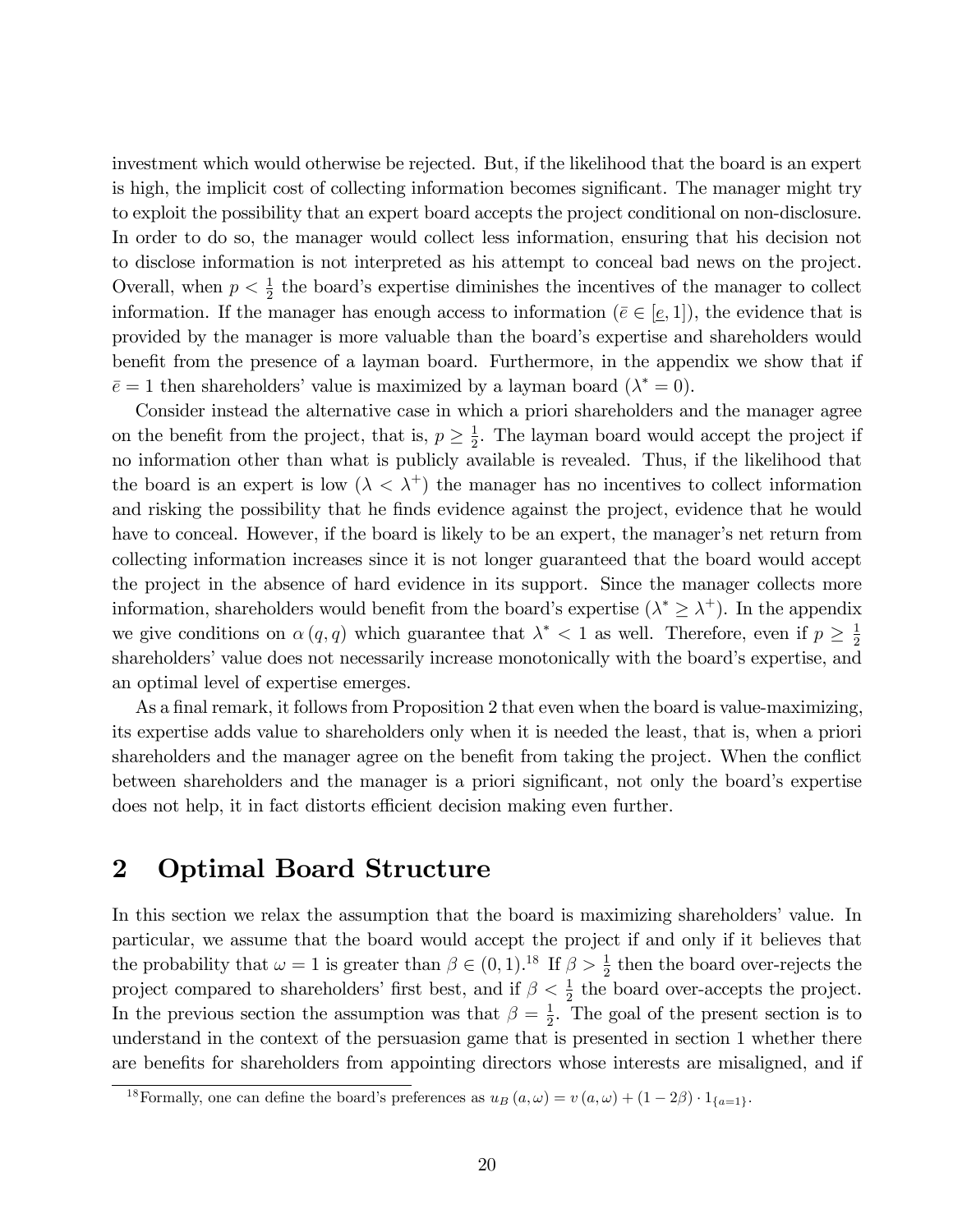so, how these benefits interact with the board's expertise.<sup>19</sup>

Consistent with our view that board's characteristics matter only in the absence of the manager's cooperation, by design, if the manager discloses information about  $\omega$  then the board would defer to the manager's view regardless of its expertise and bias. Conditional on nondisclosure, however, the layman board accepts the project if and only if  $q \geq \beta$  while the expert board accepts the project if and only the observed signal s is greater than  $s^*(q, \beta) \equiv$  $l^{-1}\left(\frac{\beta}{1-\beta}\right)$  $1-\beta$  $rac{1-q}{q}$ .

 $\hat{A}$ s  $\beta$  increases the probability that the board accepts the project declines for any given level of posterior beliefs. For this reason, and since the managerís sole objective is to maximize the probability that the project is approved, the manager's expected utility in equilibrium decreases with  $\beta$ . Yet, taking power from the (biased) manager does not necessarily mean that shareholders are better of f. A biased board would be taking ex-post inefficient decisions. Unless the board's bias changes the incentives of the manager to collect information and share it with the board, shareholders would be worse off by having a biased board. There is hope that a biased board would benefit shareholders only if consequently the manager is incentivized to collect more information than otherwise.

We define by  $\beta^*$  the level of the board's bias that maximizes the ex-ante value of shareholders. Since  $\beta^*$  does not have to be unique, we refine its definition to be the "optimal" bias that is the closest in absolute terms to  $\frac{1}{2}$ . The next proposition demonstrates that when the manager has sufficient access to information ( $\bar{e}$  is high), a board which is biased against the manager can create value for its shareholders.

**Proposition 3** There exist  $\bar{\lambda}_p > 0$  and  $\lambda_p^+ > 0$  such that:

- (i) If  $p < \frac{1}{2}$  and  $\lambda \leq \overline{\lambda}_p$  or  $p \geq \frac{1}{2}$  $\frac{1}{2}$  and  $\lambda \in [\lambda_p^+]$  $\left[ \frac{1}{p}, \bar{\lambda}_p \right]$  then there exists  $e_{\lambda} \leq 1$  such that if  $\bar{e} \in [e_{\lambda}, 1]$  then  $\beta^* = \frac{1}{2}$  $\frac{1}{2}$ .
- (*ii*) If  $p < \frac{1}{2}$  and  $\lambda > \overline{\lambda}_p$  or  $p \geq \frac{1}{2}$  $\frac{1}{2}$  and  $\lambda \notin [\lambda_p^+]$  $\left[ \frac{1}{p}, \bar{\lambda}_p \right]$  then there exists  $e_{\lambda} < 1$  such that if  $\bar{e} \in [e_{\lambda}, 1]$  then  $\beta^* > \frac{1}{2}$  $\frac{1}{2}$ .

There are several interesting implications for Proposition 3. First, when  $\bar{e}$  is sufficiently high then a bias can be optimal only if the bias is against the manager, that is, the board is biased toward rejecting the project. The result above is very different from the existing literature on optimal board structure that builds on the advisory role of boards (e.g., Chakraborty and Yilmaz (2011)). This literature argues that in order to facilitate meaningful discussion and

<sup>&</sup>lt;sup>19</sup>The analysis in this section implicitly assumes that the board's characteristics  $\beta$  and  $\lambda$  are independent of each other. In practice, however, directors who are affiliated with the management may also have a higher level of business expertise (thus low  $\beta$  could imply high  $\lambda$  and vice versa). This correlation may create a non-trivial trade-off which is partly left out from the present analysis.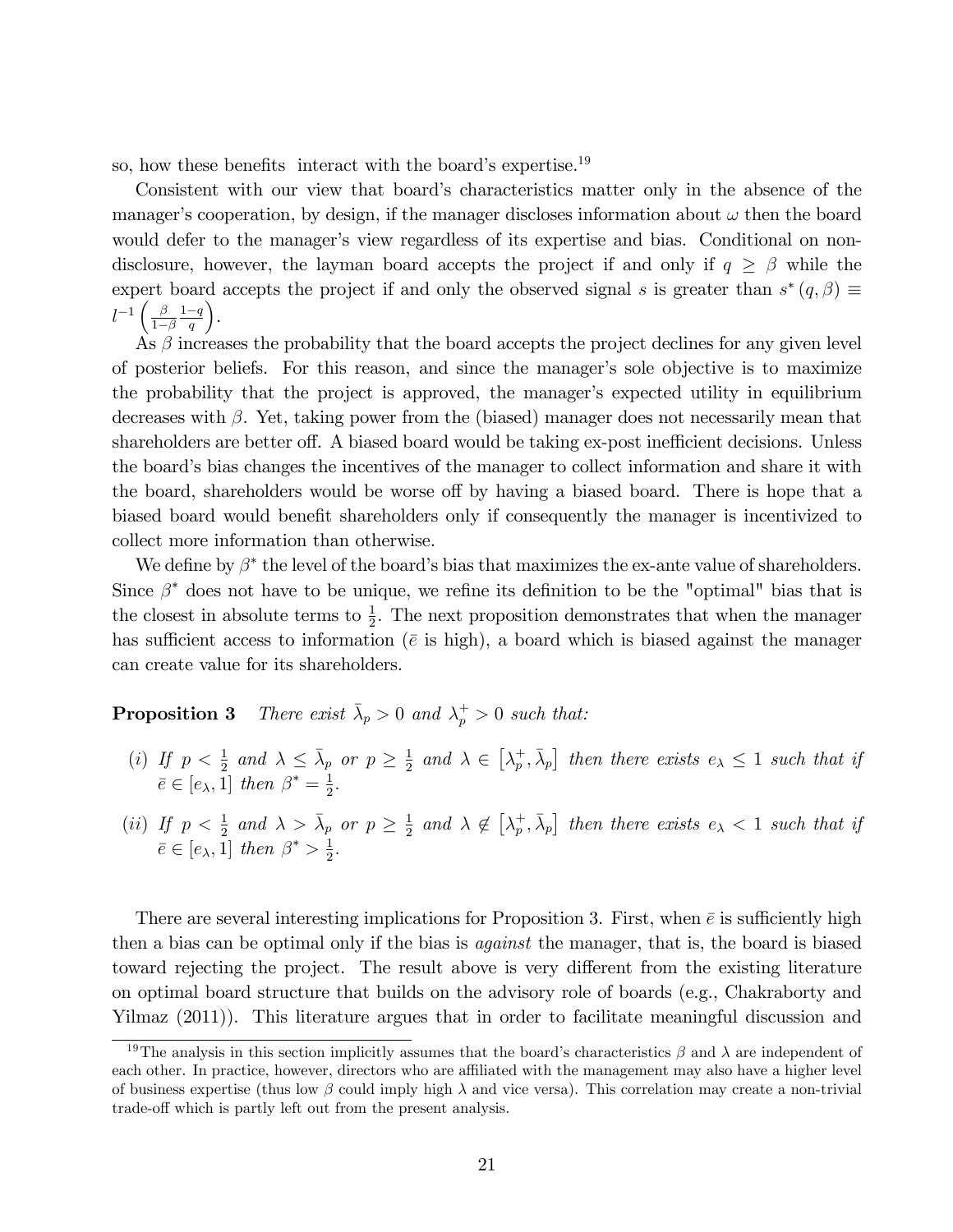communication within the board room (cheap talk a la Crawford and Sobel (1982)), directors should be affiliated with the management. In other words, an optimal board structure implies that the board is biased toward the companyís management. By contrast, the present analysis highlights that shareholders' value is maximized only if directors inherently take the opposite view from the management.<sup>20</sup> In this respect, the result has the spirit of Dewatripont and Tirole (1999) who show that a benefit of creating advocates within organizations is the generation of information on the pros and cons of alternative policies.

As was discussed above, if  $\beta^* \neq \frac{1}{2}$  $\frac{1}{2}$  then it is necessary that in equilibrium that manager collects and shares more information than he would have if the board was unbiased. To see the intuition for this result, recall that if the manager collects supportive evidence for the project the board can be convinced to approve the project regardless of its characteristics. As the board becomes more biased against the project, the manager realizes that the only realistic way to convince the board to approve the project is by providing hard evidence. Thus, when information is hard, a wider gap between the preferences of the manager (sender) and the board (receiver) can in fact facilitate collection and revelation of information. When the manager has sufficient access to information ( $\bar{e}$  is high), the benefit for shareholders from having a more informative decision making outweighs the possibility that the board would reject profitable projects.

Proposition 3 also highlights the interaction between the board's bias and the board's expertise. When  $p < \frac{1}{2}$  then biasing the board away from maximizing shareholders' value can be optimal only if the likelihood that the board is an expert is sufficiently high  $(\lambda > \bar{\lambda}_p)$ . Intuitively, when  $p < \frac{1}{2}$  the layman board would reject the project in absence of hard evidence from the manager. Therefore, as long as the likelihood that the board is an expert is low, the manager has already enough incentives in place to collect and share information with the board, even if the board is unbiased. Only when the board is likely to be an expert there is room for improving the cooperation between the manager and the board. This can be done by biasing the board against the manager. $^{21}$ 

When  $p \geq \frac{1}{2}$  $\frac{1}{2}$  then biasing the board away from maximizing shareholders' value can be optimal if the likelihood that the board is an expert is relatively low. In this case, the board would accept the project even without any supportive evidence for the project. Thus, the manager has very little incentives to collect information when the board is unbiased. Biasing the board against the approval of the project would make collection and disclosure of hard evidence the only feasible way through which the manager can convince the board to accept the project.

<sup>&</sup>lt;sup>20</sup>The analysis does not rule out the possibility that when  $\bar{e}$  is low  $\beta^*$  could be smaller than  $\frac{1}{2}$ . This depends on the curvature of  $f_{\omega}$ .

<sup>&</sup>lt;sup>21</sup>In the appendix we show that if  $\bar{\lambda}_p \geq 1$  then  $\lambda_p^+ < 1$  and and  $\bar{\lambda}_p < 1$  if and only if there exists  $q \in$  $(0, \min\{p, \frac{1}{2}\})$  such that  $\alpha(q, q) > q$ .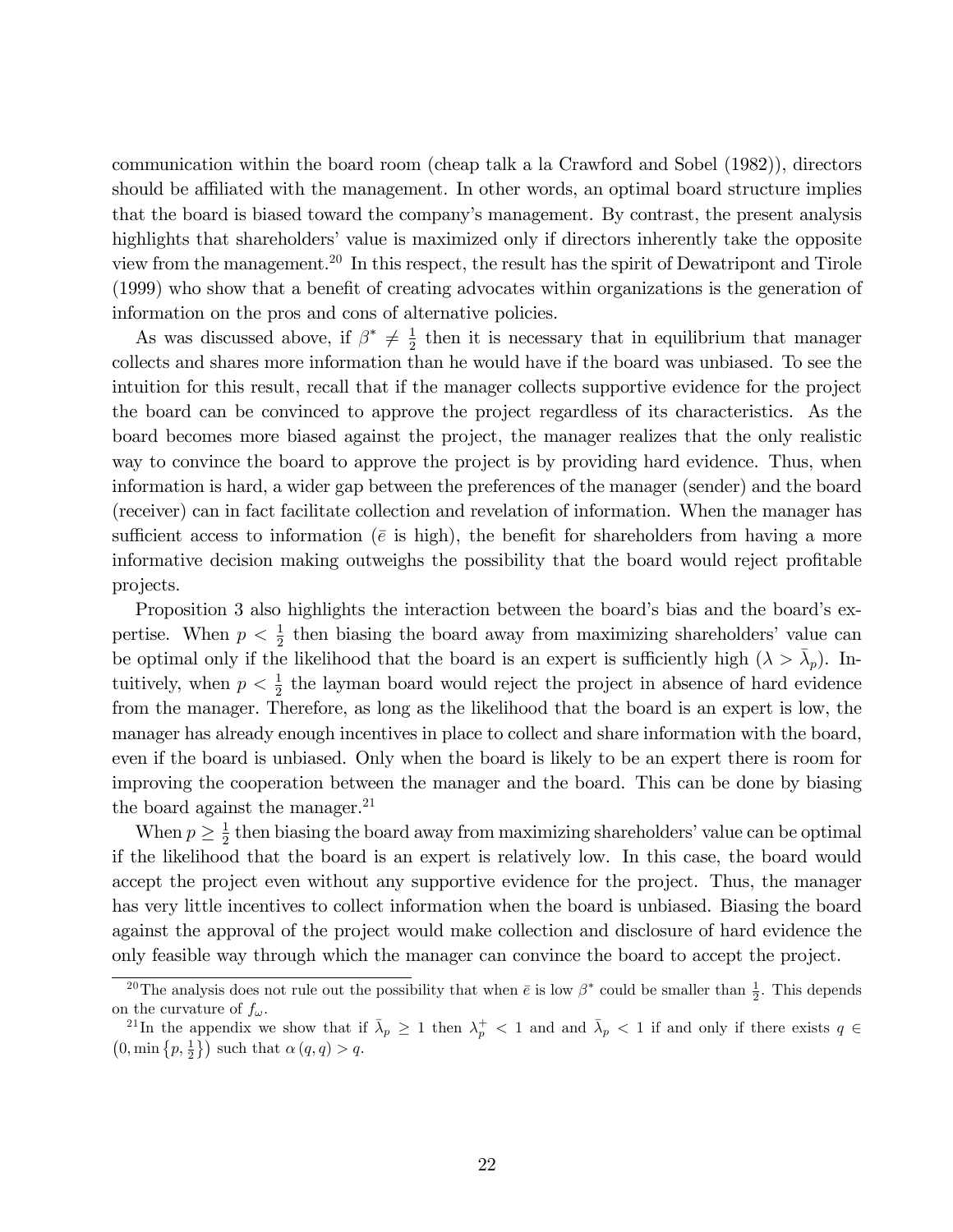### 3 Board's Reputational Concerns For Expertise

When there is uncertainty about the level of the business expertise of the directors serving on the board, directors might have incentives to develop reputation for being experts. In this section we study the effect of directors' concerns for reputation on the value of the firm. Unlike the previous section in which the board's deviation from maximizing shareholders' value was given exogenously (presumably, a reflection of the caproate charter at the time of the firm's incorporation), in this section any deviation would be a consequence of directors attempt to build up reputation for expertise.

#### 3.1 Modified Setup

We modify the basic model as follows. First, we augment the model with the board's concerns for its reputation as an expert. In particular, the board's preferences are given by,

$$
u_B(a,\omega) = v(a,\omega) + \Gamma(\Pr[\rho = 1|\mathcal{F}])
$$
\n(6)

where  $Pr[\rho = 1|\mathcal{F}]$  is shareholders' beliefs that the board is an expert conditional on the available public information, denoted by  $\mathcal F$ . The function  $\Gamma(\cdot)$  is the direct utility the board obtains from gaining a certain level of reputation. We conduct the analysis under the assumption that  $\Gamma(\cdot)$  is a strictly increasing and continuous function. The assumption that  $\Gamma(\cdot)$  is strictly increasing implies that directors are rewarded in the market for having high reputation as experts. As was mentioned in the introduction, even though Proposition 2 above indicates that shareholders do not necessarily benefit from having an expert board, board members might still care about being seen as able business people. We also normalize the reputation function by setting  $\Gamma(0) = 0$ .

While the board is concerned about its reputation, we assume that the board also put positive weight on shareholders' value. That is, the highest gain from building up reputation does not exceed the gain from making the right decision for shareholders. This captures the idea that career concerns, while important, do not entirely override the board's fiduciary duty to its shareholders. Later we will show that assuming  $\Gamma(1) < \overline{\Gamma} \in (0,1]$  will guarantee the existence of equilibrium.

Shareholders form their beliefs on the board's expertise based on the board's decision  $a$ whether to approve or reject the project. Shareholders, however, do not observe the manager's decision how much information to collect, its disclosure decision, or the content of the message sent from the manager to the board. So the communication and interaction in the board-room is entirely confidential. Moreover, we focus attention on shareholders' interim beliefs on the board's expertise. We assume that shareholders do not observe the realization of the project before they form their expectation. Presumably, it takes a while until the investment's return is realized. Overall, the available public information for shareholders is given by  $\mathcal{F} = \{a, p\}.$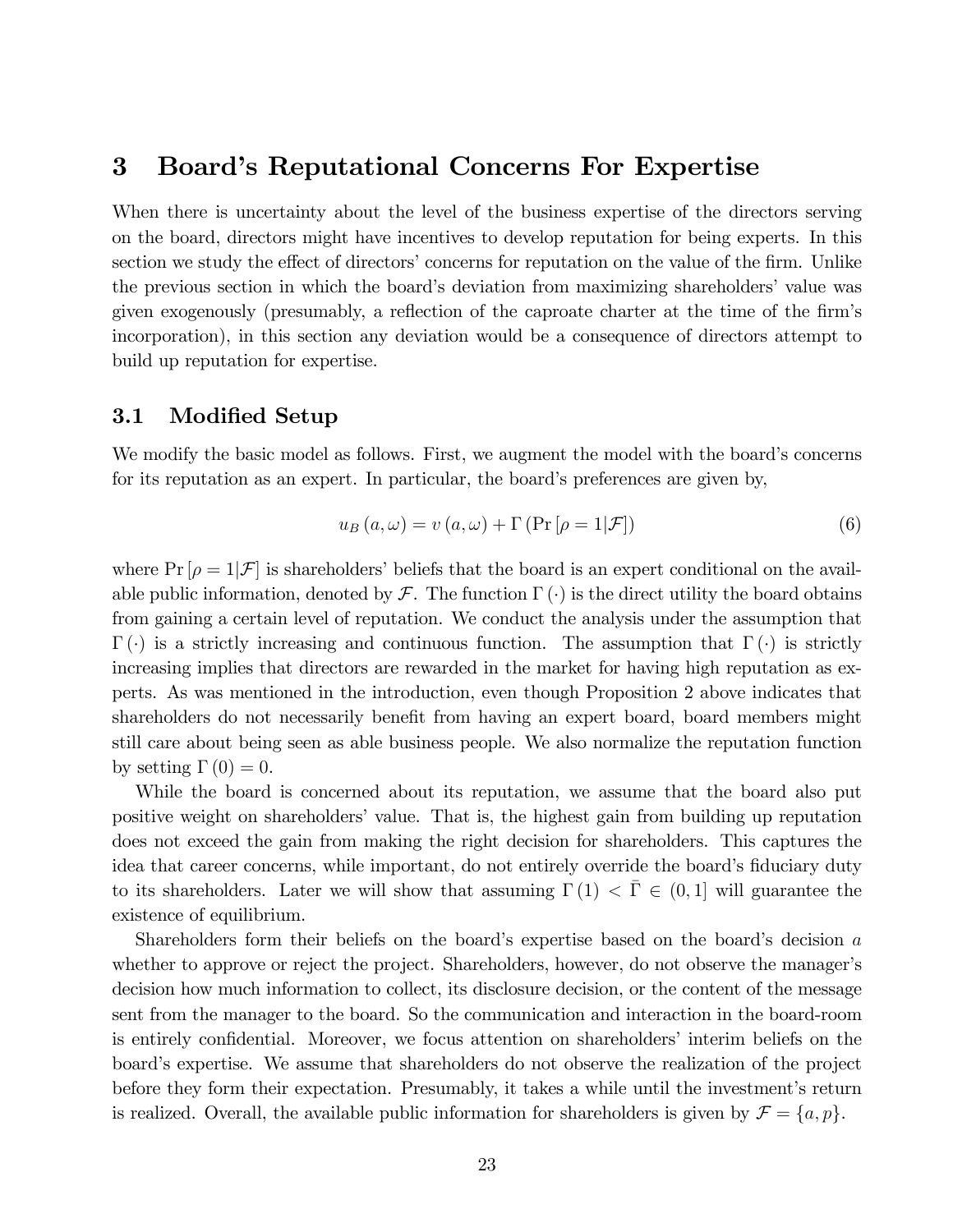In order to focus the analysis on the reputational concerns of the board we simplify the information structure by assuming that the expert's board private signal is binary. In particular, the expert board privately observes signal  $s \in \{0, 1\}$  where  $\Pr[s = \omega | \omega] = \pi$  and  $\pi \in (1/2, 1)$ is the precision of the board's signal. Higher  $\pi$  represents more informative signal. To ensure that the boardís expertise can add value in the absence of additional information, we assume that

$$
1 - \pi < p < \pi \tag{7}
$$

This assumption guarantees that when no information beyond what is publicly available is provided, the expert board would condition the decision to invest in the project on its private information. Last, we assume that the manager has full access to information, that is,  $\bar{e} = 1.^{22}$ 

### 3.2 Analysis of Reputational Concerns

Shareholders do not observe the amount of information that the manager collects, nor do they observe the manager's disclosure decision. Hence, they form their beliefs based on their expectation of the manager's behavior. For this reason, from the manager's and the board's point of view, shareholders' beliefs on the board's expertise as a function of the board's decision a are fixed in equilibrium. Since these beliefs can affect the board's decision to approve the project, it can also have an indirect effect on the manager's decision how much information to collect and disclose. Overall, an equilibrium of the game is a solution to the following fixed point problem:

- 1. The manager's effort decision e maximizes his expected utility where shareholders' beliefs on  $\rho$  conditional on a, the board approval decision conditional on e, and the manager's own disclosure strategy conditional on e and  $\omega$ , are taken as given.
- 2. For any e and  $\omega$ , the manager's disclosure strategy maximizes his expected utility where shareholders' beliefs on  $\rho$  conditional on a and the board approval decision conditional on e, are taken as given.
- 3. For any  $m$ , e, and s, the board's approval decision maximizes its expected utility where shareholders' beliefs on  $\rho$  conditional on a and the manager's disclosure strategy are taken as given.
- 4. Whenever possible, shareholders' beliefs on  $\rho$  conditional a are consistent with Bayes' rule where the manager's effort decision, disclosure role, and the board's approval decision, are taken as given.

 $22$ While the current information structure is not literally a special case of setup that is studied in the previous sections, it can be shown that all the results in previous sections continue to hold under the new modified structure.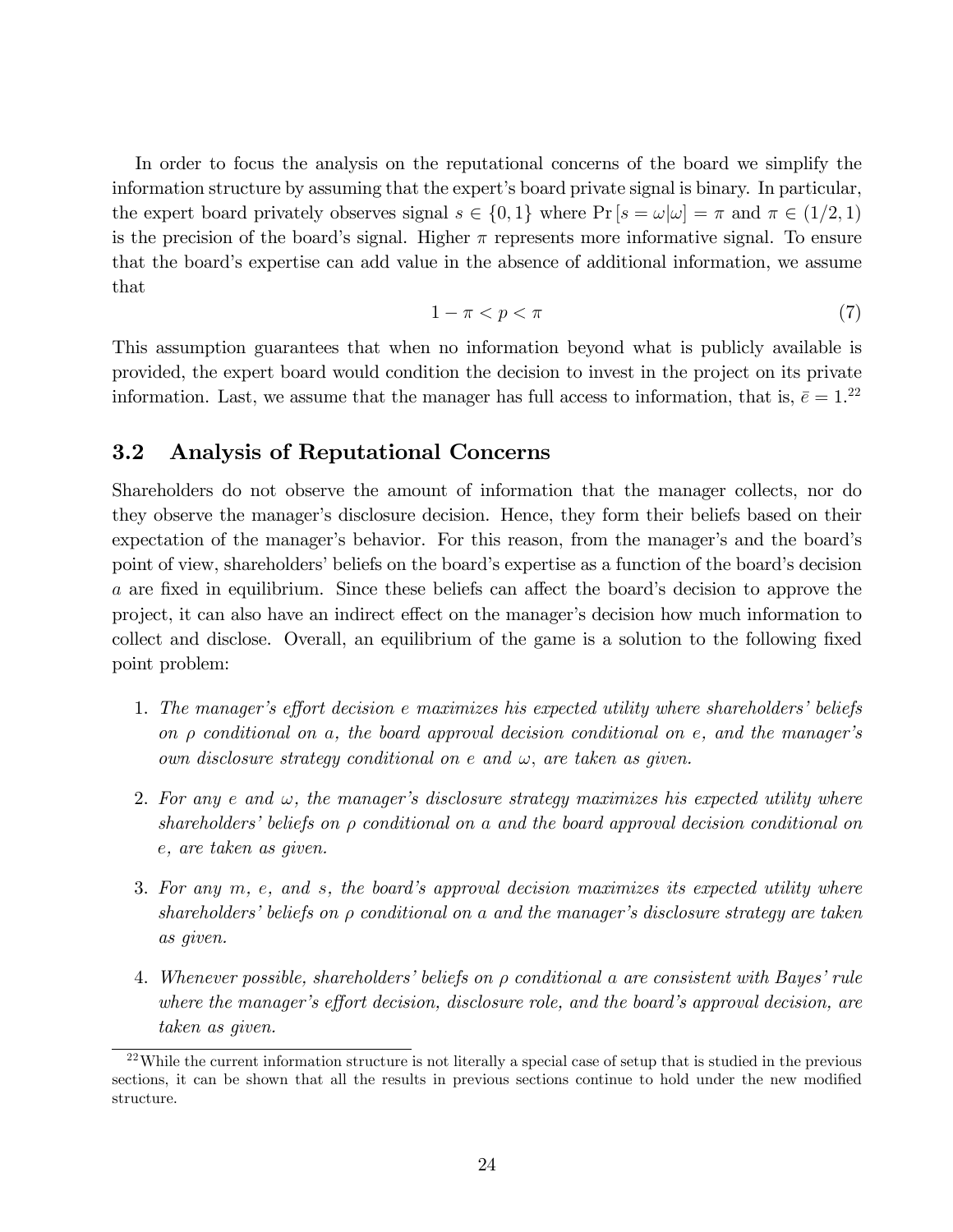A solution for the Öxed point problem that is described above is not guaranteed under all circumstances. In particular, if the board put relatively high weight on how its expertise is perceived by shareholders then an equilibrium may not exist. The áavor of why non-existence of equilibrium can emerge in the current setting is the following. Suppose, for example, that shareholders believe that an expert board is more likely than a layman board to reject the project. If the board cares too much about its reputation then regardless of its actual level expertise the board has incentives to take the action that maximizes its reputation. In the example above, the board would reject the project even if taking the project would benefit shareholders. The board's behavior is therefore inconsistent with shareholders' beliefs.

At the same time, if shareholders believe that the expert and the layman board follow the same decision rule, as long as the board put positive weight on shareholders' value, both the expert and the layman board have strict incentives to take the action that maximizes shareholders' value conditional on their private information. Inconsistently with shareholders' expectation, the layman and the expert board would behave differently. All in all, an equilibrium of the game may not exist. The next lemma provides a sufficient condition for the existence of equilibrium. Hereafter the analysis implicitly assumes that this condition is met.

**Lemma 5** For any  $(p, \lambda, \pi)$  there exists  $\overline{\Gamma} \in (0, 1]$  such that if  $\Gamma(1) \leq \overline{\Gamma}$  an equilibrium exists.

In principle there may exist equilibria of the game which involve off-equilibrium events. This would be the case if unconditionally on the manager's disclosure, either the project is expected to be accepted with probability one, or it is accepted with probability zero. We make two restrictions on the off-equilibrium beliefs which, in our view, eliminate unreasonable off-equilibrium beliefs that shareholders may have. First, we require that the off-equilibrium beliefs are credible in the sense of Grossman and Perry (1986). Thus, we focus attention on Perfect Sequential Equilibria. Second, note that the formulation of the game imposes lower bounds on shareholders' beliefs about the board's expertise which are bounded away from zero: whenever it is optimal for the layman board to deviate to an off-equilibrium action, there is a strictly positive probability that the expert board finds its optimal to deviate as well. For example, if the layman board finds it optimal to deviate and approve the project, it must be that the expert board who observes  $s = 1$  is also better of by deviating from the equilibrium strategy and approving the project. A symmetric argument follows if in equilibrium the project is never rejected. For this reason, we assume that the off-equilibrium beliefs cannot lie below these lower bounds.

In Lemma A.4 in the appendix we show that for any equilibrium that satisfy these restrictions, unconditionally on the manager's disclosure decision, there is a strictly positive probability that the board accepts or rejects the project. Therefore, there are no off-equilibrium events within this class of equilibria.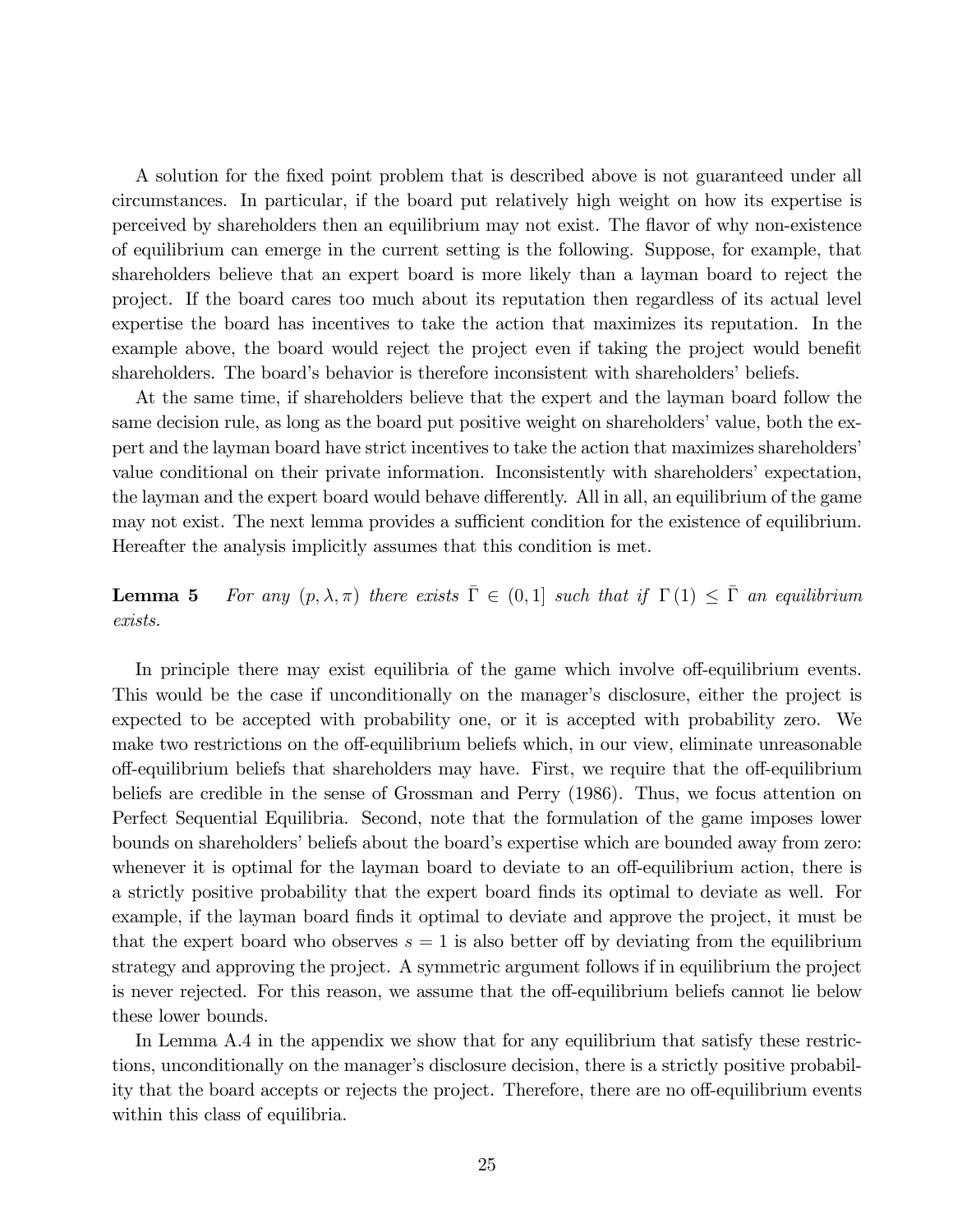We start the analysis with the observation that the manager's incentives to disclose information about  $\omega$  are very similar to the those analyzed in Lemma 2. In particular, regardless of the boardís behavior conditional on non-disclosure, the manager is more likely to disclose information about  $\omega = 1$  than information about  $\omega = 0$ . Therefore, in any equilibrium,  $q(e, p, \sigma_e(\omega)) \leq p$ . Moreover, unless the manager believes that the board would approve the project with probability  $\omega$ , the manager has strict incentives to disclose information about  $\omega = 1$  and withholds information about  $\omega = 0$ . Since it is a weakly dominating strategy for the manager to disclose information if and only if  $\omega = 1$ , we assume hereafter that the manager plays pure strategies and follows this disclosure rule.

Consider the board's response to the amount of information that is collected and disclosed by the manager. If the manager discloses information to the board about  $\omega$  ( $m = \omega$ ), then regardless of the board's expertise and the content of the board's own private information, the board updates its posterior belief to  $Pr[\omega = 1] = m$ . Therefore, given the board's expectations on how in equilibrium shareholders form their beliefs about its expertise, both types of the board have incentives to take exactly the same action. Indeed, the board would accept the project if and only if  $\omega \geq \frac{1+\Delta}{2}$  $\frac{\pm \Delta}{2}$ , where  $\Delta \equiv \Gamma(\Pr[\rho = 1|a = 0]) - \Gamma(\Pr[\rho = 1|a = 1])$  is independent of the board's expertise and is determined in equilibrium. The assumption that  $\Gamma(1) < 1$  gauntness that  $|\Delta| < 1$  and hence the unique response of the board to the manager's disclosure is to accept the project if and only if it is evident that  $\omega = 1$ . Overall, in this setup, the board's concerns for reputation do not distort the board's behavior if the manager shares his information with the board.

More generally, the above discussion suggests that the board would accept the project if and only if  $Pr[\omega = 1 | \rho, s, q] \ge \frac{1 + \Delta}{2}$  $\frac{1}{2}$ . Recall that in any equilibrium and from the board's point of view,  $\Delta$  is fixed. Therefore, if in equilibrium an expert board is more likely than a layman board to reject (accept) the project then  $\Delta > \langle \langle \rangle$  and reputational concerns for expertise distort the board's decision from maximizing shareholders' value toward over-rejection (over-approval) of the project.

Obviously, the direct effect of this distortion in the board's behavior on shareholders' welfare cannot be positive. However, in the appendix we show that under many circumstances the direct effect is in fact zero. That is, if the amount of resources that the manager invests in collecting information is fixed on its equilibrium level in the absence of board's reputational concerns, and then reputational concerns are added to the board's behavior, in most cases shareholders' value is unchanged.<sup>23</sup>

As was mentioned above, the board's reputational concerns for expertise also have an *indirect* effect through the incentives of the manager to collect and share information. Taking into account this indirect effect, the next lemma illustrates the way in which reputational concerns for expertise distort the board's behavior in equilibrium.

<sup>&</sup>lt;sup>23</sup>In Lemma A.9 in the appendix it is proved that if  $p < \frac{1}{2}$ , or  $\lambda \leq \frac{1}{\pi} \frac{1 + (2\pi - 1)^2}{(3 - 2\pi) + (2\pi - 1)^2}$ , or  $\Gamma(1)$  is sufficiently small, then in any equilibrium the direct effect of board's reputational concerns on shareholders' welfare is zero.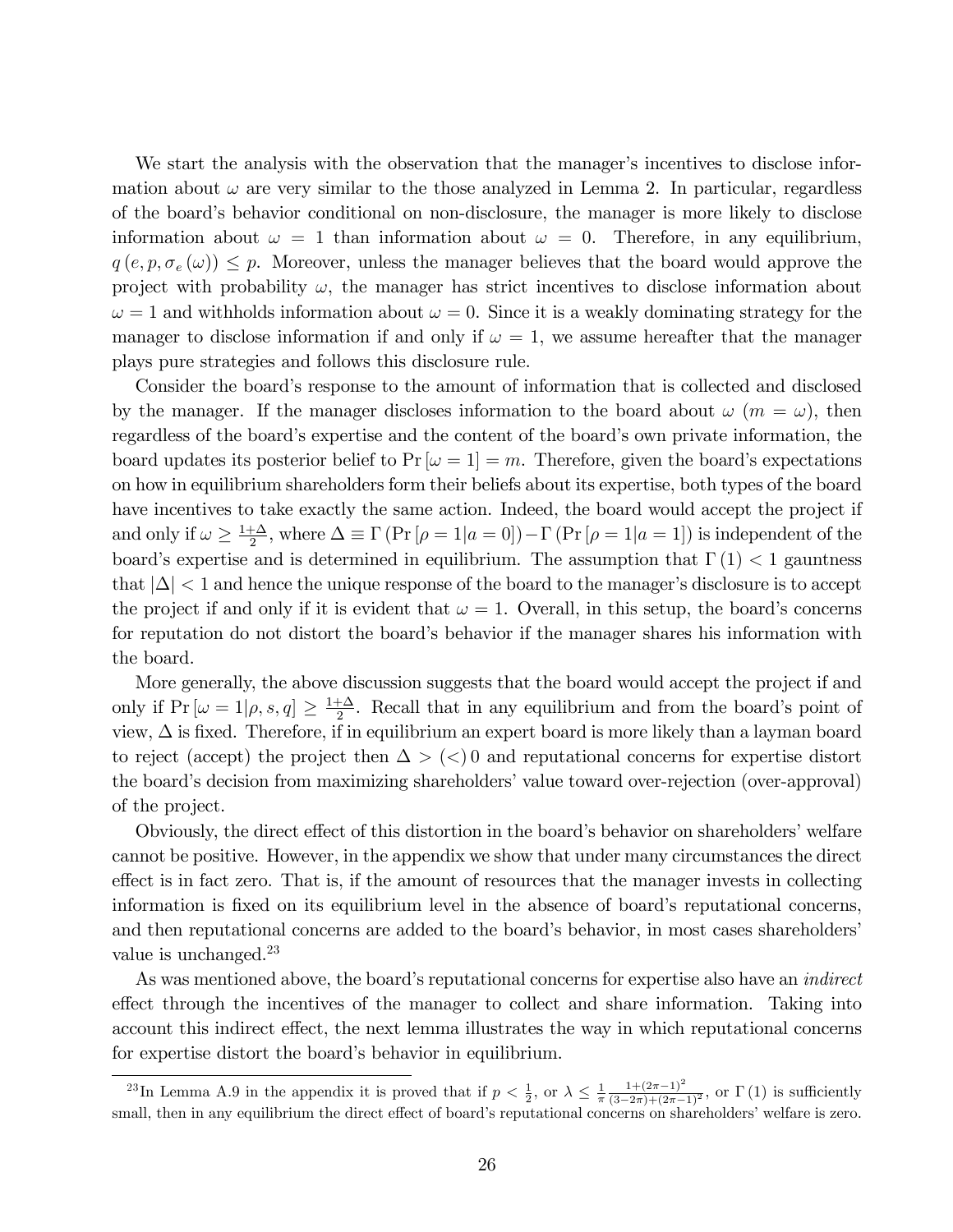#### **Lemma 6** In equilibrium the board over-rejects the project  $(\Delta^* > 0)$  if and only if  $q(e^*) > \frac{1}{2}$  $\frac{1}{2}$ .

Recall that conditional on disclosure both types of board behave similarly and reputational concerns do not distort the board's behavior. Distortion in the board's behavior arises only when the manager does not disclose information. Thus, Lemma 6 suggests that in order to create the impression that board members have private information about the prospects of the project, the layman board imitates the behavior of the expert board. This gives incentives for both types of the board to distort their decision making conditional on non-disclosure.

In particular, in any equilibrium shareholders correctly anticipate the amount of resources the manager invests in collecting information, and hence they know  $q(e^*)$ . From shareholders' point of view, an expert board seemingly ignores useful public information. It rejects projects which a-priori seem profitable, and vis-a-versa. Nevertheless, this behavior would be optimal if the board's private information about the project's profitability is sufficiently precise (which is the case according to (7)). In order to create the impression that the board is in fact an expert, the board would under-react to the public information conditional on non-disclosure. In particular, the board over-approves the project when the posterior belief conditional on non-disclosure  $q(e^*)$  is lower than  $\frac{1}{2}$ , and over-rejects the projects when  $q(e^*)$  is greater than 1  $\frac{1}{2}$ . This result is similar in spirit to Prendergast and Stole's (1996) work which demonstrates that investment distortions arise from managers attempting to ináuence perceptions of their expertise by exaggerating their private information.

The manager's behavior is central to the analysis. Therefore, it is important to understand how the board's reputational concerns affect the manager's power, that is, the manager ability to persuade the board to accept the project (the manager's preferred strategy).

**Lemma 7** In equilibrium, reputational concerns decrease the unconditional probability that the project is accepted if and only if  $p \geq \frac{1}{2}$  $\frac{1}{2}$  and  $\lambda < \frac{1}{\pi(3-2\pi)}$ .

Interestingly, in most cases, the manager benefits from having his board subject to reputational concerns. In particular, Lemma 7 shows that the board's reputational concerns always increase the manager's power even when a priori shareholders and manager disagree on the benefit from taking the project  $(p < \frac{1}{2})$ , times at which shareholders' reliance on the board's performances is relatively more important.

As was discussed in section 1, an increase in the manager's power does not necessarily come on the expense of shareholders' value. This is because the interaction between shareholders and the manager is not a zero-sum game. By collecting more information the manager can improve the decision making process and thereby enlarge the size of the pie that shareholders and the manager share. The next result characterizes the effect of board's reputational concerns for expertise on shareholders' welfare.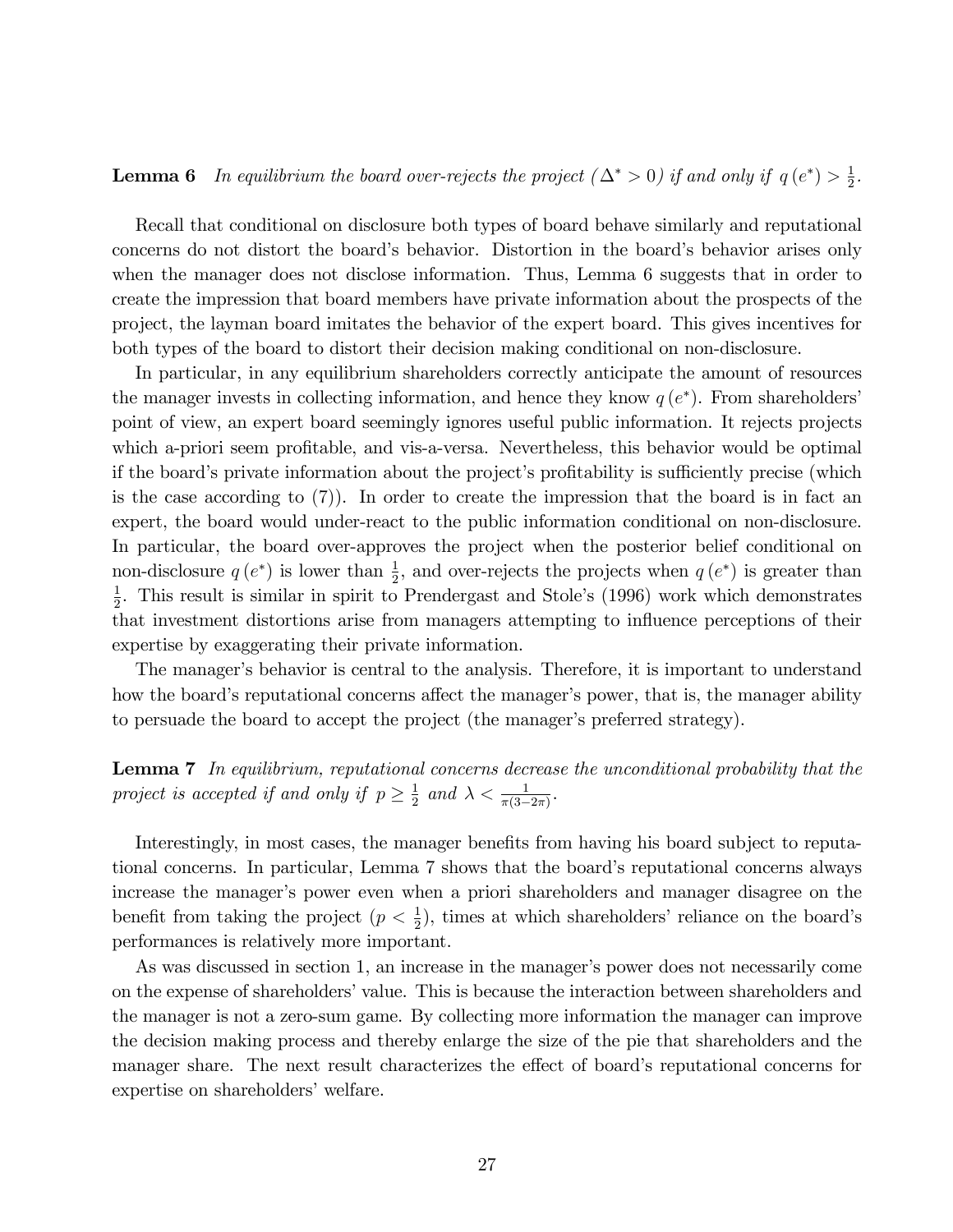**Proposition 4** In equilibrium concerns for reputation destroy shareholders' welfare if and only if  $\lambda < \lambda_{p,\pi}^*$  where

$$
\lambda_{p,\pi}^* \equiv \begin{cases} \frac{1}{\pi(3-2\pi)} & \text{if } p \ge \frac{1}{2} \\ \frac{1}{2\pi} & \text{if } p < \frac{1}{2} \end{cases}
$$
 (9)

The intuition behind Proposition 4 is the following. When  $\lambda \geq \lambda_{p,\pi}^{*}$  the likelihood that the board is an expert is relatively high. In order to maximize the probability that the project is accepted by the board, the manager collects information such that the expert board is more likely than the layman board to accept the project conditional on non-disclosure. The approval of the project signals shareholders that the board is an expert and shareholders accordingly update upward their beliefs about the boardís expertise. For this reason, reputational concerns for expertise create additional benefits for the board to accept the project, and the board is expected to approve the project even if the project does not benefit shareholders. The manager rationally anticipates this distortion in the board's behavior and adjusts the level of information he collects about the project. In particular, when the board is subject to reputational concerns the manager can collect more information and at the same time keep the probability that the board accepts the project conditional on non-disclosure unchanged. Therefore, the manager has more incentives to collect and share information with the board. Despite the deviation of the board from maximizing shareholders' value, this indirect effect benefits shareholders. A symmetric argument shows that because of reputational concerns the manager has fewer incentives to collect and share information with the board when  $\lambda < \lambda_{p,\pi}^*$ . Consequently, shareholders' value decreases in those cases.

Overall, the reasoning above shows that the channel through which board's concerns for reputation affect shareholders' value is mainly through its effect on the manager's incentives to cooperate with the board.<sup>24</sup>

Proposition 4 suggests that shareholders benefit from a bias in the board's behavior, a bias that is created by reputational concerns, if and only if this bias is toward approval of the project. Seemingly, this contrasts Proposition 3 which demonstrates that the optimal bias in the board's behavior should be *against* the project's approval. To see why there is no contradiction, note that Proposition 3 characterizes the *optimal* level of bias in the board's behavior when shareholders have full discretion on the board's structure. Proposition 3 does not preclude the possibility that a board with a bias toward the project's approval would yield a higher value for shareholders than an unbiased board. It only proves that one can always find a bias against the project's approval which would yield even a higher value for shareholders. In the current section, the bias in the board's behavior is determined endogenously by reputational concerns

<sup>&</sup>lt;sup>24</sup>When  $\lambda \geq \lambda_{p,\pi}^*$  the direct effect of board's reputational concerns for expertise is negative while the indirect effect is positive. Therefore, it is clear that the indirect effect dominates the direct effect. When  $\lambda < \lambda_{p,\pi}^*$ the indirect and the direct effects are both negative. Therefore, on the face of it, it is not clear which effect is dominating. However, Lemma A.9 in the appendix proves that when  $\lambda \leq \lambda_{p,\pi}^*$  the direct effect is zero. Therefore, the indirect effect always dominates the direct effect.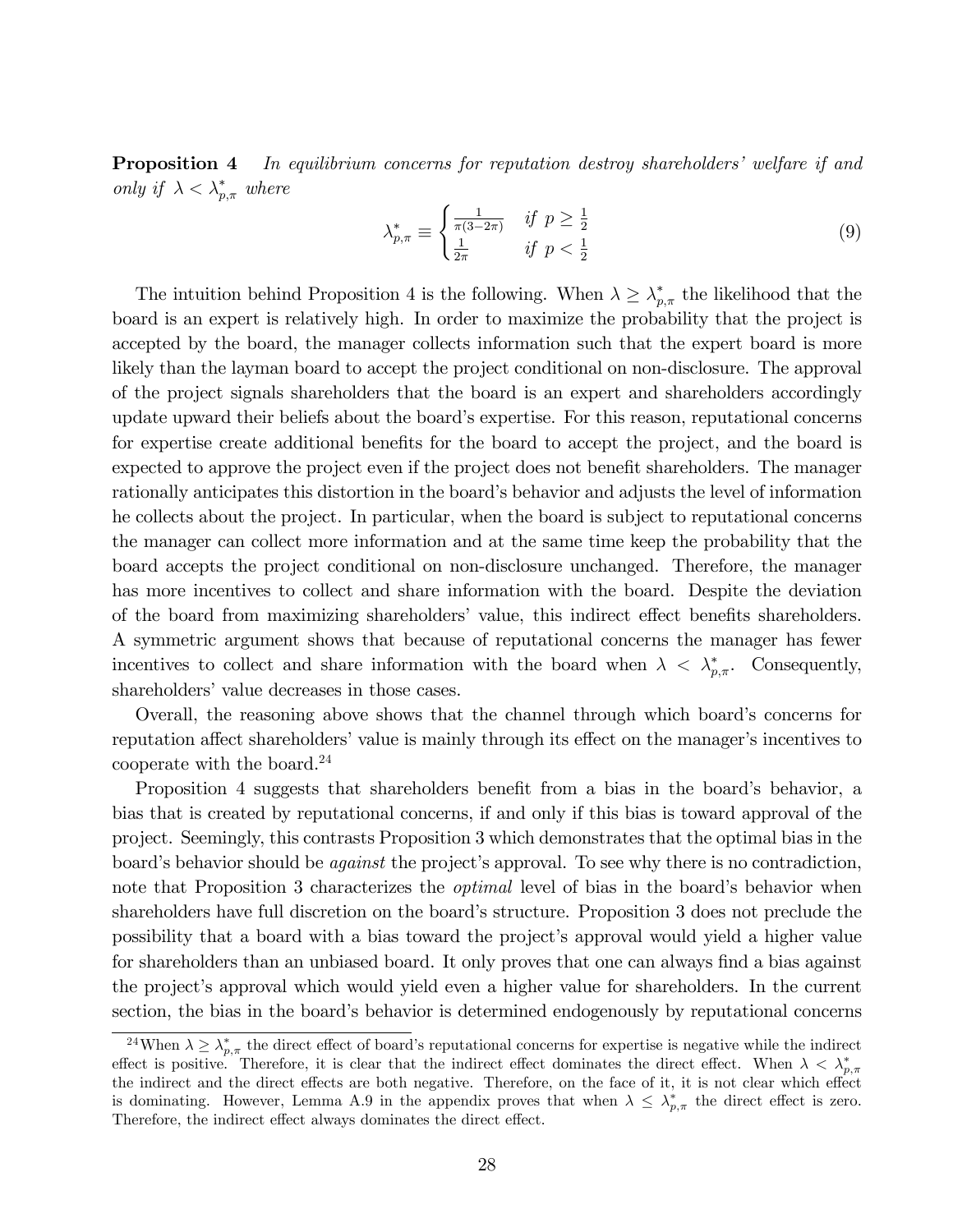for expertise, and the concept of equilibrium put constraints on the level of bias that can arise in this framework.

Finally, Proposition 4 suggests that putting more pressure on the board and thereby increasing board members' awareness for their reputation can either benefit or hurt shareholders, depending on how  $\lambda$  is compared with  $\lambda_{p,\pi}^*$ . Note that  $\lambda_{p,\pi}^* \in \left(\frac{1}{2}\right)$  $(\frac{1}{2}, 1)$ . Therefore, when the common belief about the board's expertise is low  $(\lambda \lt \frac{1}{2})$  or when the uncertainty about the board's expertise is the highest  $\left(\lambda = \frac{1}{2}\right)$  $(\frac{1}{2})$ , seemingly the circumstances under which concerns for reputation are the most effective, shareholders' pressure on board members achieves exactly the opposite outcome. This result challenges the idea that giving more power to shareholders in determining the identity of directors is beneficial.

# 4 Conclusions

This paper studies the effect of board's expertise, affiliation, and concerns for being seen as expert, on shareholders' value. The underlying premise of the paper is that managers have exclusive access to superior sources of information. Hence, the board's expertise plays a role and has the potential to enhance shareholders' value, if and only if the manager does not cooperate and share his own information with the board. Under these assumptions, we show that when the board acts in the best interests of shareholders but the manager does not, shareholdersí value decreases with the expertise of the board exactly in times when a priori the manager and shareholders disagree on the optimal strategy. In those circumstances, affiliated and opportunistic board members could enhance the value of the Örm. In particular, shareholders would benefit from the appointment of dissenting directors who are more likely to challenge the incumbent management. Finally, we demonstrate that when the value maximizing board has concerns for its reputation, the board behaves more like an expert and under-reacts to public information. We show that this effect can reduce the incentives of the manager to collect information and thereby adversely affect shareholders' value.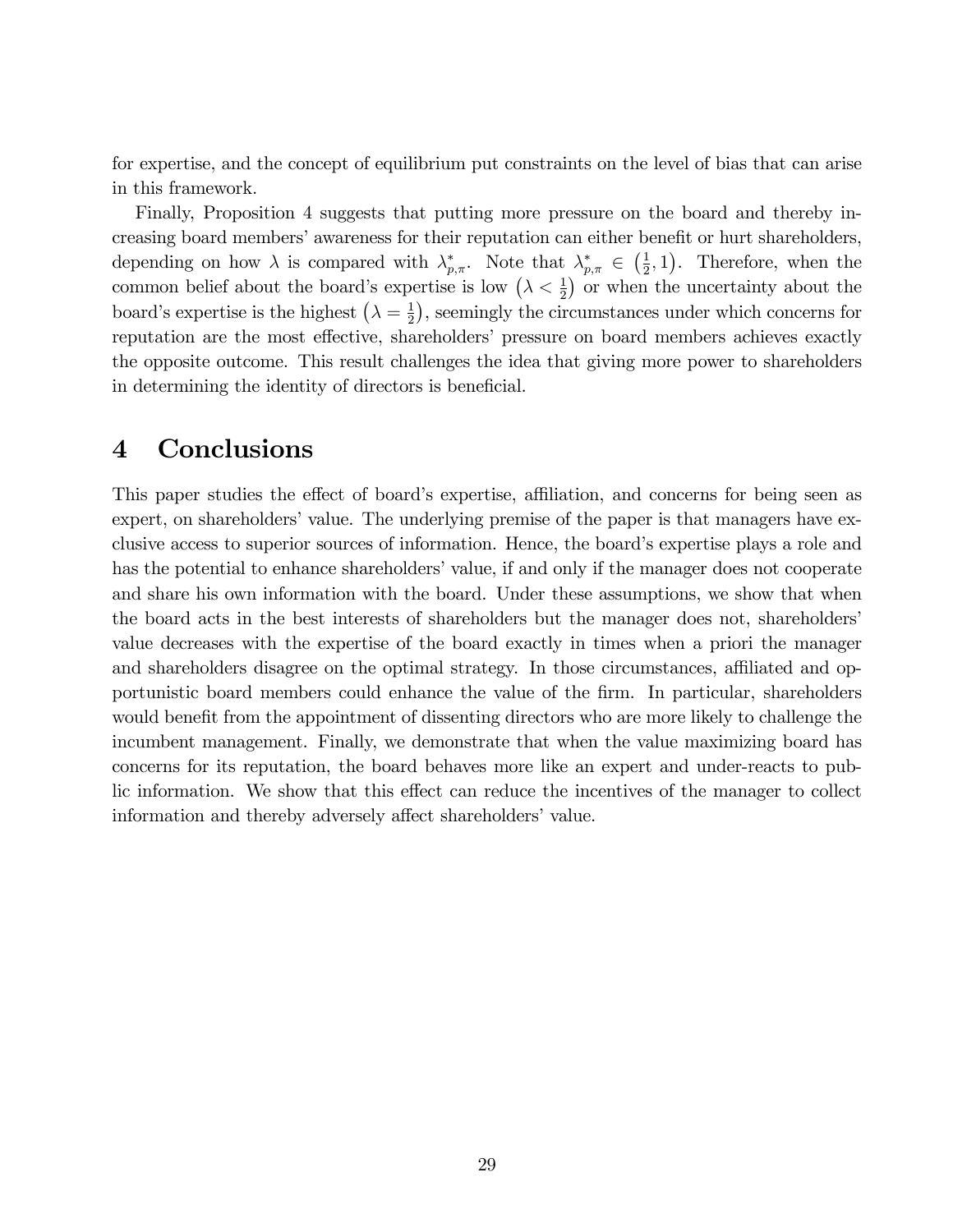# References

- [1] Adams, Ren´ee B., and Daniel Ferreira, "A Theory of Friendly Boards," Journal of Finance, January 2007, 62 $(1)$ , 217–250.
- [2] Alexander Cindy R. , Mark A. Chen, Duane J. Seppi, and Chester S. Spatt, (2008), "The Role of Advisory Services in Proxy Voting", Working paper.
- [3] Almazan, Andres, and Javier Suarez, 2003, "Entrenchment and severance pay in optimal governance structures", Journal of Finance 58, 519–547
- [4] Baldenius, Tim, Nahum Melumad, and Xiaojing Meng, 2010, "Advising and Monitoring CEOs: The Dual Role of Boards" Working paper Columbia University
- [5] Burkart, Mike, Denis Gromb, and Fausto Panunzi, 1997, "Large shareholders, monitoring, and the value of the firm", Quarterly Journal of Economics 112, 693–728.
- [6] Chakraborty Archishman and Yilmaz Bilge, 2011 "Authority, Consensus and Governance" Working paper University of Pennsylvania.
- [7] Crawford, Vincent, and Joel Sobel, 1982, "Strategic Information Transmission." Econometrica 50:1431-51.
- [8] Cremer, Jacques, "Arm's Length Relationships," Quarterly Journal of Economics, 1995,  $CX(2), 275-296.$
- [9] Defond, Mark, Hann, Rebecca, Hu, Xuesong, 2005. "Does the market value Önancial expertise on audit committees of boards of directors?" Journal of Accounting Research 43, 153–193.
- [10] Dessein, Wouter (2002), "Authority and communication in organizations", Review of Economic Studies 69, 811-838.
- [11] Dewatripont, Mathias, Ian Jewitt, and Jean Tirole, "The economics of career concerns, part I: Comparing information structures," Review of Economic Studies, 1999, 66 (1), 183-198.
- [12] Dewatripont, Mathias, and Jean Tirole, 1999, "Advocates", Journal of Political Economy  $107, 1-39.$
- [13] Fama, Eugene F., and Michael C. Jensen, 1983, "Separation of ownership and control", Journal of Law and Economics 26, 301-325.
- [14] Fich, Eliezer M., "Are Some Outside Directors Better than Others? Evidence from Director Appointments by Fortune 1000 Firms," Journal of Business, 2005, 78 (5), 1943–1971.
- [15] Fisch Jill E., 2011 "The Destructive Ambiguity of Federal Proxy Access" forthcoming the Emory Law Journal.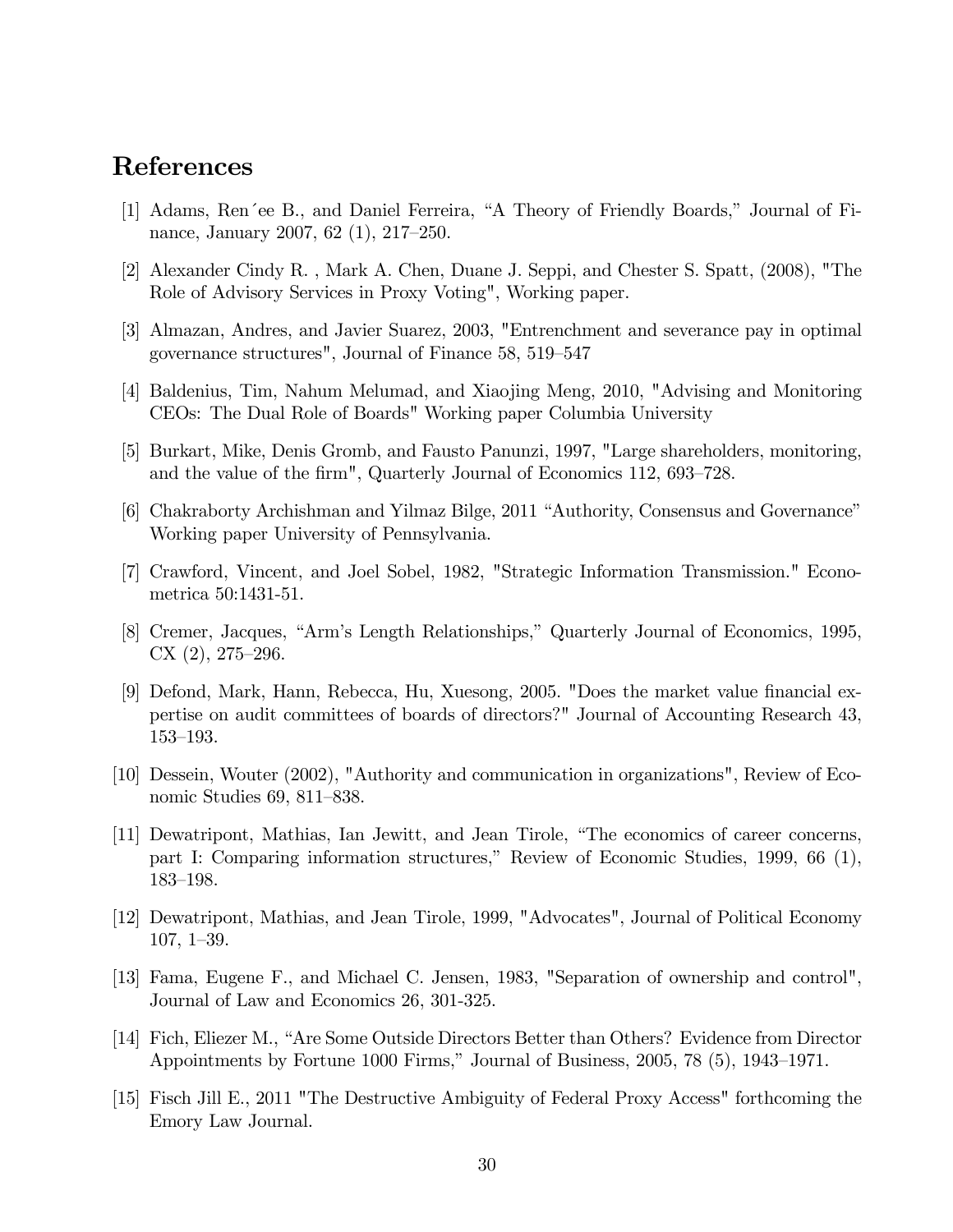- [16] Grossman, Sanford J., and Perry, Motty, 1986, "Perfect Sequential Equilibrium." J. Econ. Theory 39 (June 1986): 97-119.
- [17] Guner, Burak, Malmendierm, Ulrike, Tate Geoffrey, 2008. "Financial expertise of directors". Journal of Financial Economics 88, 323–354.
- [18] Harris, Milton and Artur Raviv, 2005, Allocation of decision-making authority, Review of Finance9, 353–383.
- [19] Harris, Milton and Artur Raviv, 2008, A Theory of Board Control and Size, Review of FinancialStudies, 21, 1797-1832.
- [20] Harris, Milton and Artur Raviv, 2010, Control of Corporate Decisions: Shareholders vs. Management, Review of Financial Studies 23, 4115-4147.
- [21] Hermalin, Benjamin E., and Michael S. Weisbach "Information Disclosure and Corporate Governance," 2011. Journal of Finance, forthcoming.
- [22] Holmstrom, Bengt, "Managerial incentive problems: a dynamic perspective," Review of Economic Studies, 1999, 66 (1), 169–182.
- [23] Kamenica, Emir and Matthew Gentzkow, 2010. "Bayesian Persuasion," American Economic Review, forthcoming
- [24] Kahan Marcel, and Edward B. Rock, 2010 ,"Embattled CEOs", Texas Law Review, Vol. 88, No. 987,
- [25] Milbourn, Todd T., Shockley, Richard L. and Anjan V. Thakor, 2001. "Managerial career concerns and investments in information." RAND Journal of Economics. 32, 334-51.
- [26] Prat, Andrea, 2005, "The wrong kind of transparency". American Economic Review 95, 862–877.
- [27] Prendergast, Canice, and Lars Stole, 1996, "Impetuous youngsters and jaded old-timers: Acquiring a reputation for learning," Journal of Political Economy 104, 1105–1134.
- [28] Rajan, Raghuram, 1992, "Insiders and Outsiders: The Choice between Informed and Armís-Length Debt," Journal of Finance, XLVII (1992), 1121-40
- [29] Song, Fenghua and Anjan V. Thakor, "Information Control, Career Concerns, and Corporate Governance," Journal of Finance, August 2006, 61  $(4)$ , 1845–1896.
- [30] Von Thadden, Ernst-Ludwig, 1995, "Long-term contracts, short-term investment and monitoring," Review of Economic Studies 62, 557-575.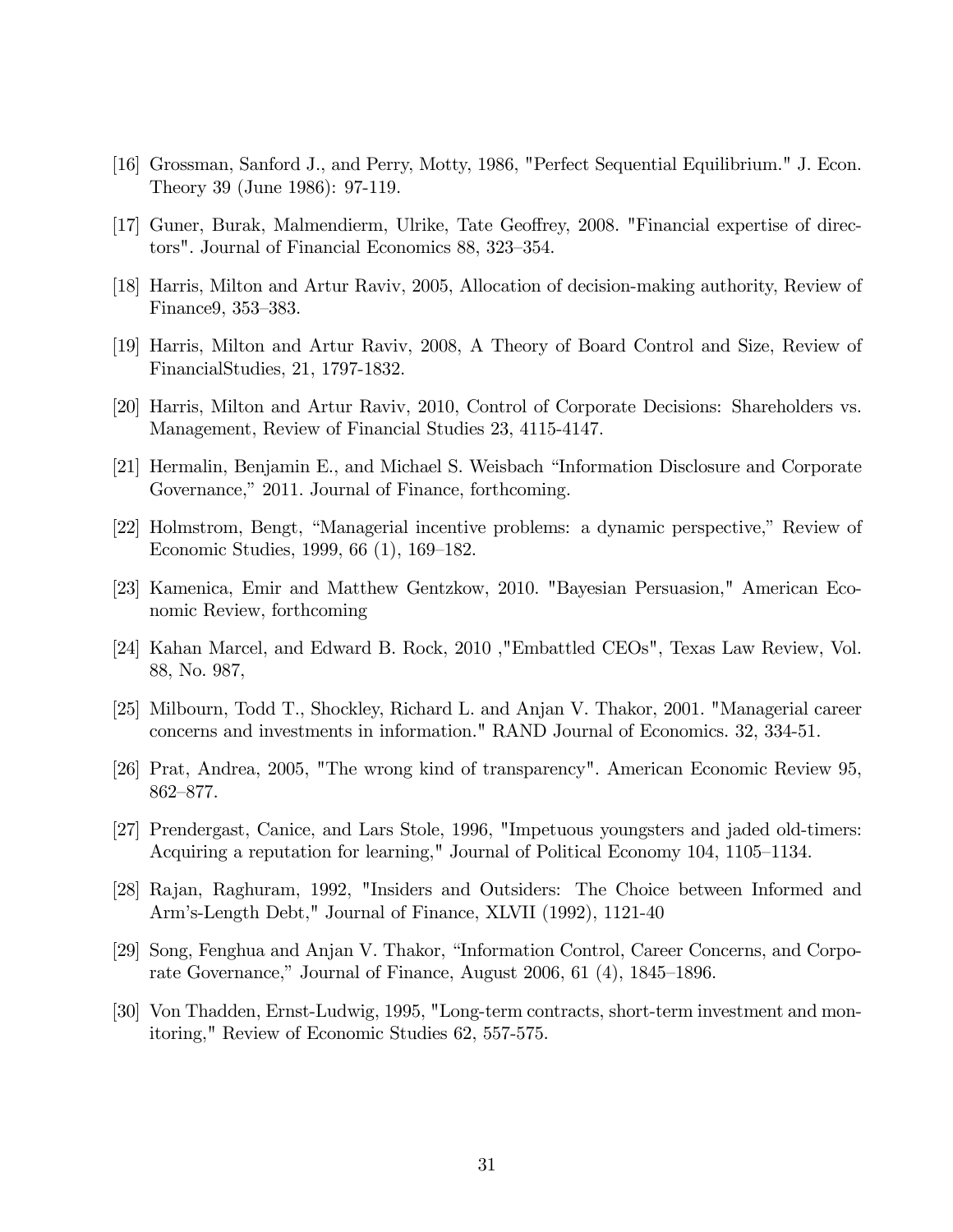# 5 Appendix

#### 5.1 Proofs of Section I

Lemma A.1 Let

$$
\alpha(q, p, \beta) \equiv 1 - pF_1(s^*(q, \beta)) - (1 - p) F_0(s^*(q, \beta))
$$
\n(A1)

where  $s^*(q, \beta) = l^{-1} \left( \frac{\beta}{1 - \beta} \right)$  $1-\beta$  $rac{1-q}{q}$ ). Then for any  $q \in [0,1]$  and  $p \in [0,1]$  and  $\beta \in (0,1)$ 

- (*i*)  $\alpha (q, p, \beta) = p \alpha (q, 1, \beta) + (1 p) \alpha (q, 0, \beta).$
- (ii)  $\alpha(q, p, \beta) = 1 \Leftrightarrow q = 1$  and  $\alpha(q, p, \beta) = 0 \Leftrightarrow q = 0$ .
- (iii)  $\alpha(q, p, \beta)$  is continuous and differentiable in all arguments.

$$
(iv) \ \frac{\partial \alpha(q, p, \beta)}{\partial q} > 0, \ \frac{\partial \alpha(q, p, \beta)}{\partial p} > 0, \ and \ \frac{\partial \alpha(q, p, \beta)}{\partial \beta} < 0
$$

**Proof of Lemma A.1.** Property (*i*), the linearity of  $\alpha(q, p, \beta)$  in p, follows directly from expression (A1). Consider property (ii) and note that  $\alpha(q, p, \beta) = 1$  if and only if  $pF_1(s^*(q,\beta)) + (1-p) F_0(s^*(q,\beta)) = 0$ . Since  $F_\omega$  is strictly increasing in s, and strictly positive for any  $s > s$ , we have  $\alpha(q, p) = 1 \Leftrightarrow s^*(q, \beta) = s$ . Given the definition of  $s^*(q,\beta)$  and the MLR property, this happens if and only if  $q=0$ . A similar (and symmetric) argument proves that  $\alpha(q, p, \beta) = 1 \Leftrightarrow q = 1$ . Part *(iii)* follows from (4) and the continuity and differentiability of  $F_{\omega}$ . Consider part (iv). From (A1) it follows that  $\frac{\partial \alpha(q,p,\beta)}{\partial q} = -\left[pf_1\left(s^*\left(q,\beta\right)\right) + \left(1-p\right)f_0\left(s^*\left(q,\beta\right)\right)\right] \frac{\partial s^*(q,\beta)}{\partial q}$  where  $\frac{\partial s^*(q,\beta)}{\partial q} = \frac{-1}{\frac{\beta}{1-\beta}q^2\frac{\partial l(s)}{\partial s}|_{s=\ast\left(q,\beta\right)}}$  $< 0$ due to the MLR property. It follows that  $\frac{\partial \alpha(q,p,\beta)}{\partial q} > 0$  for any  $p \in [0,1]$  and  $q > 0$ . Since  $\alpha(0, p, \beta) = 0$  and  $\alpha(q, p, \beta) \in [0, 1]$  is continuous and differentiable everywhere,  $\frac{\partial \alpha(q, p, \beta)}{\partial q}|_{q=0} >$ 0 as well as required. A similar argument shows that  $\frac{\partial \alpha(q,p,\beta)}{\partial \beta} < 0$ . Finally,  $\frac{\partial \alpha(q,p,\beta)}{\partial p} =$  $F_0(s^*(q,\beta)) - F_1(s^*(q,\beta))$  and since the MLR property implies  $F_1(s) < F_0(s)$  for any s, we get  $\frac{\partial \alpha(q,p,\beta)}{\partial p} > 0$  for any q.

**Proof of Lemma 2.** Consider the manager's disclosure policy once the decision on how much information to collect has been made. Recall that the manager derives utility only from the project's approval and regardless of the true state of the world. Therefore, the manager's expected utility is exactly the probability that the board chooses  $a = 1$ . Suppose the board believes in equilibrium that  $q(e, p, \sigma_e(\omega)) = q_0$ . It follows from Lemma 1 and the above discussion that conditional on the effort decision e and on observing  $\omega$  the manager's expected utility is given by,

$$
\mathbb{E}\left[u_M\left(\sigma\right)|\omega\right] = \sigma\left[\lambda\alpha\left(q_0,\omega\right) + \left(1-\lambda\right)\cdot 1_{\left\{q_0 \geq \frac{1}{2}\right\}}\right] + \left(1-\sigma\right)\omega
$$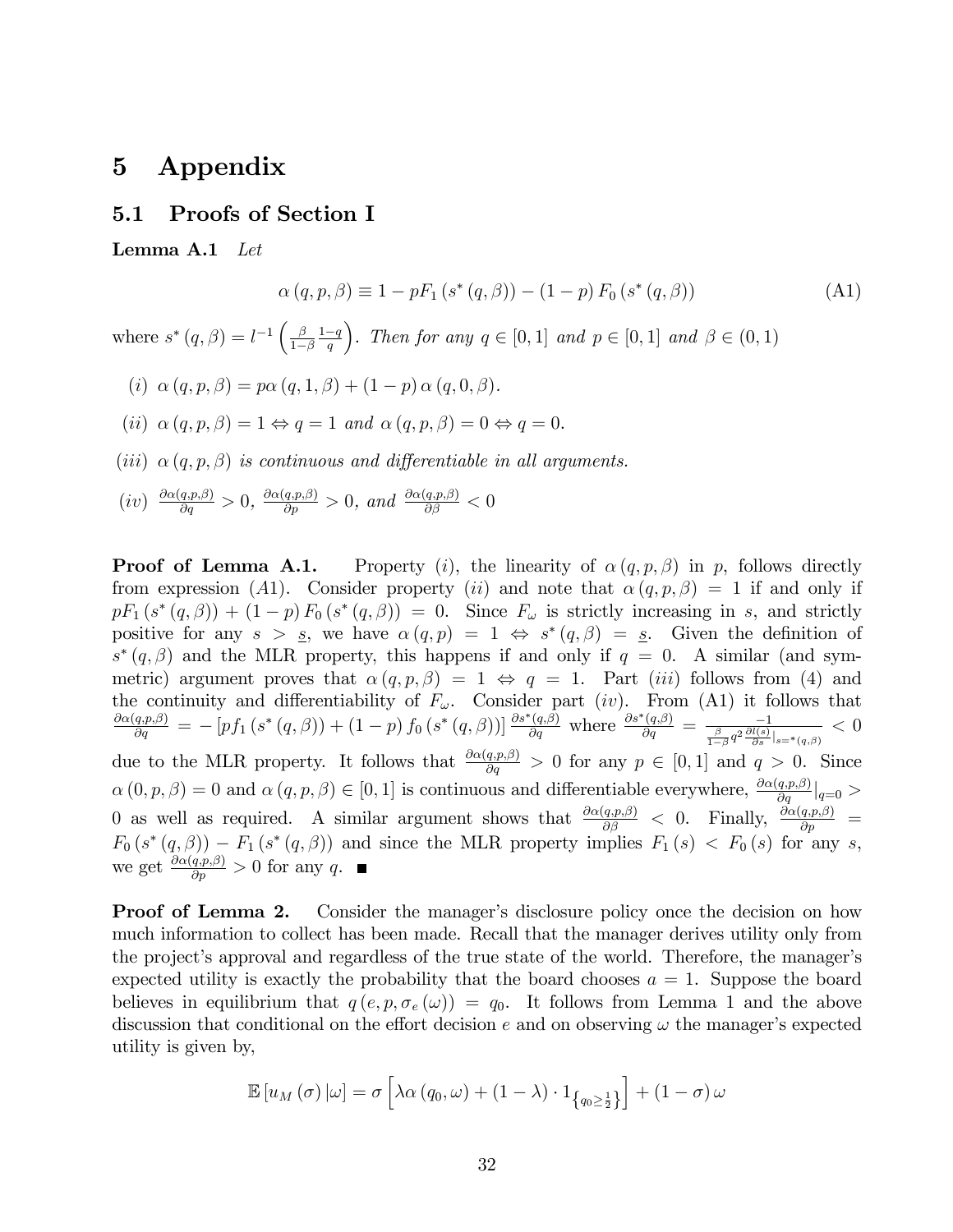where  $\sigma \in [0, 1]$  is the actual probability that the manager does not disclose information about  $\omega$  to the board. Note that in equilibrium  $q_0$  is fixed by the board's expectations of the manager's behavior and hence  $q_0$  is independent of  $\sigma$ .

The marginal benefit from an increase in the probability of non-disclosure is given by  $\lambda \alpha (q_0, \omega) + (1 - \lambda) \cdot 1_{\{q_0 \geq \frac{1}{2}\}} - \omega$ . Thus, in any equilibrium  $\sigma_e^*(0) \geq \sigma_e^*(1)$  (and hence  $q \leq p$ ). Moreover, note that if  $\alpha(q_0, \omega) \in (0, 1)$  the manager has strict incentives to disclose information about  $\omega = 1$  and strict incentives to conceal information about  $\omega = 0$ . Therefore, a stochastic disclosure rule is feasible in equilibrium only if  $\alpha(q,\omega) \in \{0,1\}$ . Given our observation that  $q(e, p, \sigma_e(\omega)) \leq p < 1$  and the properties of  $\alpha(q, p)$  as given by Lemma A.1, a stochastic disclosure rule is feasible in equilibrium only if  $q = 0$ . When  $q = 0$  the manager knows with certainty that the board would reject the project with probability one unless it discloses information that  $\omega = 1$ . This immediately implies that in any equilibrium the manager has strict incentives to disclose information that  $\omega = 1$  and hence  $\sigma_e^*(1) = 0$ . At the same time, the manager knows with certainty that the board would reject the project with probability one whether the manager withholds or discloses information about  $\omega$  being zero. For this reason,

and since a stochastic disclosure rule is feasible in equilibrium only if  $e = 1$ , its implementation does not affect the manager's decision over  $e$ , the board's decision over  $a$ , and the welfare of shareholders. Therefore, without the loss of generality, the manager does not adopt stochastic disclosure rules and  $\sigma_e^*(\omega) = 1 - \omega$  as required.

**Proof of Lemma 3.** We start with the comparative static of  $\mathbb{E}[u_M(e)]$  with respect to  $\lambda$ . Suppose  $q(e) < \frac{1}{2}$  $\frac{1}{2}$ . Then, according to (4)

$$
\frac{\partial \mathbb{E}\left[u_M\left(e\right)\right]}{\partial \lambda}\big|_{q(e)<\frac{1}{2}} = e\left(1-p\right)\alpha\left(q\left(e\right),0\right) + \left(1-e\right)\alpha\left(q\left(e\right),p\right)
$$

which is non-negative. Moreover, according to Lemma 2, it is strictly positive as long as  $q(e) > 0 \Leftrightarrow e < 1$ . Suppose  $q(e) \geq \frac{1}{2}$  $\frac{1}{2}$ . Then, according to (4)

$$
\frac{\partial \mathbb{E}\left[u_M\left(e\right)\right]}{\partial \lambda}\big|_{q(e)\geq \frac{1}{2}} = -e\left(1-p\right)\left[1-\alpha\left(q\left(e\right),0\right)\right] - \left(1-e\right)\left[1-\alpha\left(q\left(e\right),p\right)\right]
$$

which is non-positive. Moreover, according to Lemma 2, it is strictly negative unless  $q(e) = 1$ . Since according to Lemma 3  $q(e) \leq p$  and by assumption  $p < 1$ , we always have  $q(e) < 1$ .

Consider the comparative static of  $\mathbb{E}[u_M(e)]$  with respect to p. Suppose p and e are such that  $q(e) < \frac{1}{2}$  $\frac{1}{2}$ . According to (4)

$$
\frac{\partial \mathbb{E}[u_M(e)]}{\partial p}|_{q(e)<\frac{1}{2}} = e[1 - \lambda \alpha (q(e), 0)] + e(1 - p) \lambda \frac{\partial \alpha (q(e), 0)}{\partial q} \frac{\partial q(e)}{\partial p} + (1 - e) \lambda \left[ \frac{\partial \alpha (q(e), p)}{\partial q} \frac{\partial q(e)}{\partial p} + \frac{\partial \alpha (q(e), p)}{\partial p} \right]
$$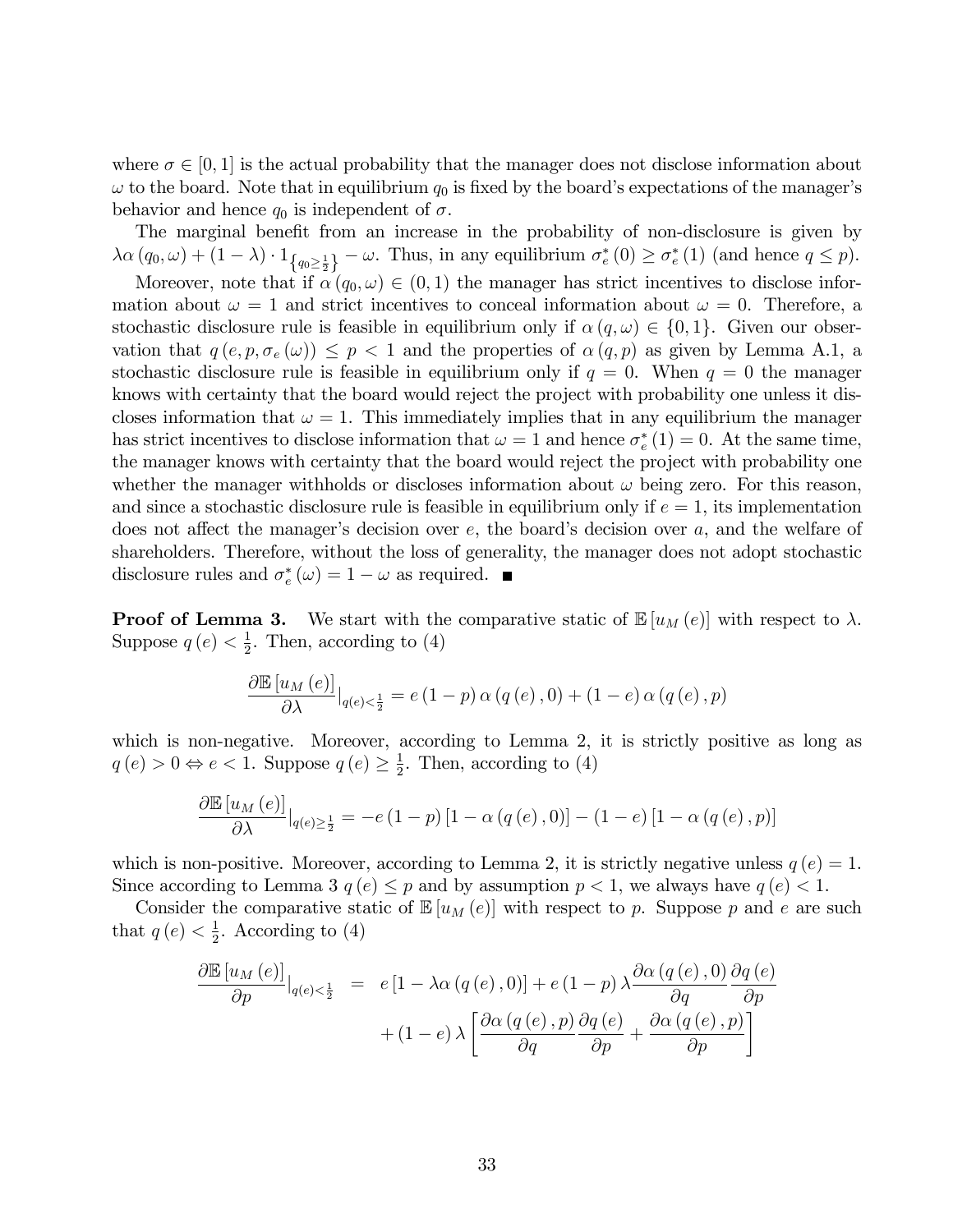Note that it follows from Lemma 3 that  $\frac{\partial q(e)}{\partial p} > 0$  and from Lemma 2 that  $\frac{\partial \alpha(q(e), p)}{\partial q} > 0$  for any p. Therefore,  $\frac{\partial \mathbb{E}[u_M(e)]}{\partial p}|_{p<\frac{1}{2}}>0$  as required. Suppose  $q(e)>\frac{1}{2}$  $\frac{1}{2}$ . Then

$$
\frac{\partial \mathbb{E}\left[u_M\left(e\right)\right]}{\partial p}\Big|_{q\left(e\right)>\frac{1}{2}} = e\lambda\left[1 - \alpha\left(q\left(e\right), 0\right)\right] + e\left(1 - p\right)\lambda \frac{\partial \alpha\left(q\left(e\right), 0\right)}{\partial q} \frac{\partial q\left(e\right)}{\partial p} + (1 - e)\lambda \left[\frac{\partial \alpha\left(q\left(e\right), p\right)}{\partial q} \frac{\partial q\left(e\right)}{\partial p} + \frac{\partial \alpha\left(q\left(e\right), p\right)}{\partial p}\right]
$$

and for the same consideration as above,  $\frac{\partial \mathbb{E}[u_M(e)]}{\partial p}|_{q(e)>\frac{1}{2}}>0$  as required. Lastly, note that  $\mathbb{E}[u_M(e)]$  jumps upward at  $q(e) = \frac{1}{2}$  and hence, globally,  $\mathbb{E}[u_M(e)]$  increases in p as required

**Proof of Proposition 1.** We prove the Proposition for the more general case in which the board accepts the project if and only if it believes that  $Pr[\omega = 1] \ge \beta$  where  $\beta \in (0, 1)$ . Section 1 is the special case in which  $\beta = \frac{1}{2}$ .

In any equilibrium  $q(e) = \frac{p-ep}{1-ep}$  and hence there is a one-to-one (inverse) relationship between the amount of effort that the manager put in collecting information  $e$  and the posterior beliefs that the board has conditional on non-disclosure  $q$ . Going forward, it would be useful to rewrite explicitly the manager's expected utility in terms of  $q$  (and recall that  $q$  is a function of  $p$ ). It follows from (4) that,

$$
\mathbb{E}\left[u_M\left(q\right)\right] = 1 - \lambda \left(1 - p\right) \left[\frac{\frac{1}{\lambda} - \alpha\left(q, q, \beta\right) - \frac{1 - \lambda}{\lambda} \cdot 1_{\{q \geq \beta\}}}{1 - q}\right]
$$
\n(A2)

where  $q \in [q, p]$  and  $q = \frac{p - \bar{e}p}{1 - \bar{e}p}$  $rac{p-ep}{1-\bar{e}p}$ .

We start by proving the existence of the equilibrium. To show the existence, it is sufficient to show that  $\mathbb{E}[u_M(q)]$  has a maximum. Recall that  $\alpha(q,q,\beta)$  is continuous and differentiable everywhere in q. Therefore, if  $p < \beta$  the function  $\mathbb{E}[u_M(q)]$  is continuous over  $q \in [q, p]$  and a maximum exists. Suppose  $p \geq \beta$ . The function  $\mathbb{E}[u_M(q)]$  is continuous over  $\left[\max\left\{\beta, \underline{q}\right\}, p\right]$ and  $[q, \beta]$ . Therefore, if  $\mathbb{E}[u_M(q)]$  has a maximum over  $[q, \beta]$  it obtains a maximum over  $[q, p]$  as well. Otherwise, if  $\mathbb{E}[u_M(q)]$  does not obtain a maximum over  $[q, \beta]$  it must be that  $\sup_{q\in[q,\beta)} = \lim_{q\nearrow\beta} \mathbb{E}\left[u_M\left(q\right)\right]$ . Note however that  $\mathbb{E}\left[u_M\left(\beta\right)\right] \geq \lim_{q\nearrow\beta} \mathbb{E}\left[u_M\left(q\right)\right]$  and therefore the maximum of  $\mathbb{E}[u_M(q)]$  over  $[q, p]$  is the maximum over  $[\beta, p]$ . Overall, we conclude that an equilibrium always exists.

We prove part (i) of the proposition. Suppose  $p < \beta$ . We let  $q_{\lambda}^*$  be the maximizer of  $\mathbb{E}[u_M(q)]$  at  $\lambda$ . According to Lemma A.1,  $\alpha(q,q,\beta)$  increases in q for all  $q \in [0,p]$ . Hence, according to (A2), for any  $p \ge x > y \ge q$  we have  $\mathbb{E}[u_M(x)] > \mathbb{E}[u_M(y)]$  if and only if

$$
\lambda > \Lambda(x, y) \equiv \frac{x - y}{(1 - y) \alpha(x, x) - (1 - x) \alpha(y, y)}
$$
(A3)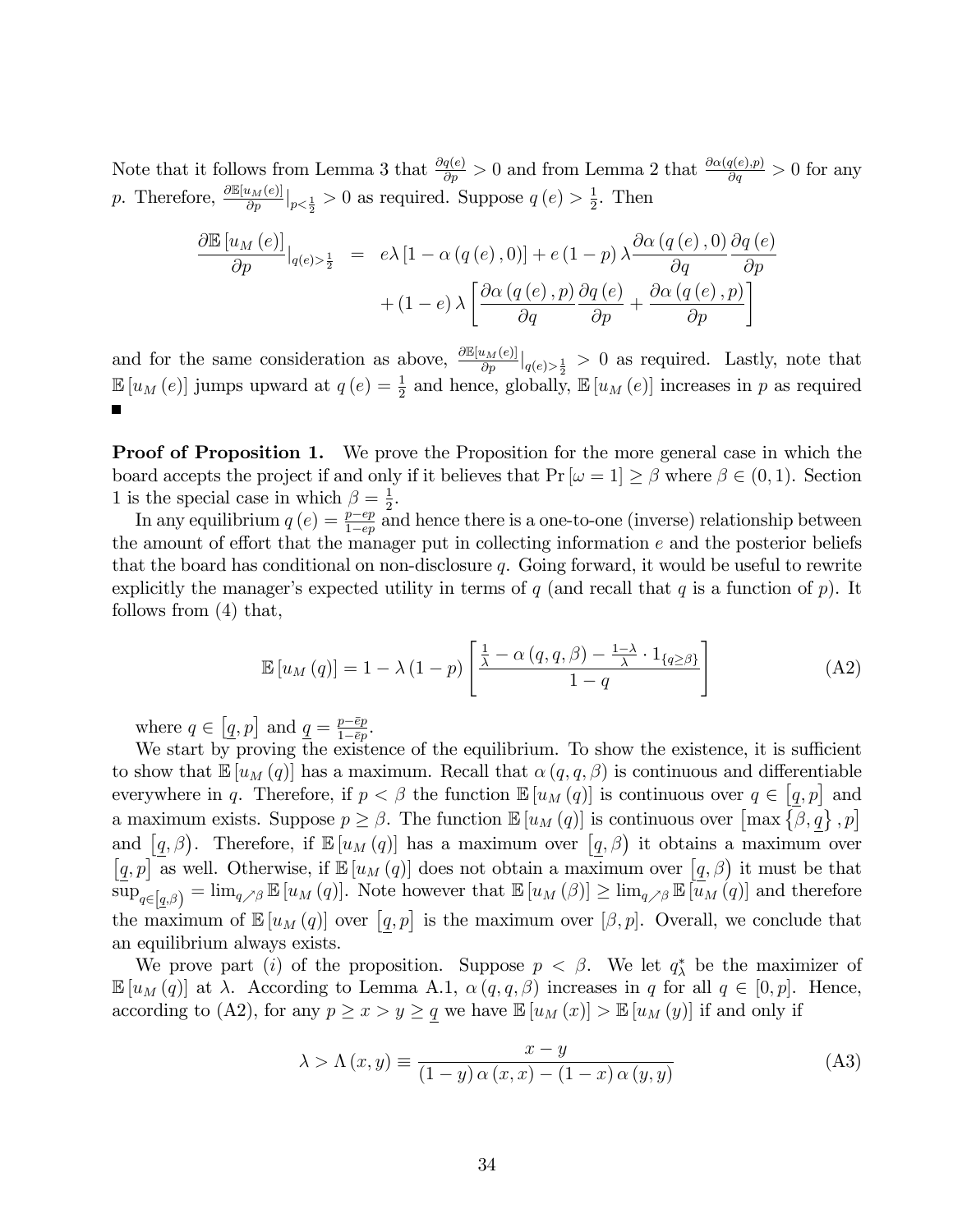where  $\Lambda(x, y) > 0$  for all  $x > y$ . Let  $\underline{q} \leq q_1^* < \ldots < q_M^* \leq p$  be the set of all maximizers at some  $\hat{\lambda} \in [0, 1].$  We proceed with the proof of part (i) in a couple of steps.

First, consider  $\lambda > \hat{\lambda}$  and let  $q_{\lambda}^*$  be a maximizer of  $\mathbb{E}[u_M(q)]$  at  $\lambda$ . Suppose by the way of contradiction that  $q^*_{\lambda} < q^*_{M}$ . Since  $q^*_{\lambda}$  is a maximizer at  $\lambda$ , it follows from (A3) that  $\lambda \leq$  $\Lambda(q_M^*, q_\lambda^*)$ . Since  $q_M^*$  is a maximizer at  $\hat{\lambda}$ , it follows from (A3) that  $\hat{\lambda} \geq \Lambda(q_M^*, q_\lambda^*)$ . The assumption that  $\lambda > \hat{\lambda}$  implies  $\Lambda(q_M^*, q_\lambda^*) \geq \lambda > \hat{\lambda} \geq \Lambda(q_M^*, q_\lambda^*)$  yielding a contradiction. Therefore, if  $\lambda > \hat{\lambda}$  then any maximizer of  $\mathbb{E}[u_M(q)]$  at  $\lambda$  is weakly higher than any maximizer of  $\mathbb{E}\left[u_M\left(q\right)\right]$  at  $\hat{\lambda}$ . Second, consider  $\lambda < \hat{\lambda}$  and let  $q_{\lambda}^*$  be a maximizer of  $\mathbb{E}\left[u_M\left(q\right)\right]$  at  $\lambda$ . Suppose by the way of contradiction that  $q_{\lambda}^* > q_1^*$ . Since  $q_{\lambda}^*$  is a maximizer at  $\lambda$ , it follows from (A3) that  $\lambda \geq \Lambda(q_\lambda^*, q_1^*)$ . Since  $q_1^*$  is a maximizer at  $\hat{\lambda}$  it follows from (A3) that  $\hat{\lambda} \leq \Lambda(q_\lambda^*, q_1^*)$ . The assumption that  $\lambda < \hat{\lambda}$  implies  $\Lambda(q_\lambda^*, q_1^*) \leq \lambda < \hat{\lambda} \leq \Lambda(q_\lambda^*, q_1^*)$ , a contradiction. Overall, we proved that  $q^*_{\lambda}$  is non-decreasing in  $\lambda$  when  $p < \beta$ .

Next, we show that  $q_{\lambda=0}^* = \underline{q}$ . According to (A3), if  $q_{\lambda=0}^* > \underline{q}$  then the optimality of  $q_{\lambda=0}^*$  with respect to  $\lambda = 0$  implies that  $0 \ge \Lambda (q_{\lambda=0}^*, q)$ . This contradicts the observation that  $\Lambda (x, y) > 0$ for any  $x > y$ . Therefore,  $q_{\lambda=0}^* = \underline{q}$ .

Next, we show that  $q^*_{\lambda}$  is flat if and only if the function  $q_{\min} > \underline{q}$ . We proved that  $q^*_{\lambda}$  is increasing in  $\lambda$  and that  $q_{\lambda=1}^* = \underline{q}$ . Therefore,  $q_{\lambda}^*$  is flat if and only if  $q_{\lambda=1}^* = \underline{q}$  as well. From (A3) it follows that this holds if and only if  $1 \leq \Lambda (q, \underline{q})$  for all  $q \in [\underline{q}, p]$ . Note that

$$
1 \le \Lambda(q, \underline{q}) \Leftrightarrow \frac{1 - \alpha(q, q, \beta)}{1 - q} \ge \frac{1 - \alpha(\underline{q}, \underline{q}, \beta)}{1 - \underline{q}}
$$

and hence  $q_{\lambda=1}^* = \underline{q}$  if and only if  $q_{\min} = \underline{q}$  as required.

Finally, since  $q \leq p \leq \beta$  the layman board always rejects the offer conditional on nondisclosure. This completes the proof of part *(i)*.

We prove part (ii) of the proposition. Suppose  $p \geq \beta$ . According to (A2), if  $q \geq \beta$  then  $\mathbb{E}\left[u_M\left(q\right)\right]=1-\lambda\left(1-p\right)\bigg[\frac{1-\alpha\left(q,q,\beta\right)}{1-q}$  $1-q$ and the choice of q, conditional on  $q \geq \beta$ , is independent of  $\lambda$ . We denote this choice by  $q^{\dagger} \equiv q(e^{\dagger}) \in [\beta, p]$ .  $q^{\dagger}$  is a maximizer at  $\lambda$  if and only if  $\mathbb{E}[u_M(q)] \leq \mathbb{E}[u_M(q^+)]$  for all  $q \in [q, \beta)$ . From (A2) this condition holds if and only if  $\lambda \leq \lambda^+$ where 7  $\mathbf{A}$ 

$$
\lambda^{+} \equiv \min_{q \in [q,\beta]} \left\{ \frac{1}{\alpha(q,q,\beta) + (1-q) \left[ \frac{1 - \alpha(q^{+}, q^{+}, \beta)}{1 - q^{+}} \right]} \right\}
$$
(A4)

Note that  $\lambda^+ > 0$  and since  $\frac{1-\alpha(q^+,q^+)}{1-q^+} > 0$ ,  $\lambda^+$  is well defined. Thus, if  $\lambda \leq \lambda^+$  then  $q_{\lambda}^* = q^+$  and the layman board always accepts the project conditional on non-disclosure. If  $\lambda > \lambda^+$  then  $q^*_{\lambda} \in [q, \beta)$  and the layman board always rejects the project conditional on nondisclosure. For all  $\lambda \in (\lambda^+, 1]$  one can repeat the analysis above for the case  $p < \beta$  and hence  $q_{\lambda}^*$  is non decreasing in this interval. Finally, according to (A4),  $\lambda^+$  < 1 if and only if there exists  $q \in \left[\underline{q},\beta\right)$  such that  $\frac{1-\alpha(q,q,\beta)}{1-q} < \frac{1-\alpha(q^+,q^+,\beta)}{1-q^+}$ . Since  $q^+$  is the minimizer of  $\frac{1-\alpha(q,q)}{1-q}$  over  $[\beta, p]$ , this implies that  $\lambda^+ < 1$  if and only if  $q_{\min} < \beta$ . Note that implicitly it is assumed that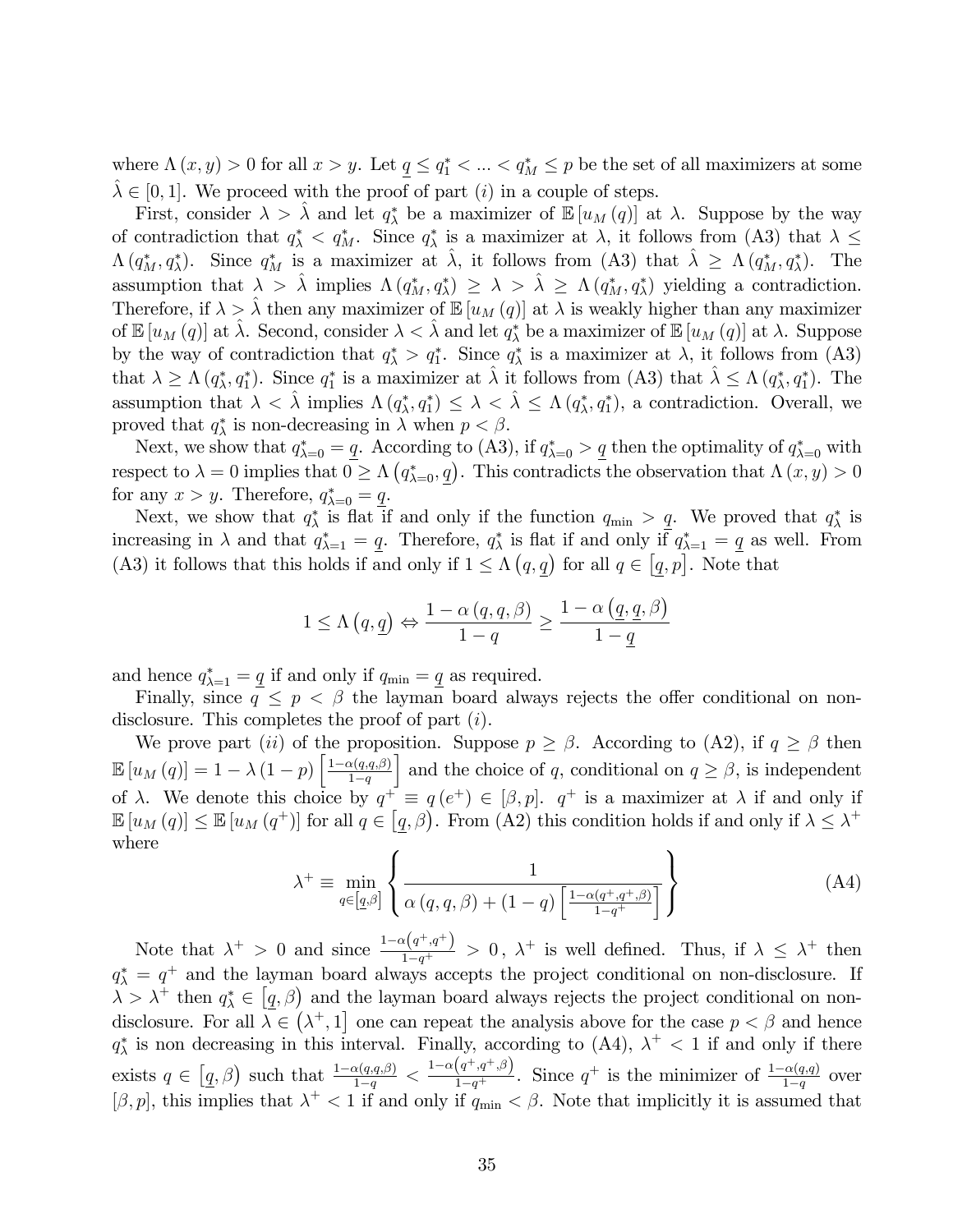$\underline{q}(p) < \beta \Leftrightarrow \overline{e} > \frac{1}{p}$  $\frac{1}{p} \frac{p-\beta}{1-\beta}$  $\frac{p-\beta}{1-\beta}$ . Otherwise, the proposition applies for  $\lambda^+=1$ .

Finally, we prove part *(iii)* and show that  $e^*$  increases in p expect maybe at  $p = \beta$ . Suppose  $p \neq \beta$  and consider a small increase in p. Unless the constraint  $q \leq p$  binds, then according to (A2) the decision on the optimal q is invariant to p. Therefore  $e^*$  must increase in order to keep q on the same level of  $q^*$ . If, however,  $q^* = p$  then  $e^* = 0$  and hence it can only increase. Suppose  $p = \beta$ . If for all  $q < \beta$ 

$$
\lambda < \frac{1}{\alpha\left(q, q, \beta\right) + (1 - q) \left[\frac{1 - \alpha\left(\beta, \beta, \beta\right)}{1 - \beta}\right]}
$$

Then  $q^*_{\lambda}$  jumps from  $\arg\min_{q\in[q,\beta)}\left\{\frac{\frac{1}{\lambda}-\alpha(q,q,\beta)}{1-q}\right\}$  $1-q$  $\{\xi \in \beta \text{ to } \beta\}.$  Note that the right hand side is strictly positive and its minimum over  $\left[\underline{q},\beta\right]$  is well defined. Letting  $\lambda^{-}\equiv \min_{q\in\left[\underline{q},\beta\right]}$  $\int$   $\frac{1}{1}$  $\alpha(q,q,\beta)$ + $(1-q)\left[\frac{1-\alpha(\beta,\beta,\beta)}{1-\beta}\right]$  $\mathcal{L}$ and noting that  $\frac{1-\alpha(\beta,\beta,\beta)}{1-\beta} \geq$  $\frac{1-\alpha(q^+,q^+,\beta)}{1-q^+}$  for any  $p \geq \beta$  complete the proof.

**Proof of Corollary 1.** We prove the corollary for the general case of a biased board. We let

$$
\Upsilon(q,\beta,\lambda) \equiv \frac{\frac{1}{\lambda} - \alpha(q,q,\beta) - \frac{1-\lambda}{\lambda} \cdot 1_{\{q \ge \beta\}}}{1-q}
$$
(A5)

Consider part (i) of the corollary  $(p < \beta)$  and recall that  $\mathbb{E}[u_M]$  is exactly the probability that the project is approved. For any  $\lambda_1 < \lambda_2$  it follows from (A2) and (A5), and from the optimality of  $q_{\lambda_2}^*$  with respect to  $\lambda_2$ , that

$$
\Upsilon\left(q_{\lambda_{2}}^{*},\beta,\lambda_{2}\right)\leq\Upsilon\left(q_{\lambda_{1}}^{*},\beta,\lambda_{2}\right)
$$

Since  $\lambda_1 < \lambda_2$  then

$$
\Upsilon\left(q_{\lambda_{1}}^{*},\beta,\lambda_{2}\right)<\Upsilon\left(q_{\lambda_{1}}^{*},\beta,\lambda_{1}\right)
$$

Over all, for all  $\lambda_1 < \lambda_2$  it must be that

$$
\Upsilon\left(q_{\lambda_{2}}^{*},\beta,\lambda_{2}\right)<\Upsilon\left(q_{\lambda_{1}}^{*},\beta,\lambda_{1}\right)
$$

This implies that  $\mathbb{E}[u_M(q_1^*, \lambda_1)] > \mathbb{E}[u_M(q_2^*, \lambda_2)]$  as required.

Consider part (*ii*) of the corollary ( $p \ge \beta$ ). According to Proposition 1, if  $\lambda < \lambda^+$  then  $q_{\lambda}^* = q^+ \geq \beta$  for all  $\lambda$  in this region, where  $q^+$  is independent of  $\lambda$ . According to (A2),

$$
\mathbb{E}\left[u_M\left(q^+,\lambda\right)\right] = 1 - \lambda \left(1-p\right) \left[\frac{1-\alpha\left(q^+,q^+,\beta\right)}{1-q^+}\right]
$$

which is strictly decreasing in  $\lambda$ . If  $\lambda \geq \lambda^+$  then  $q^*_{\lambda} < \beta$ . Similar to the proof of part (*i*),  $\mathbb{E}[u_M(q^*_\lambda,\lambda)]$  is strictly increasing in  $\lambda$ . Lastly, note that according to the proof Proposition 1, at  $\lambda = \lambda^+$  the manager is indifferent between choosing  $q^+$  and and the optimal q within  $[q, \beta)$ . Therefore,  $\mathbb{E}[u_M(q_\lambda^*, \lambda)]$  is unchanged in this point. This implies that  $\lambda^+$  is the unique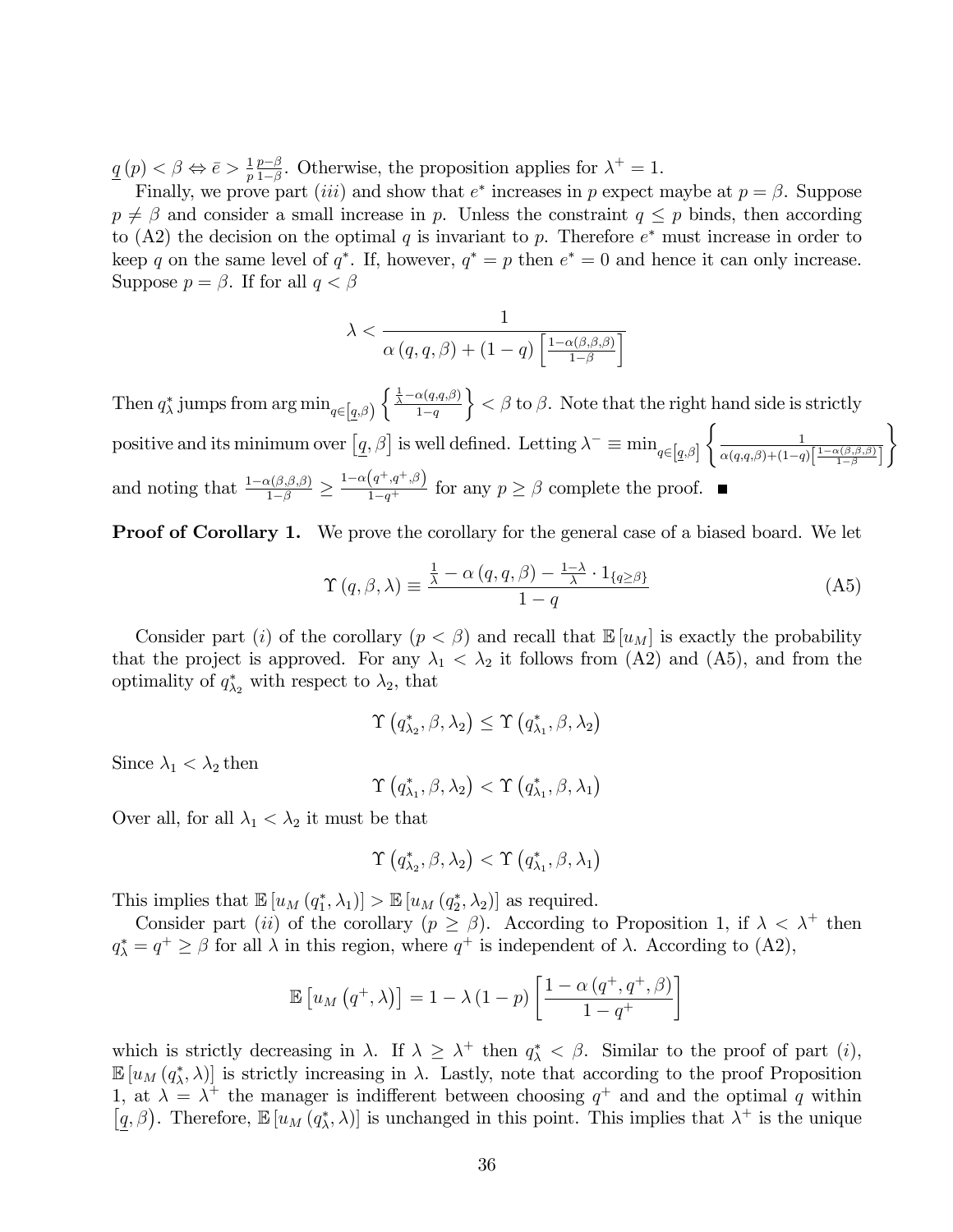minimum.

The last part can be shown by the way of contradiction. If  $\mathbb{E}[u_M(q(e^*(\lambda, p)))]$  is nonincreasing in p, then for the larger p the manager can always choose the same level of  $e^*(\lambda, p)$ and the board is strictly more likely to approve the deal. This is true since not only the probability of finding that  $\omega = 1$  is higher, but also, conditional on non-disclosure, the board has a higher posterior belief that  $\omega = 1$ , and hence it is more likely to approve the project. The manager might do better by choosing  $e \neq e^*(\lambda, p)$ , but this implies that  $\mathbb{E}[u_M(e)]$  increases even further.  $\blacksquare$ 

**Proof of Lemma 4.** We prove the Lemma for the special case of  $\beta = \frac{1}{2}$  $\frac{1}{2}$ . It follows from (6) that  $V(e)$  can be rewritten as

$$
V(q) = 1 - (1 - p) \left[ \frac{q}{1 - q} - \lambda \left( \frac{q}{1 - q} \alpha(q, 1) - \alpha(q, 0) \right) - \frac{2q - 1}{1 - q} (1 - \lambda) \cdot 1_{\{q \ge \frac{1}{2}\}} \right] \tag{A6}
$$

We prove  $V(q,\beta)$  strictly decreases in q. According to (A6)

$$
\frac{\partial V(q)}{\partial q}\Big|_{q<\frac{1}{2}} = -(1-p)\left[\frac{1-\lambda\alpha(q,1)}{(1-q)^2} - \lambda\left(\frac{q}{1-q}\frac{\partial\alpha(q,1)}{\partial q} - \frac{\partial\alpha(q,0)}{\partial q}\right)\right]
$$

where

$$
\frac{\partial \alpha (q, p)}{\partial q} = -\left[ pf_1 \left(s^*(q)\right) + (1-p) \ f_0 \left(s^*(q)\right) \right] \frac{\partial s^*(q)}{\partial q}
$$

Therefore,

$$
\frac{q}{1-q} \frac{\partial \alpha (q,1)}{\partial q} - \frac{\partial \alpha (q,0)}{\partial q} = f_0(s^*(q)) \left[ 1 - \frac{q}{1-q} l(s^*(q)) \right] \frac{\partial s^*(q)}{\partial q}
$$

and since  $s^*(q) \equiv l^{-1} \left( \frac{1-q}{q} \right)$ ) we conclude that  $\frac{q}{1-q}$  $\frac{\partial \alpha(q,1)}{\partial q} - \frac{\partial \alpha(q,0)}{\partial q} = 0$ . Therefore,

$$
\frac{\partial V(q)}{\partial q}\big|_{q<\frac{1}{2}} = -(1-p)\,\frac{1-\lambda\alpha\,(q,1)}{(1-q)^2} < 0
$$

as required. Next,

$$
\frac{\partial V(q)}{\partial q}\Big|_{q\geq \frac{1}{2}} = \frac{\partial V(q)}{\partial q}\Big|_{q<\frac{1}{2}} - (1-p)\frac{\partial}{\partial q} \left[\frac{2q-1}{1-q}(1-\lambda)\right]
$$

$$
= \frac{\partial V(q)}{\partial q}\Big|_{q<\frac{1}{2}} - \frac{(1-p)(1-\lambda)}{(1-q)^2} < 0
$$

We established that  $\frac{\partial V(q)}{\partial q} < 0$  and hence  $\frac{\partial V(q)}{\partial e} > 0$  as required.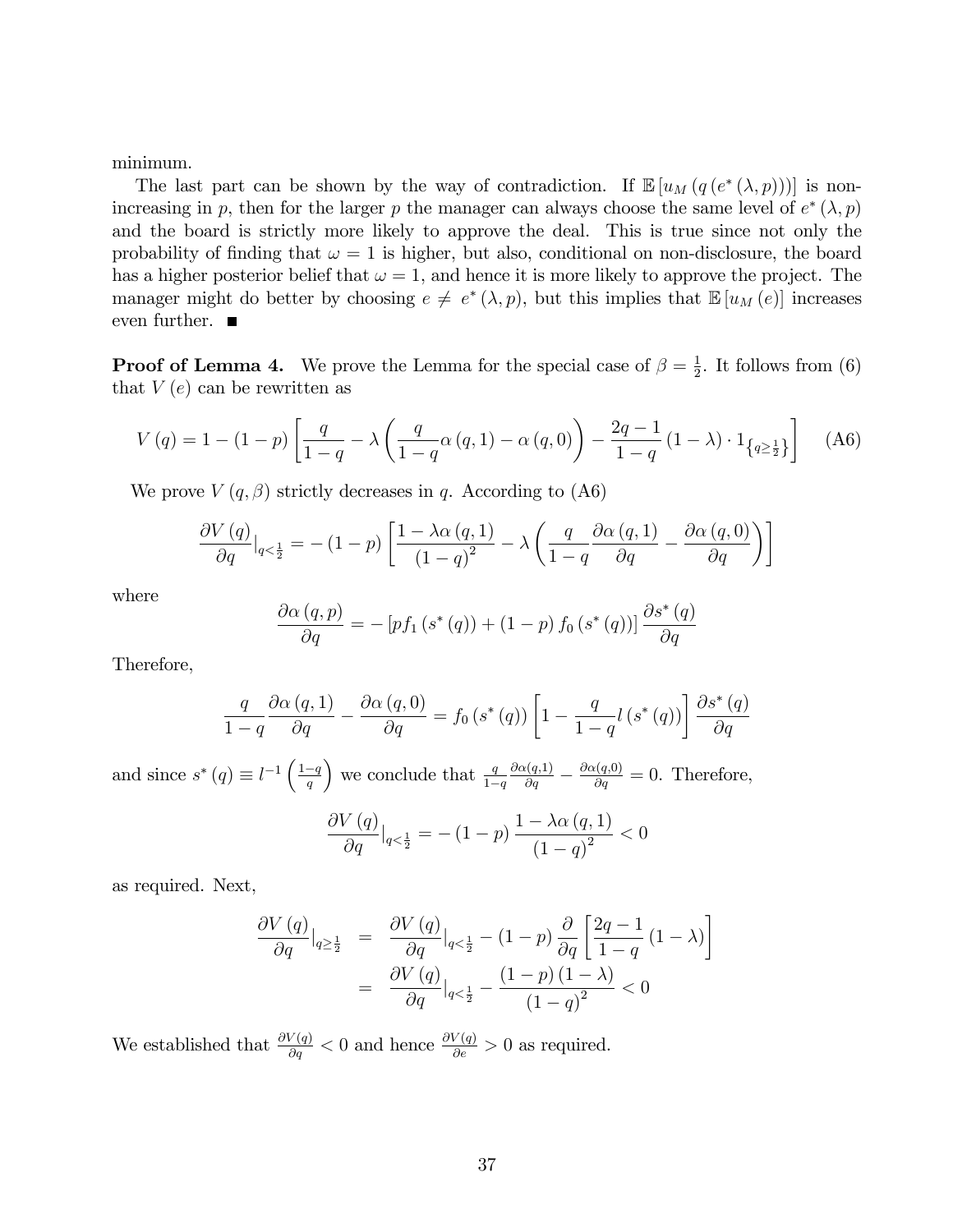We prove the comparative static with respect to  $\lambda$ . According to (A6),

$$
\frac{\partial V(q)}{\partial \lambda}\big|_{q < \frac{1}{2}} = (1-p) \left[ \frac{q}{1-q} \alpha(q, 1) - \alpha(q, 0) \right]
$$

Recall

$$
\alpha(q, p) = 1 - pF_1(s^*(q)) - (1 - p) F_0(s^*(q))
$$

and hence

$$
\frac{q}{1-q}\alpha(q,1) - \alpha(q,0) = \frac{q}{1-q}(1 - F_1(s^*(q))) - (1 - F_0(s^*(q)))
$$

using  $\frac{f_1(s^*(q))}{f_0(s^*(q))}$  $\frac{f_1(s^*(q))}{f_0(s^*(q))} = \frac{1-q}{q}$  we get

$$
\frac{q}{1-q}\alpha(q,1) - \alpha(q,0) = f_0(s^*(q)) \left[ \frac{1 - F_1(s^*(q))}{f_1(s^*(q))} - \frac{1 - F_0(s^*(q))}{f_0(s^*(q))} \right]
$$

The MLR property implies that  $\frac{f_1(s)}{1-F_1(s)} < \frac{f_0(s)}{1-F_0(s)}$  $\frac{J_0(s)}{1-F_0(s)}$  for all s and hence the RHS is strictly positive. We establish that  $\frac{\partial V(q)}{\partial \lambda}\big|_{q<\frac{1}{2}}>0$ . Next, it follows from (A6) that

$$
\frac{\partial V(q)}{\partial \lambda}\big|_{q \ge \frac{1}{2}} = (1-p) \left[ -\frac{q}{1-q} \left( 1 - \alpha(q,1) \right) + (1 - \alpha(q,0)) \right]
$$

using  $1 - \alpha(q, \omega) = F_{\omega}(s^*(q))$  and  $\frac{f_1(s^*(q))}{f_0(s^*(q))}$  $\frac{f_1(s^*(q))}{f_0(s^*(q))} = \frac{1-q}{q}$  we get

$$
\frac{\partial V(q)}{\partial \lambda}\big|_{q \ge \frac{1}{2}} = (1-p) f_0(s^*(q)) \left[ \frac{F_0(s^*(q))}{f_0(s^*(q))} - \frac{F_1(s^*(q))}{f_1(s^*(q))} \right]
$$

And the MLR property implies that this term is strictly positive.

Finally, we show that in equilibrium shareholders' welfare is non-decreasing in  $\bar{e}$ . By revealed preferences of the manager,  $q^*$  is better than any other  $q \in [q, p]$ . Now, if  $\bar{e}$  increases then the manager can also choose from  $[q - \varepsilon, \underline{q}]$ . By revealed preferences, the manager will potentially switch to  $[q - \varepsilon, q^*]$  but not to  $[q^*, p]$  since the choice of  $q^*$  is still available. Therefore,  $q^*$  is non increasing, and according to Lemma 5, it must be the that  $V(e)$  is non decreasing. Note this holds regardless of the preferences of the board.

**Proof of Proposition 2.** Suppose  $p < \frac{1}{2}$ . If  $\alpha(q,q) \leq q$  for all  $q \in (0,p]$  then if follows from (A2) that when  $\bar{e} = 1$  it must be that  $q_{\lambda=1}^* = 0$  and from Proposition 1 that  $q_{\lambda}^* = 0$  for all  $\lambda \in [0, 1]$ . Therefore,  $V^*_{\lambda}(0)$  is invariant to  $\lambda$  and, by definition,  $\lambda^* = 1$  as required. So there is no  $\underline{e} \leq 1$  such that  $\lambda^* < 1$  for all  $\overline{e} \in [\underline{e}, 1]$ .

Suppose there exists  $q_0 \in (0, p]$  such that  $\alpha (q_0, q_0) > q_0$ . It follows from Proposition 1 that  $q_{\lambda=0}^* = \underline{q}$  for all  $\bar{e} \leq 1$ . Hence, according to (A6), shareholders' welfare in equilibrium when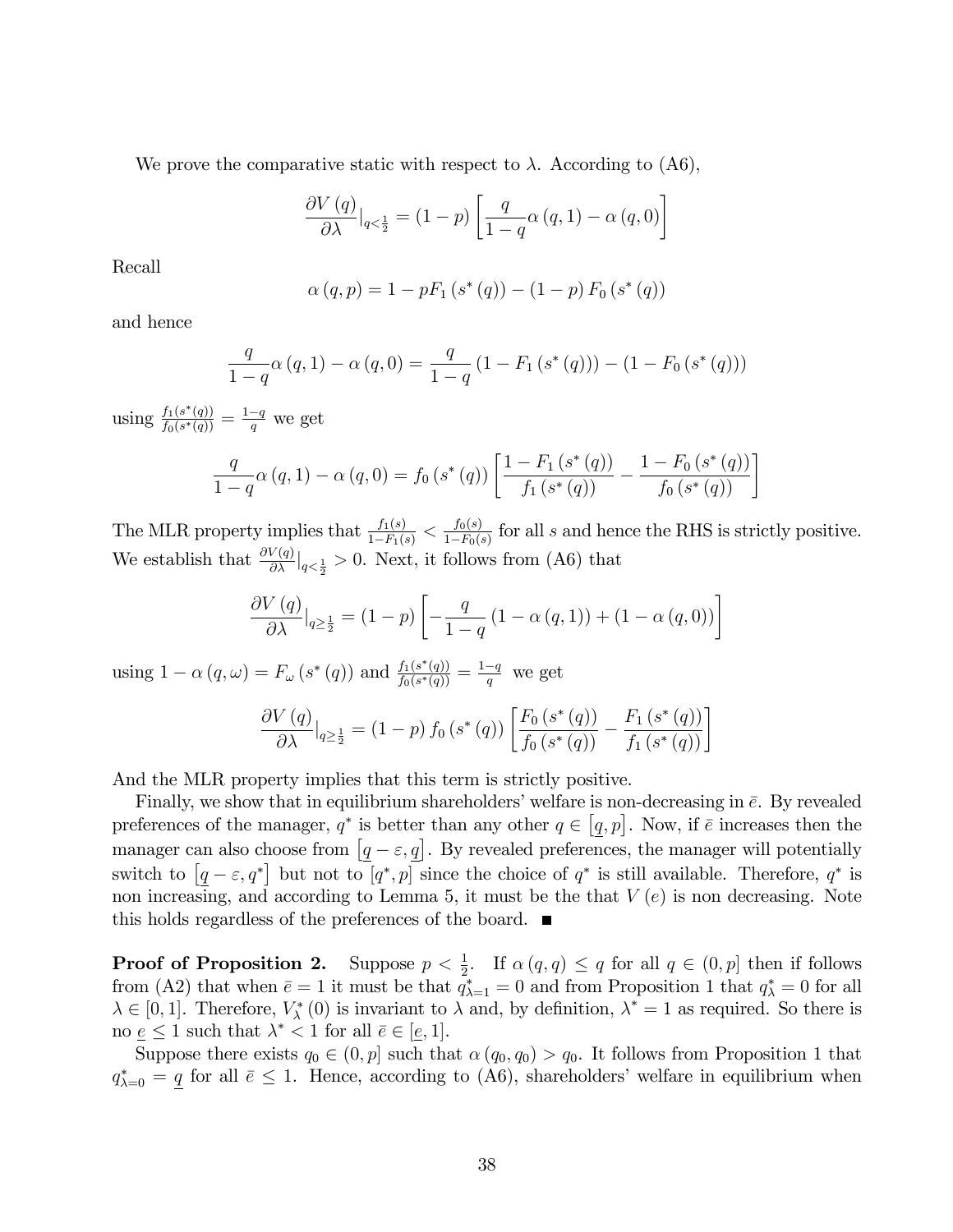$\lambda = 0$  is given by

$$
V_{\lambda=0}^{*} (q) \equiv 1 - (1 - p) \frac{q}{1 - q}
$$

Similarly, (A6) implies that shareholders' welfare in equilibrium when  $\lambda = 1$  is given by

$$
V_{\lambda=1}^{*} (q) \equiv 1 - (1 - p) \left[ \frac{q_{\lambda=1}^{*} (q)}{1 - q_{\lambda=1}^{*} (q)} - \left( \frac{q_{\lambda=1}^{*} (q)}{1 - q_{\lambda=1}^{*} (q)} \alpha (q_{\lambda=1}^{*} (q), 1) - \alpha (q_{\lambda=1}^{*} (q), 0) \right) \right]
$$

From Proposition 1 it also follows that  $q_{\lambda=1}^*\left(q\right) = \rho\left(q\right) \equiv \arg\min_{q\in\left[q,p\right]}\left\{\frac{1-\alpha(q,q)}{1-q}\right\}$  $1-q$  $\Big\}$ . Since there exists  $q_0 \in (0, p]$  such that  $\alpha (q_0, q_0) > q_0$  it follows that  $\rho (0) > 0$ . That is, the global minimum of  $\frac{1-\alpha(q,q)}{1-q}$  is given at  $\rho(0) > 0$ . Therefore,  $\rho(q) = \rho(0)$  for all  $q \in [0, \rho(0)]$ . Note, similar to the proof of Lemma 4, that the term  $\frac{q}{1-q}\alpha(q,1) - \alpha(q,0)$  is strictly positive for all  $q \in (0, p].$  Thus, for all  $\underline{q} \in [0, \rho(0)]$  it follows that  $V_{\lambda=0}^{*} (\underline{q}) > V_{\lambda=1}^{*} (\underline{q})$  if and only if

$$
\underline{q} < \bar{q} \equiv \frac{\frac{\rho(0)}{1 - \rho(0)} - \left( \frac{\rho(0)}{1 - \rho(0)} \alpha \left( \rho(0), 1 \right) - \alpha \left( \rho(0), 0 \right) \right)}{1 + \frac{\rho(0)}{1 - \rho(0)} - \left( \frac{\rho(0)}{1 - \rho(0)} \alpha \left( \rho(0), 1 \right) - \alpha \left( \rho(0), 0 \right) \right)}
$$

and note that  $\bar{q} \in (0, \rho(0))$ . Let  $\underline{e}$  satisfy  $\bar{q} = \frac{p - ep}{1 - ep}$  $\frac{p - ep}{1 - ep}$ , then  $\bar{e} \in [e, 1] \Leftrightarrow \underline{q} \in [0, \bar{q}]$  and if  $\bar{e} \in [e, 1]$ it follows that  $V_{\lambda=0}^{\ast} (q) > V_{\lambda=1}^{\ast} (q)$ . Therefore,  $\lambda^{\ast} < 1$  as required.

Suppose  $p \geq \frac{1}{2}$  $\frac{1}{2}$ . For any  $\bar{e}$  it follows from proposition 1 that if  $\lambda_1 < \lambda^+$  ( $\bar{e}$ )  $< \lambda_2$  then  $q^*_{\lambda_1} > q^*_{\lambda_2}$ . By Lemma 4,  $V^*_{\lambda_2}(q)$  is strictly higher than  $V^*_{\lambda}(q)$  for any  $\lambda \in [0, \lambda^+(\bar{e})$ . This establishes that  $\lambda^* \geq \lambda^+(\bar{e})$  (which is strictly positive according to (A4)).

Next, we argue that if  $\bar{e} = 1$  and the following condition holds

$$
1 < \max_{q \in \left(0, \frac{1}{2}\right)} \left\{ \frac{\alpha\left(q, q\right)}{q} \right\} < \min_{q \in \left[\frac{1}{2}, p\right]} \left\{ \frac{1 - \alpha\left(q, q\right)}{1 - q} \right\} \tag{A7}
$$

then  $\lambda^*$  < 1 even when  $p \geq \frac{1}{2}$  $\frac{1}{2}$ . First note that if  $1 < \max_{q \in (0, \frac{1}{2})}$  $\int \alpha(q,q)$ q  $\}$  then there exists  $q_0 \in (0, \frac{1}{2})$  $(\frac{1}{2})$  such that  $1 > \frac{1-\alpha(q_0,q_0)}{1-q_0}$  $\frac{\alpha(q_0,q_0)}{1-q_0}$ . This implies according to (A2) that  $q_{\lambda=1}^* > 0$ . Secondly, since  $1 < \min_{q \in \left[\frac{1}{2}, p\right]}$  $\int \frac{1-\alpha(q,q)}{q}$  $1-q$  $\left\{\n \begin{array}{l}\n \text{then } \frac{1-\alpha(q_0,q_0)}{1-q_0} < \min_{q \in \left[\frac{1}{2},p\right]} \n \end{array}\n\right\}$  $\int \frac{1-\alpha(q,q)}{q}$  $1-q$  $\binom{p}{r}$   $\left\{\frac{1-\alpha(q,q)}{1-q}\right\}$  and hence when  $\lambda = 1$ then the manager strictly prefers  $q_0 > 0$  over any  $q \in \left[\frac{1}{2}\right]$  $\left[\frac{1}{2}, p\right]$ . Therefore, according to (A4),  $\lambda^+$  < 1 and  $V_{\lambda=1}^*$  < 1. Last, we argue that at  $\lambda = \lambda^+$  the manager strictly prefers  $q = 0$ . According to (A4),  $\lambda^+$  satisfies

$$
\frac{\frac{1}{\lambda^{+}}-\alpha\left(q_{\lambda^{+}}^{*},q_{\lambda^{+}}^{*}\right)}{1-q_{\lambda^{+}}^{*}}=\min_{q\in\left[\frac{1}{2},p\right]}\left\{ \frac{1-\alpha\left(q,q\right)}{1-q}\right\}
$$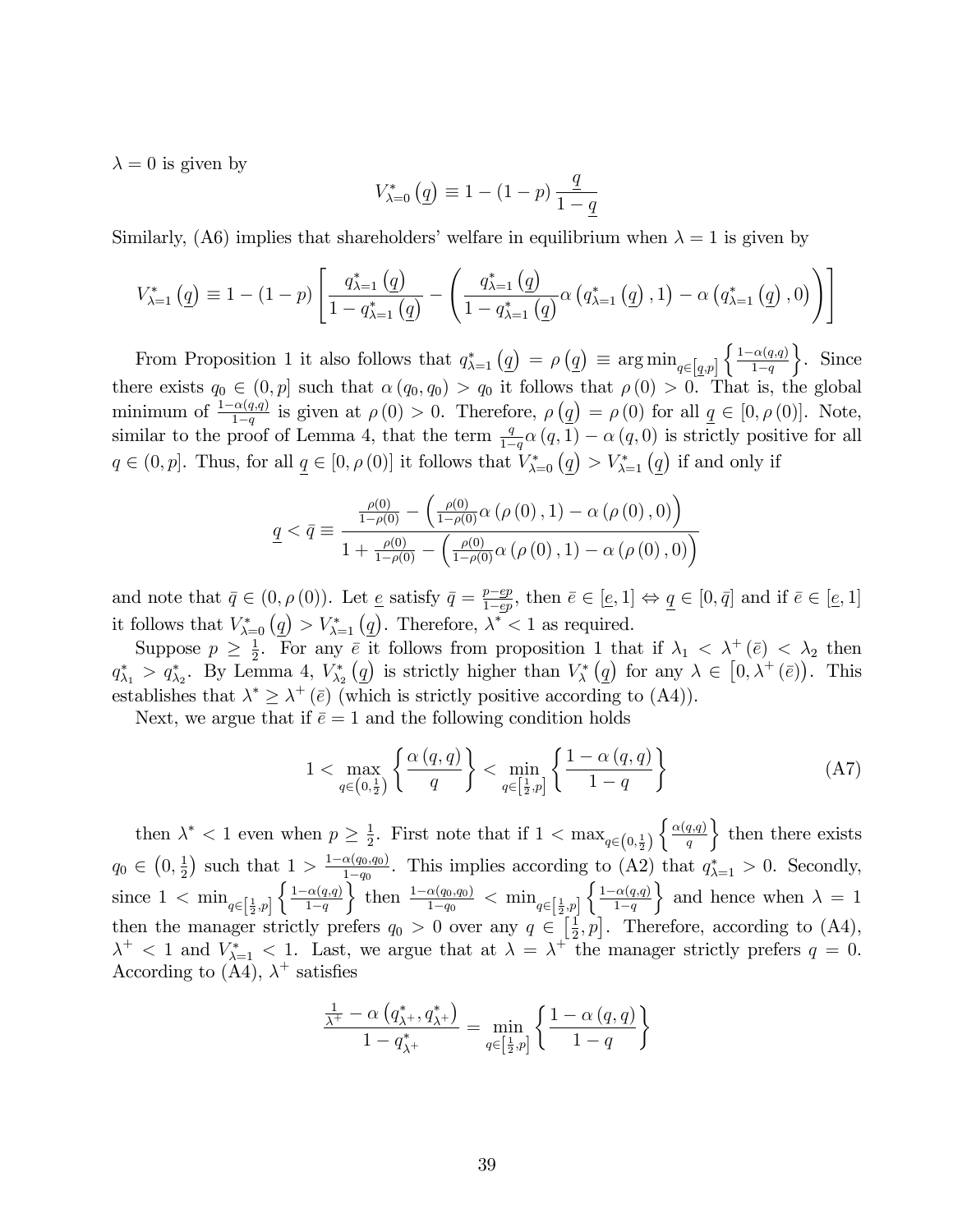where  $q^*_{\lambda^+} \in \argmin_{q \in [0, \frac{1}{2})}$  $\frac{1}{\lambda^+}$  -  $\alpha(q,q)$  $\frac{\alpha(q,q)}{1-q}$ . Therefore, by the contradicting assumption,  $q_{\lambda^+}^* > 0$ . This implies that

$$
\frac{1}{\lambda^+} > \frac{\frac{1}{\lambda^+} - \alpha \left( q_{\lambda^+}^*, q_{\lambda^+}^* \right)}{1 - q_{\lambda^+}^*}
$$

and hence  $\frac{\alpha(q^*_{\lambda+},q^*_{\lambda+})}{q^*}$  $\frac{1}{q^*_{\lambda^+}} > \frac{1}{\lambda^+}$  $\frac{1}{\lambda^+}$ . Overall,

$$
\frac{\alpha\left(q_{\lambda^{+}}^{*}, q_{\lambda^{+}}^{*}\right)}{q_{\lambda^{+}}^{*}} > \frac{\frac{1}{\lambda^{+}} - \alpha\left(q_{\lambda^{+}}^{*}, q_{\lambda^{+}}^{*}\right)}{1 - q_{\lambda^{+}}^{*}} = \min_{q \in \left[\frac{1}{2}, p\right]} \left\{ \frac{1 - \alpha\left(q, q\right)}{1 - q}\right\}
$$

This contradicts the assumption that  $\max_{q \in (0, \frac{1}{2})}$  $\int \alpha(q,q)$ q  $\Big\}<\min_{q\in\left[\frac{1}{2},p\right]}$  $\int \frac{1-\alpha(q,q)}{q}$  $1-q$  $\}$ . We conclude that  $q_{\lambda^+}^* = 0$ . Therefore,  $V_{\lambda^+}^* = 1 > V_{\lambda=1}^*$  implying that  $\lambda^* < 1$ .

### 5.2 Proofs of Section II

We introduce new notation for the proofs of section 2. For any  $\bar{e}$ ,  $\beta$ , and  $\lambda$  we let  $q_{\bar{e},\lambda,\beta}^*$  be the manager's decision in equilibrium,  $V_{\lambda,\beta}(q)$  be shareholders' expected value for any q, and  $V_{\bar{\epsilon},\lambda,\beta}^* \equiv V_{\lambda,\beta} (q_{\bar{\epsilon},\lambda,\beta}^*)$ . We omit the script for p as it remains fixed throughout the arguments.

**Lemma A.2.** For any  $\lambda \in [0, 1]$  and  $p \in (0, 1)$ ,  $\lim_{\beta \to 1} q_{\bar{e}, \lambda, \beta}^* = \underline{q}$ .

**Proof of Lemma A.2.** Suppose by the way of contradiction that  $\lim_{\beta \to 1} q_{\bar{\epsilon},\lambda,\beta}^* > \underline{q}$ . Thus, there exists  $\{\beta_n\}_{n=1}^{\infty}$  such that  $q_{\bar{e},\lambda,\beta_n}^* > q$ ,  $\beta_n > p$  for all n, and  $\lim_{n\to\infty} \beta_n = 1$ . Therefore, for all n, the layman board rejects the project with probability one. The optimalty of  $q_{\bar{e},\lambda,\beta_n}^*$ implies that for all  $n$ 

$$
\lambda \ge \frac{q^*_{\bar{e},\lambda,\beta_n} - \underline{q}}{\alpha \left(q^*_{\bar{e},\lambda,\beta_n}, q^*_{\bar{e},\lambda,\beta_n}, \beta_n\right) \left(1 - \underline{q}\right) - \alpha \left(\underline{q}, \underline{q}, \beta_n\right) \left(1 - q^*_{\bar{e},\lambda,\beta_n}\right)}
$$

Note that  $\alpha\left(q^*_{\bar{e},\lambda,\beta_n},q^*_{\bar{e},\lambda,\beta_n},\beta_n\right) < \alpha\left(\underline{q},\underline{q},\beta_n\right) + \alpha\left(p,p,\beta_n\right)$  and hence the r.h.s is strictly greater than

$$
\frac{q_{\bar{e},\lambda,\beta_n}^* - \underline{q}}{\left[\alpha\left(\underline{q},\underline{q},\beta_n\right) + \alpha\left(p,p,\beta_n\right)\right]\left(1-\underline{q}\right) - \alpha\left(\underline{q},\underline{q},\beta_n\right)\left(1-q_\lambda^*(\beta_n)\right)}
$$
\n
$$
= \frac{1}{\alpha\left(p,p,\beta_n\right)\left(\frac{1-\underline{q}}{q_{\bar{e},\lambda,\beta_n}^*-\underline{q}}\right) + \alpha\left(\underline{q},\underline{q},\beta_n\right)}
$$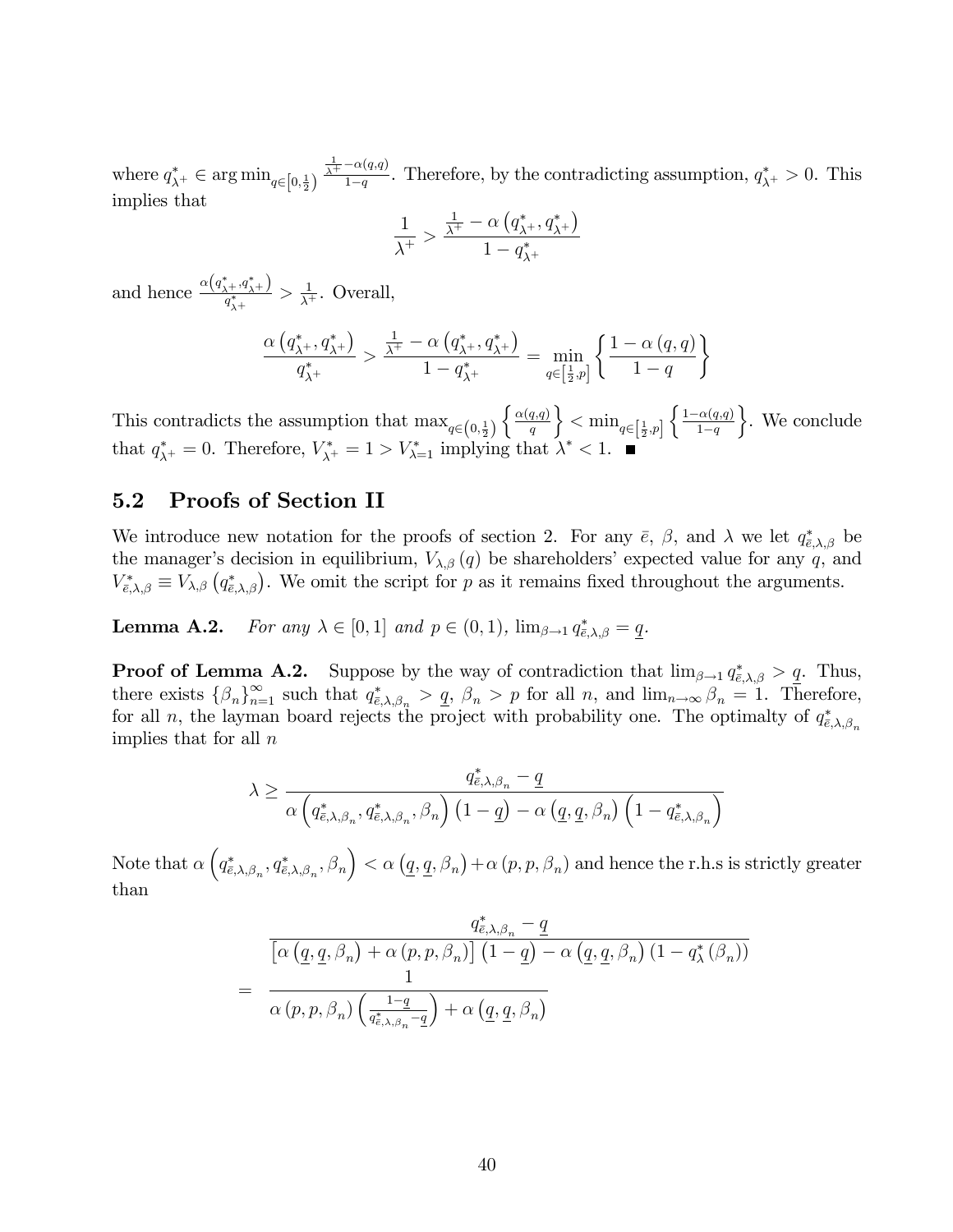we conclude that for all  $n$ 

$$
\lambda > \frac{1}{\alpha(p, p, \beta_n) \left( \frac{1-q}{q_{\bar{e}, \lambda, \beta_n}^* - q} \right) + \alpha \left( \underline{q}, \underline{q}, \beta_n \right)}
$$

Note, however, that  $\lim_{n\to\infty} \alpha(p, p, \beta_n) = \alpha(p, p, 1) = 0$  for all  $p < 1$  and  $\lim_{n\to\infty} \frac{1-q}{q_{\beta,\lambda,\beta}^*}$  $\frac{1-q}{q^*_{\bar{e},\lambda,\beta_n}-q} <$  $\infty$  (since  $\lim_{\beta \to 1} q_{\bar{e},\lambda,\beta_n} > \underline{q}$ ). Therefore, for n sufficiently large, the r.h.s of the above inequality is strictly greater than 1, implying  $\lambda > 1$ , a contradiction.

**Lemma A.3** Suppose there exists  $q_0 \in (0, p]$  such that  $\Upsilon$   $\left(q_0, \frac{1}{2}\right)$  $\frac{1}{2}, \lambda \big) < \frac{1}{\lambda}$  $\frac{1}{\lambda}$  where

$$
\Upsilon(q,\beta,\lambda) \equiv \frac{\frac{1}{\lambda} - \alpha(q,q,\beta) - \frac{1-\lambda}{\lambda} \cdot 1_{\{q \ge \beta\}}}{1-q}
$$
 (A8)

Then, there exists  $e_{\lambda} < 1$  such that if  $\bar{e} \in [e_{\lambda}, 1]$  then  $\beta^* > \frac{1}{2}$  $\frac{1}{2}$ .

**Proof of Lemma A.3.** Note that for any  $\lambda \in [0,1]$  and  $\beta \in (0,1)$  the manager's expected utility is given by

$$
\mathbb{E}\left[u_M\left(q,\beta\right)\right] = 1 - \lambda \left(1 - p\right) \Upsilon\left(q,\beta,\lambda\right) \tag{A9}
$$

Since  $\lambda$  is fixed in this proof, we don't subscript notation whenever there is no risk of confuison. We start by proving that there exists  $e_{\lambda} < 1$  such that if  $\bar{e} \in [e_{\lambda}, 1]$  then  $\beta^* \geq \frac{1}{2}$  $\frac{1}{2}$ . Suppose on the contrary that there exists  $\{\bar{e}_n\}$  such that for all n:  $\bar{e}_n < 1$ ,  $\lim_{n\to\infty} \bar{e}_n = 1$ , and  $\beta_n^* < \frac{1}{2}$ <sup>1</sup>/<sub>2</sub>. Hereafter, to ease the exposition, we denote  $q_{\bar{e}_n,\beta=\frac{1}{2}}^*$  as  $q_{n,1/2}^*$  and  $q_{\bar{e}_n,\beta_n^*}^*$  as  $q_n^*$ . There are several implications. First, this means that  $q_{n,\frac{1}{2}}^* > q_n^* \ge q_n$  for all n. Otherwise, it must be that  $\beta^* = \frac{1}{2}$ . Secondly, according to Lemma  $\frac{1}{2}$ . Secondly, according to Lemma A.2,  $\lim_{\beta \to 1} q_{\bar{e}_n,\lambda,\beta}^* = q_n$  for all n. This implies, according to (6) (trivially modified for general  $\beta$ ), that by choosing  $\beta$  sufficiently close to 1 shareholders can guarantee an expected payoff of  $p\bar{e}_n + (1 - p)$ . Therefore, for all n,  $V_{\bar{e}_n,\beta_n^*}^* \geq p\bar{e}_n + (1-p)$  and hence  $\lim_{n\to\infty} V_{\bar{e}_n,\beta_n^*}^* = 1$ . Therefore,  $\lim_{n\to\infty} q_n^* = 0$ .

Let us focuss on *n* sufficiently large such that  $q_n < q_0$ . Since there exists  $q_0 \in (0, p]$  such that  $\Upsilon(q_0, \frac{1}{2})$  $\frac{1}{2}, \lambda \big) < \frac{1}{\lambda}$  $\frac{1}{\lambda}$  it must be that  $q_{n,1/2}^* > 0$  for all n such that  $q_n < q_0$ . The optimality of  $q_{n,1/2}^*$  with respect to  $\beta = \frac{1}{2}$  $\frac{1}{2}$  implies that

$$
\Upsilon\left(q_{n,1/2}^*,\frac{1}{2},\lambda\right)<\Upsilon\left(\underline{q}_n,\frac{1}{2},\lambda\right)
$$

and

$$
\Upsilon\left(q_{n,1/2}^*,\frac{1}{2},\lambda\right) \leq \Upsilon\left(q_n^*,\frac{1}{2},\lambda\right)
$$

The optimality of  $q_n^*$  with respect to  $\beta_n^*$  implies that

$$
\Upsilon\left(q_n^*,\beta_n^*,\lambda\right) \leq \Upsilon\left(q_{n,1/2}^*,\beta_n^*,\lambda\right)
$$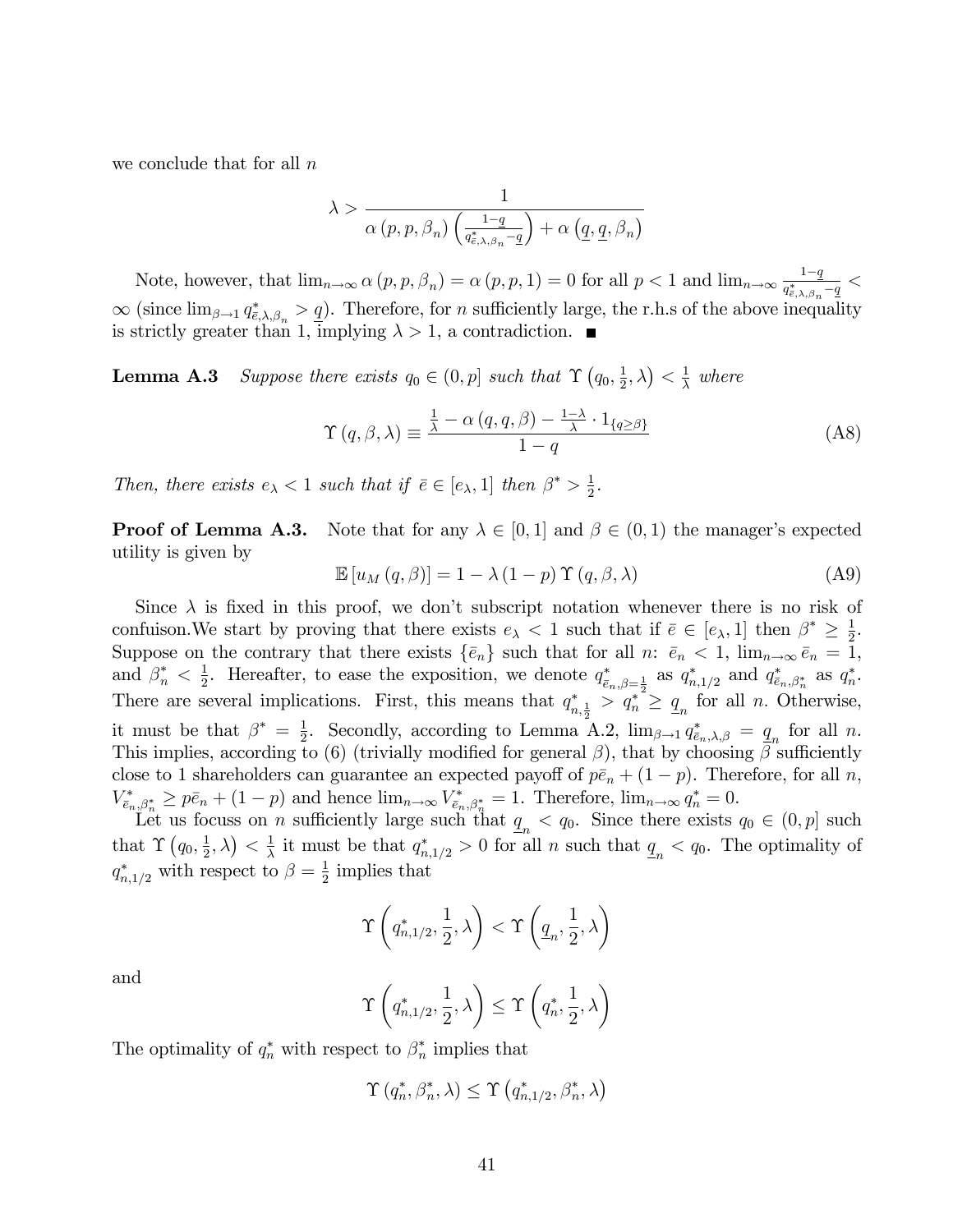Note that  $\Upsilon(q, \beta, \lambda)$  strictly increases in  $\beta$ . Therefore

$$
\Upsilon\left(q_n^*,\beta_n^*,\lambda\right) \leq \Upsilon\left(q_{n,1/2}^*,\beta_n^*,\lambda\right) < \Upsilon\left(q_{n,1/2}^*,\frac{1}{2},\lambda\right) \leq \Upsilon\left(q_n^*,\frac{1}{2},\lambda\right)
$$

There are several cases to consider. First, suppose  $\lim_{n\to\infty} \beta_n^* > 0$ . Since  $\lim_{n\to\infty} q_n^* = 0$ then  $\beta_n^* > q_n^*$  for sufficiently large n. Therefore,  $\lim_{n\to\infty} \Upsilon(q_n^*, \beta_n, \lambda) = \frac{1}{\lambda} = \lim_{n\to\infty} \Upsilon(q_n^*, \frac{1}{2})$  $\frac{1}{2}, \lambda$ ). This implies that  $\lim_{n\to\infty} \Upsilon\left(q_{n,1/2}^*,\frac{1}{2}\right)$  $\left(\frac{1}{2},\lambda\right)=\frac{1}{\lambda}$  $\frac{1}{\lambda}$  as well. Recall however, that optimality of  $q_{\frac{1}{2},n}^*$ , implies that that  $\Upsilon\left(q_{n,1/2}^*,\frac{1}{2}\right)$  $\left( \frac{1}{2},\lambda\right) \leq \Upsilon\left( q_{0},\frac{1}{2}\right)$  $(\frac{1}{2}, \lambda)$  for all *n*. Therefore,  $\lim_{n\to\infty} \Upsilon\left(q_{n,1/2}^*, \frac{1}{2}\right)$  $\left(\frac{1}{2},\lambda\right)^2\leq$  $\Upsilon\left( q_{0},\frac{1}{2}\right)$  $\frac{1}{2}, \lambda \big) < \frac{1}{\lambda}$  $\frac{1}{\lambda}$ , yielding a contradiction.

Second, suppose  $\lim_{n\to\infty} \beta_n^* = 0$ . We argue that it must be that  $\lim_{n\to\infty} q_{\bar{e}_n,\beta=\frac{1}{2}}^* > 0$ . Otherwise, if  $\lim_{n\to\infty} q^*_{\frac{1}{2},n} = 0$  then  $\lim_{n\to\infty} \Upsilon\left(q^*_{n,1/2},\frac{1}{2}\right)$  $\left(\frac{1}{2},\lambda\right)=\frac{1}{\lambda}$  $\frac{1}{\lambda}$ . But, the optimality of  $q_{n,1/2}^*$  with respect to  $\beta = \frac{1}{2}$  $\frac{1}{2}$  implies  $\Upsilon\left(q_{n,1/2}^*,\frac{1}{2}\right)$  $\left( \frac{1}{2},\lambda\right) \leq \Upsilon \left( q_{0},\frac{1}{2}\right)$  $(\frac{1}{2}, \lambda)$  for all *n*. Hence,  $\lim_{n\to\infty} \Upsilon\left(q_{n,1/2}^*, \frac{1}{2}\right)$  $\left(\frac{1}{2},\lambda\right)<$ 1  $\frac{1}{\lambda}$  yielding a contradiction. If  $\lim_{n\to\infty} qq_{n,1/2}^* > 0$  and since  $\lim_{n\to\infty} \beta_n^* = 0$  then  $q_{n,1/2}^* \geq \beta_n^*$ for *n* sufficiently large. Therefore,  $\lim_{n\to\infty} \Upsilon\left(q_{n,1/2}^*, \beta_n^*, \lambda\right) = \lim_{n\to\infty} \frac{1-\alpha\left(q_{n,1/2}^*, q_{n,1/2}^*, \beta_n^*\right)}{1-q_{n,1/2}^*}$  $\frac{\frac{n,1/2\cdot 4n,1/2\cdot \nu^2 n^2}{1-q^*_{n,1/2}}}{1-q^*_{n,1/2}}=0.$ But then,  $\lim_{n\to\infty} \Upsilon(q_n^*, \beta_n^*, \lambda)$  is either  $\frac{1}{\lambda} - \inf_n \{\alpha(q_n^*, q_n^*, \beta_n^*)\}$  or  $1 - \inf_n \{\alpha(q_n^*, q_n^*, \beta_n^*)\}$ . Either way, unless  $\inf_n \{\alpha(q_n^*, q_n^*, \beta_n^*)\} = 1$ , it is strictly greater than zero, contradicting the conclusion that  $\Upsilon(q_n^*, \beta_n^*, \lambda) \leq \Upsilon(q_{n,1/2}^*, \beta_n^*, \lambda)$ . Note that if  $\inf_n {\alpha(q_n^*, q_n^*, \beta_n^*)} = 1$  then  $\inf_n {\alpha (q_n^*, 1, \beta_n^*) } = \inf_n {\alpha (q_n^*, 0, \beta_n^*) } = 1$  as well (since otherwise  $\inf_n {\alpha (q_n^*, q_n^*, \beta_n^*) } < 1$ ). This implies that the probably of approval conditional on non-disclosure converges to one and hence  $\sup_n \left\{ V_{\bar{e}_n,\beta_n^*} \right\} = p < 1$ . We get a contradiction and conclude that there exists  $e_\lambda < 1$ such that if  $\overline{e} \in [e_{\lambda}, 1]$  then  $\beta^* \geq \frac{1}{2}$  $\frac{1}{2}$ .

To complete the proof it is left to show that there exists  $e_{\lambda} < 1$  and  $\beta_{\lambda} \in \left(\frac{1}{2}\right)$  $(\frac{1}{2}, 1)$  such that if  $\bar{e} \in [e_{\lambda}, 1]$  then  $V_{\bar{e},\lambda,\beta_{\lambda}}^* > V_{\bar{e},\lambda,1/2}^*$ . Recall from Lemma A.2 that for any  $\bar{e} < 1$  we have

$$
\lim_{\beta \to 1} V_{\bar{e},\lambda,\beta}^* = p\bar{e} + (1-p)
$$

Since  $\Upsilon\left(q_0, \frac{1}{2}\right)$  $\left(\frac{1}{2}, \lambda\right) < \frac{1}{\lambda}$  $\frac{1}{\lambda}$  then  $q^*_{\bar{e}=1,\beta=1/2} > 0$ . Let  $e_{\lambda,1}$  be such that  $q(e_{\lambda,1}) = q^*_{\bar{e}=1,\lambda,\beta=1/2}$ . Since  $q_{\bar{e}=1,\lambda,\beta=1/2}^* > 0$  then  $e_{\lambda,1} < 1$ . For any  $\bar{e} > e_{\lambda,1}$  note that it must be that  $q_{\bar{e},\lambda,\beta=1/2}^* =$  $q_{\bar{\epsilon}=1,\lambda,\beta=1/2}^*$  and hence  $V_{\bar{\epsilon},\lambda,\beta=1/2}^* = V_{\lambda,\beta=1/2} \left( q_{\bar{\epsilon}=1,\lambda,\beta=1/2}^* \right)$ ). Since  $V_{\lambda,\beta}(q)$  increases in  $\lambda$  for a given  $q$  (Lemma 4),  $V_{\lambda,\beta=1/2}$   $\Big(q^*_{\tilde{e}=1,\lambda,\beta=1/2}\Big)$  $\Big) \leq V_{\lambda=1,\beta=1/2} \left( q^*_{\bar{\epsilon}=1,\lambda,\beta=1/2} \right)$ ). Also, since  $q_{\bar{e}=1,\lambda,\beta=1/2}^* > 0$  then  $V_{\lambda=1,\beta=1/2} \left( q_{\bar{e}=1,\lambda,\beta=1/2}^* \right)$  $($   $)$  < 1 and is independent of  $\bar{e}$  and  $\beta$ . Let

$$
e_{\lambda} \equiv \max \left\{ 1 - \frac{1 - V_{\lambda=1,\beta=1/2} \left( q_{\bar{e}=1,\lambda,\beta=1/2}^* \right)}{p}, e_{\lambda,1} \right\}
$$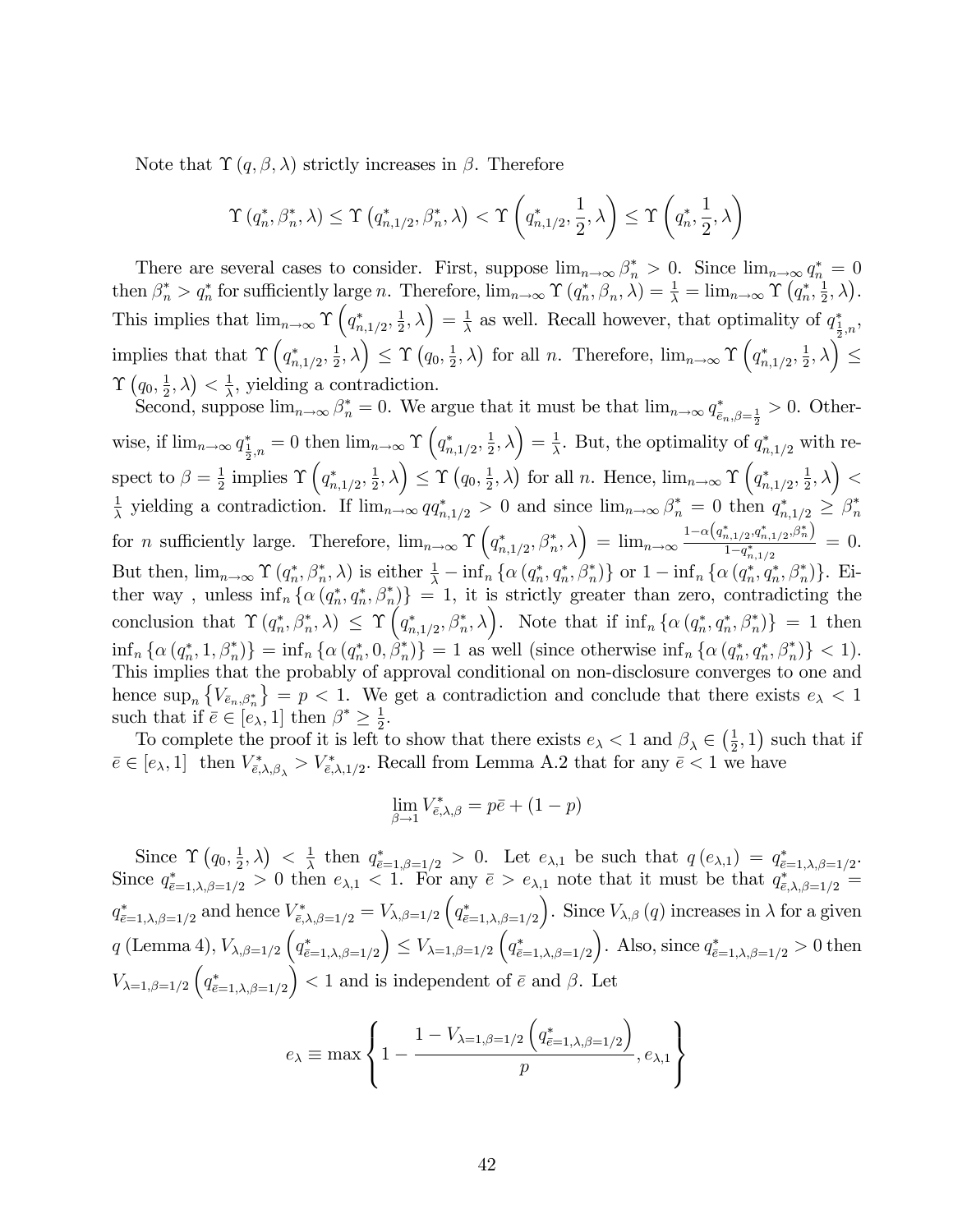By construction,  $pe_{\lambda}+(1-p) > V_{\lambda=1,\beta=1/2} \left(q_{\bar{e}=1,\lambda,\beta=1/2}^*\right)$ ) and  $V_{\bar{e},\lambda,\beta=1/2}^* \leq V_{\lambda=1,\beta=1/2} \left( q_{\bar{e}=1,\lambda,\beta=1/2}^* \right)$  $\overline{ }$ for all  $\bar{e} > e_{\lambda}$ . Since  $\lim_{\beta \to 1} V^*_{\bar{e},\lambda,\beta} = p\bar{e} + (1-p)$  for any  $\bar{e} > e_{\lambda}$  there is  $\beta$  sufficiently close to 1 such that  $V_{\bar{\epsilon},\lambda,\beta}^* > V_{\bar{\epsilon},\lambda,\beta=1/2}^*$ . This implies that  $\beta^* > \frac{1}{2}$  $\frac{1}{2}$  as required.

**Proof of Proposition 3.** We start the proof for the case  $\lambda = 0$  and show that if  $p \in \left(\frac{1}{2}\right)$  $\frac{1}{2}, \frac{1}{2-}$  $\frac{2-\bar{e}}{2}$  $\lambda$ then  $\beta^*$  >  $\frac{1}{2}$  $\frac{1}{2}$  and otherwise  $\beta^* = \frac{1}{2}$  $\frac{1}{2}$ . To ease the exposition, for the case where  $\lambda = 0$  we omit the subscript of  $\lambda$ . According to (A9), when  $\lambda = 0$  the manager's expected utility is given by

$$
\mathbb{E}\left[u_M\left(q,\beta\right)\right] = 1 - (1-p)\left[\frac{1 - 1_{\{q \geq \beta\}}}{1 - q}\right]
$$

If  $\beta > p$  then  $\beta > q$  as well and according to  $(A8) \mathbb{E}[u_M(q, \beta)] = \frac{p-q}{1-q}$ . The manager will choose the lowest possible q which is q. In the equilibrium, the layman board approves the projects if and only if the manager reveals that  $\omega = 1$ . Therefore, shareholders' welfare is given by  $V_{\bar{e},\beta>p}^* = p\bar{e} + (1-p).$ 

If  $\beta \leq p$  and the manager chooses  $q \in [\beta, p]$  then the board accepts the project with probability one conditional on the non-disclosure (and therefore unconditionally as well). Thus, by choosing  $q \in [\beta, p]$  the manager can guarantee that highest possible utility, 1. By contrast, conditional on choosing  $q < \beta$  the manager has strictly incentives to choose  $q = q$ . In this case the manager obtains  $\frac{p-q}{1-q} < 1$ . Therefore, in equilibrium, if  $\beta \leq p$  then  $q^* \geq \beta$  and shareholders' welfare is  $V_{\bar{e},\beta \leq p} = p$ .

We conclude that  $V_{\bar{e},\beta>\underline{p}}^* > V_{\bar{e},\beta\leq p}^* \Leftrightarrow p < \frac{1}{2-\varepsilon}$ . Therefore, if  $p \leq \frac{1}{2}$  $rac{1}{2}$  then  $p < \frac{1}{2-\bar{e}}$  and  $\arg \max_{\beta \in (0,1)} V^*_{\bar{\epsilon},\beta} = (p,1).$  Since  $\frac{1}{2} \in (p,1)$  then  $\beta^* = \frac{1}{2}$  $\frac{1}{2}$ . If  $p \geq \frac{1}{2-2}$  $\frac{1}{2-\bar{e}}$  then  $\arg \max_{\beta \in (0,1)} V^*_{\bar{e},\beta} \supseteq$  $(0, p]$ . Since  $\frac{1}{2} \in (0, p]$  then  $\beta^* = \frac{1}{2}$  $\frac{1}{2}$ . If  $p \in \left(\frac{1}{2}\right)$  $\frac{1}{2}, \frac{1}{2-}$  $2-\bar{e}$ ) then  $\arg \max_{\beta \in (0,1)} V^*_{\bar{\epsilon},\beta} = (p,1)$  and hence any  $\beta \in (p, 1)$  is strictly greater than  $\frac{1}{2}$ . Therefore,  $\beta^* = p > \frac{1}{2}$ . Overall, we proved that when  $\lambda = 0$  then if  $p \in \left(\frac{1}{2}\right)$  $\frac{1}{2}, \frac{1}{2-}$  $2-\bar{e}$ ) then  $\beta^* > \frac{1}{2}$  $\frac{1}{2}$  and otherwise  $\beta^* = \frac{1}{2}$  $\frac{1}{2}$ .

We prove the proposition for the general case  $\lambda > 0$ . For any p we define,

$$
\bar{\lambda}_p \equiv \inf_{q \in (0, \min\{p, \frac{1}{2}\}]}\left\{\frac{q}{\alpha\left(q, q, \frac{1}{2}\right)}\right\} \tag{A10}
$$

$$
\lambda_p^+ \equiv \min_{q \in [0, \frac{1}{2}]} \left\{ \frac{1}{\alpha \left( q, q, \frac{1}{2} \right) + (1 - q) \min_{q \in \left[ \frac{1}{2}, \max\{p, \frac{1}{2}\} \right]} \left\{ \frac{1 - \alpha \left( q, q, \frac{1}{2} \right)}{1 - q} \right\}} \right\}
$$
(A11)

and note that  $\bar{\lambda}_p > 0$  and  $\lambda_p^+ > 0$ . Moreover,  $\bar{\lambda}_p \ge 1$  if and only if  $q \ge \alpha(q, q, \frac{1}{2})$ for all  $q \in (0, \min\{p, \frac{1}{2}\}]$  which holds if and only if the minimum of  $\frac{1-\alpha(q,q)}{1-q}$  over the range  $[0, \min\{p, \frac{1}{2}\}]$  is obtained at  $q = 0$ .  $\lambda_p^+ \ge 1$  if and only if for all  $q \in [0, \frac{1}{2}]$  $\frac{1}{2}$  we have  $\frac{1-\alpha(q,q,\frac{1}{2})}{1-q}$  $\frac{1}{1-q} \geq$  $\min_{q \in \left[\frac{1}{2}, p\right]}$  $\int 1-\alpha\left(q,q,\frac{1}{2}\right)$  $1-q$ . In other words, the minimum of  $\frac{1-\alpha(q,q)}{1-q}$  over the range  $[0, \max\left\{p, \frac{1}{2}\right\}]$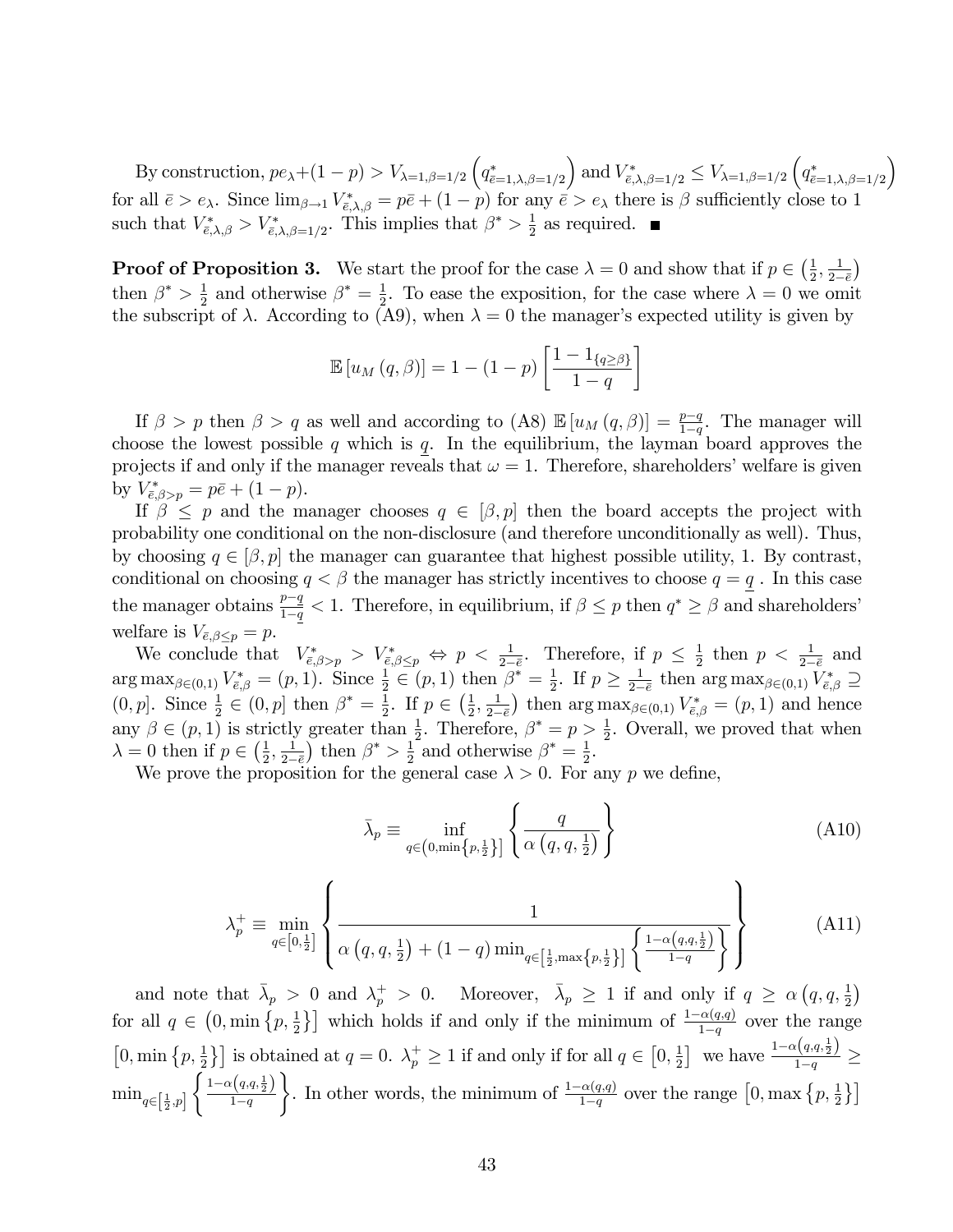is obtained at some  $q \geq \frac{1}{2}$  $\frac{1}{2}$ .

Suppose  $p < \frac{1}{2}$  and  $\lambda \leq \overline{\lambda}_p$  or  $p \geq \frac{1}{2}$  $\frac{1}{2}$  and  $\lambda \in [\lambda_p^+]$  $\left[\bar{\lambda}_p, \bar{\lambda}_p\right]$ . Note that if  $\lambda \leq \bar{\lambda}_p$  then  $\frac{1}{\lambda} \leq$  $\frac{1}{\lambda} - \alpha\left(q, q, \frac{1}{2}\right)$  $\frac{\lambda(\{q,q,\frac{1}{2}\})}{1-q}$  for all  $q \in (0,\min\{p,\frac{1}{2}\}]$ . If in addition  $\lambda > \lambda_p^+$  then from (A11) it follows that  $\frac{1}{\lambda} < \frac{1-\alpha(q,q,\frac{1}{2})}{1-q}$  $\frac{q(q,q,\frac{1}{2})}{1-q}$  for all  $q \in \left[\frac{1}{2}\right]$  $(\frac{1}{2}, p]$  as well. Either way, for all  $\lambda$  in this range, if  $\bar{e} = 1$  then  $q_{\bar{e}=1,\lambda,\beta=\frac{1}{2}}^* = 0$ . Therefore, shareholders' value is maximized when the board is unbiased and  $\beta^* = \frac{1}{2}$ .  $\frac{1}{2}$ . This proves the first part of the Proposition.

Suppose  $p < \frac{1}{2}$  and  $\lambda > \bar{\lambda}_p$  or  $p \geq \frac{1}{2}$  $\frac{1}{2}$  and  $\lambda \notin [\lambda_p^+]$  $\left[\frac{1}{p}, \bar{\lambda}_p\right]$ . In the former case, according to (A10) there exist  $q_0 \in (0, p]$  such that  $\frac{1}{\lambda} > \frac{\frac{1}{\lambda} - \alpha(q_0, q_0, \frac{1}{2})}{1 - q_0}$  $\frac{\lambda(\varphi_0, q_0, \frac{1}{2})}{1-q_0}$ . In the latter case, if  $\lambda < \lambda_p^+$  then there exists  $q_0 \in \left[\frac{1}{2}\right]$  $[\frac{1}{2}, p]$  such that  $\frac{1}{\lambda} > \frac{1-\alpha(q_0, q_0, \frac{1}{2})}{1-q_0}$  $\frac{(q_0, q_0, \frac{1}{2})}{1-q_0}$ . If  $\lambda > \bar{\lambda}_p$  then exists is  $q_0 \in (0, \frac{1}{2})$  $\frac{1}{2}$  such that  $\frac{1}{\lambda} > \frac{\frac{1}{\lambda} - \alpha\left(q_0, q_0, \frac{1}{2}\right)}{1 - q_0}$  $\frac{q_{0},q_{0},\frac{1}{2}}{1-q_{0}}$ . Either way, there exists  $q_{0} \in (0,p]$  such that  $\Upsilon(q_{0},\frac{1}{2})$  $\frac{1}{2}, \lambda \big) < \frac{1}{\lambda}$  $\frac{1}{\lambda}$ . Lemma A.3, establishes the result.

### 5.3 Proofs of Section III

**Lemma A.4** In any equilibrium (that satisfy the restrictions in section III of the analysis) there is a strictly positive probability that the project is approved by the board and a strictly positive probability that the project is rejected.

**Proof of Lemma A.4.** We start the proof by showing that unconditionally  $Pr[a = 1] > 0$ in any equilibrium. Suppose by the way of contradiction that there is an equilibrium in which  $Pr |a = 1| = 0$ . This implies that the manager's expected utility is zero. But then, the manager can do strictly better by choosing  $e = \overline{e} > 0$ . In that case, there is probability  $\overline{e}p > 0$  that the manger learns that  $\omega = 1$ , discloses this information to the board, and the board accepts the project with probability one conditional on this disclosure. Therefore, in any equilibrium it must be that  $Pr[a = 1] > 0$  unconditionally and hence a contradiction.

Next, we prove in several steps that unconditionally in equilibrium  $Pr[a = 1] < 1$ . First, we argue that if  $Pr[a = 1] = 1$  then the manager conceals information with strictly positive probability. Otherwise, it must be that  $e = 1$  and the manager discloses information about  $\omega$ regardless of its realization. But in this case, there is a strictly positive probability that  $\omega = 0$ and therefore, a strictly positive probability that the board rejects the project. This leads to a contradiction.

Second, suppose the manager does not disclose information. Conditional on non-disclosure, the board with signal  $s = 0$  has the highest incentives to reject the project. Thus, if there exists an equilibrium in which  $Pr[a = 1] = 1$ , it is necessary that

$$
q \ge \frac{1}{1 + \frac{1 - \pi}{\pi} \frac{1 - \Gamma(\hat{\lambda}) + \Gamma(\lambda)}{1 + \Gamma(\hat{\lambda}) - \Gamma(\lambda)}}
$$
(A12)

where  $\hat{\lambda} \equiv \Pr [ \rho = 1 | a = 0].$  Given our assumption that  $p < \pi$  and the observation that  $q \leq p$ ,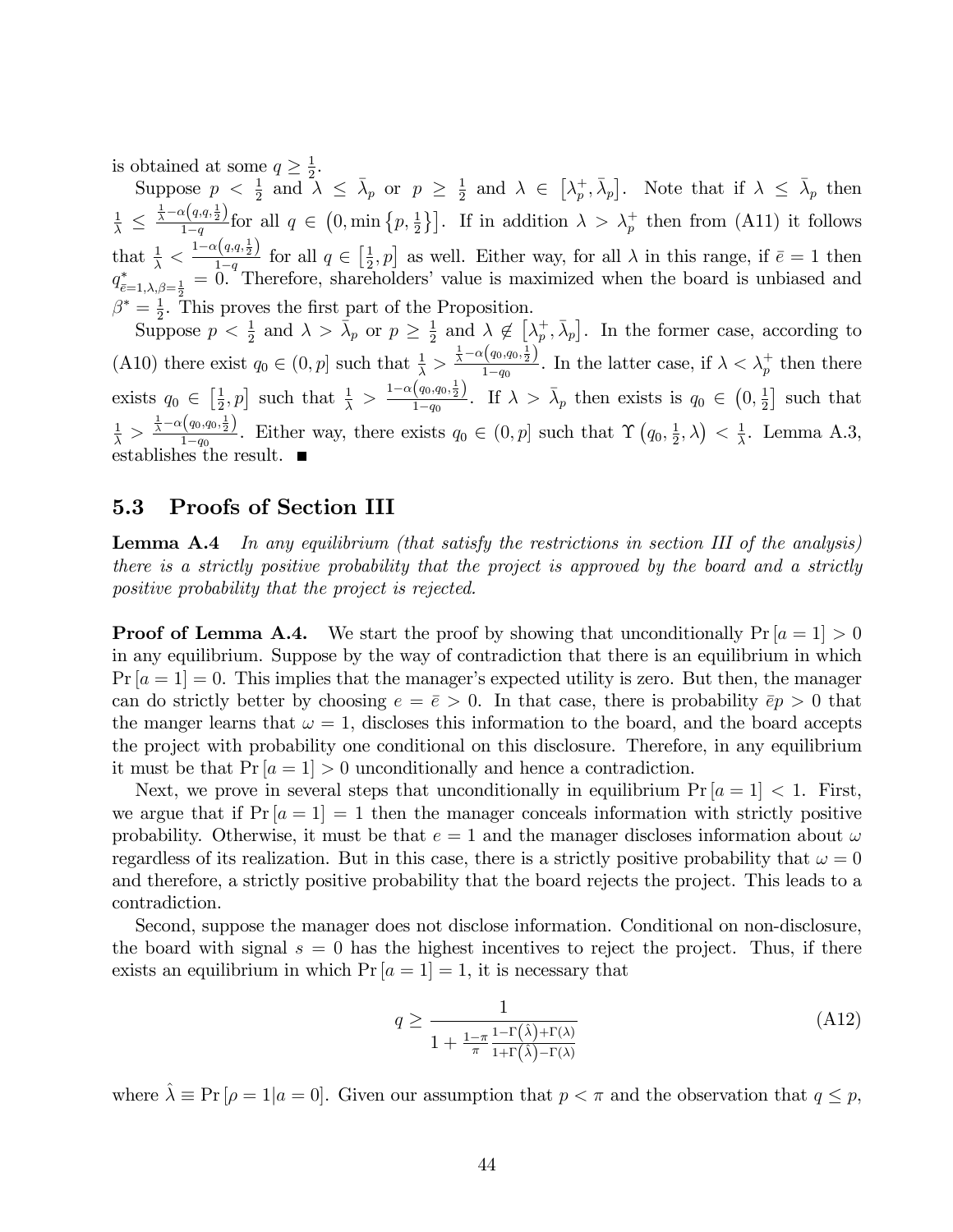it follows that  $\frac{q(1-\pi)}{q(1-\pi)+(1-q)\pi} < \frac{1}{2}$  $\frac{1}{2}$ . Hence, it is necessary that  $\Gamma\left(\hat{\lambda}\right) - \Gamma\left(\lambda\right) < 0$  which holds if and only if  $\hat{\lambda} < \lambda$ . Note that the worst beliefs on the board's expertise that shareholders might have conditional on observing the decision to reject the project are formed when the board accepts the project if and only if  $s = 1$ . These beliefs are given by  $\Delta \equiv \frac{1}{1 + \frac{1 - \lambda}{\lambda} \frac{d}{d}}$  $\frac{1}{1+\frac{1-\lambda}{\lambda}\frac{1}{q(1-\pi)+(1-q)\pi}} \in (0,\lambda)$ . Thus,

in any RPS equilibrium it must be that  $\lambda \in [\underline{\lambda}, \lambda]$ .

Third, beliefs  $\hat{\lambda} \in [\underline{\lambda}, \lambda]$  are not credible if there exists beliefs  $\lambda'$  such that if conditional on the observation that  $a = 0$  shareholders's beliefs switch from  $\hat{\lambda}$  to  $\lambda'$  and at the same time it is optimal for the board to behaves consistently with those beliefs given the manager's equilibrium effort. In what follows we demonstrate that any belief  $\lambda \in [\lambda, \lambda]$  is not credible in the above sense.

Consider beliefs that are consistent with the following: the expert board accepts the project if and only if  $s = 1$  and the layman board accepts the project with probability  $\delta$ . Then

$$
\lambda'(\delta) \equiv \Pr\left[\rho = 1 | a = 0\right] = \frac{1}{1 + \frac{1 - \lambda}{\lambda} \frac{1 - \delta}{q(1 - \pi) + (1 - q)\pi}}
$$

Note that  $\lambda'(\delta)$  spans  $[\lambda, 1]$  and it increases in  $\delta$ . Therefore, if there exists  $\delta$  such that

$$
\frac{1}{1 + \frac{1 - \Gamma(\lambda(\delta)) + \Gamma(\lambda)}{1 + \Gamma(\lambda(\delta)) - \Gamma(\lambda)}} = q
$$

then the beliefs  $\lambda$  are not credible. If  $\delta$  as required above does not exist then it must be that  $q > \frac{1}{1+\frac{1-\Gamma(1)+\Gamma(\lambda)}{1+\Gamma(1)-\Gamma(\lambda)}}$ . This is because (A12) implies that  $q \ge \frac{1}{1+\frac{1-\Gamma(2)}{1+\Gamma(2)}}$  $\frac{1}{1+\frac{1-\Gamma(\lambda)+\Gamma(\lambda)}{1+\Gamma(\lambda)-\Gamma(\lambda)}}$  and  $t(x) \equiv \frac{1}{1+\frac{1-\Gamma(x)}{1+\Gamma(x)}}$  $1+\frac{1-\Gamma(x)+\Gamma(\lambda)}{1+\Gamma(x)-\Gamma(\lambda)}$ is increasing and continuous in  $x$ .

Suppose  $q > \frac{1}{1 + \frac{1 - \Gamma(1) + \Gamma(\lambda)}{1 + \Gamma(1) - \Gamma(\lambda)}}$ and consider beliefs that are consistent with the following: the board rejects the project if and only if  $s = 0$ . Then,  $\lambda' \equiv \Pr[\rho = 1 | a = 0] = 1$  and beliefs  $\hat{\lambda}$  are not credible if

$$
\frac{1}{1 + \frac{1 - \pi}{\pi} \frac{1 - \Gamma(1) + \Gamma(\lambda)}{1 + \Gamma(1) - \Gamma(\lambda)}} \ge q
$$

Since  $\pi > p \geq q$  and  $\Gamma(1) > \Gamma(\lambda)$  then the above condition always holds.

We conclude that any beliefs  $\lambda \in [\lambda, \lambda]$  are not credible, and hence there is no RPS equilibrium in which unconditionally  $Pr[a = 1] = 1.$ 

#### Lemma A.5

(i) There is an equilibrium in which  $q^* = 0$  if and only if  $p \leq \frac{1}{2}$  $rac{1}{2}$  and  $\lambda \leq \frac{1}{2\pi}$  $rac{1}{2\pi}$ . In this equilibrium, conditional on non-disclosure, the board rejects the project with probability one.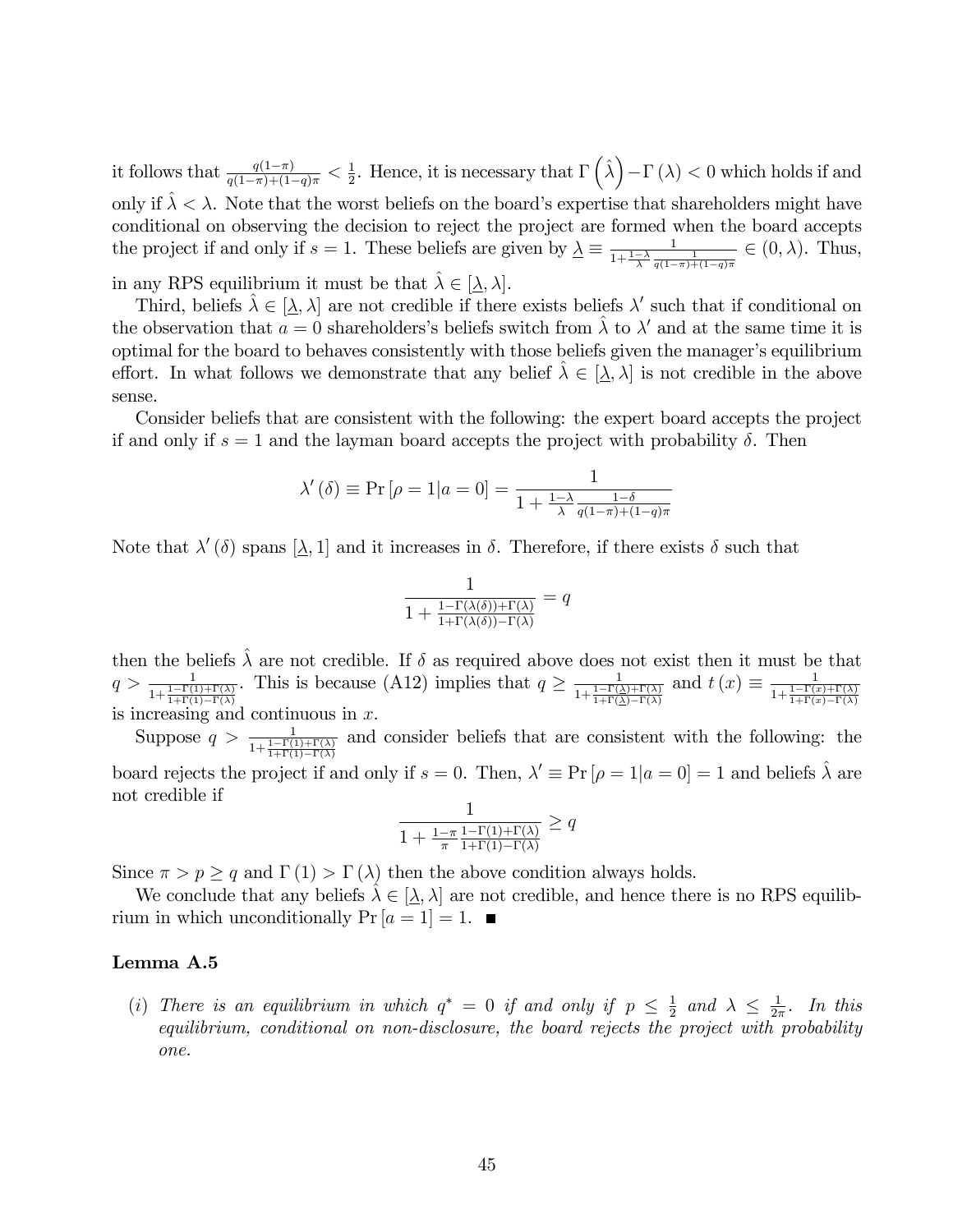(ii) There is an equilibrium in which  $q^* = \frac{1}{1+\pi}$  $\frac{1}{1+\frac{\pi}{1-\pi}\frac{1-\Delta^*}{1+\Delta^*}}$  if and only if either

$$
\max\left\{\frac{1-\lambda\pi\left(3-2\pi\right)}{\left(1-\lambda\pi\right)\left(2\pi-1\right)},\frac{p-\pi}{p\left(1-\pi\right)+\pi\left(1-p\right)}\right\}<\Delta^*<\min\left\{0,2\lambda\pi-1,2p-1\right\}\tag{A13}
$$

or

$$
2p - 1 < \Delta^* < \min\{0, 2\lambda\pi - 1\} \tag{A14}
$$

where  $\Delta^*$  satisfies

$$
\Delta^* \equiv \Gamma \left( \frac{1}{1 + \frac{1 - \lambda}{\lambda} \frac{1}{q^*(1 - \pi) + (1 - q^*)\pi}} \right) - \Gamma \left( \frac{1}{1 + \frac{1 - \lambda}{\lambda} \frac{\frac{p - q^*}{1 - p}}{\frac{p - q^*}{1 - p} + [q^* \pi + (1 - q^*)(1 - \pi)]}} \right)
$$
(A15)

In this equilibrium, conditional on non-disclosure, the board accepts the if and only if  $s=1$ .

(iii) There is an equilibrium in which  $q^* = \frac{1+\Delta^*}{2}$  $\frac{1}{2}$  if and only if

$$
0 < \Delta^* < \min\left\{\frac{1-\lambda}{1+\lambda\left(1-2\pi\right)}, \frac{1-\lambda\pi\left(3-2\pi\right)}{\left(1-\lambda\pi\right)\left(2\pi-1\right)}, 2p-1\right\} \tag{A16}
$$

where  $\Delta^*$  satisfies

$$
\Delta^* = \Gamma(1) - \Gamma\left(\frac{1}{1 + \frac{1-\lambda}{\lambda} \frac{\frac{p-q^*}{1-p} + 1}{\frac{p-q^*}{1-p} + [q^*\pi + (1-q^*)(1-\pi)]}}\right)
$$
(A17)

In this equilibrium, conditional on non-disclosure, the board rejects the project if and only if  $s=0$ .

(iv) There is no other equilibrium.

**Proof of Lemma A.5.** Shareholders belief depends only on a but not on e or m, and hence from the manager and the board's point of view, they are fixed. Let  $\Delta^*$  be the equilibrium value of  $\Gamma(\Pr[\rho = 1 | a = 0]) - \Gamma(\Pr[\rho = 1 | a = 1])$  and not that  $\Gamma(1) < 1$  guarantees that  $\Delta^* \in$  $(-1, 1).$ 

Suppose the manager chooses  $q$  and does not disclose the information. Recall that conditional on non-disclosure the layman board accepts the project if and only if  $q \geq \frac{1+\Delta^*}{2}$  $\frac{2}{2}$ . The expert board with signal  $s \in \{0, 1\}$  accepts the project if and only if  $q > \frac{1}{1 + \frac{\pi}{1 - \pi} \frac{1 - \Delta^*}{1 + \Delta^*}}$  when  $s = 1$  and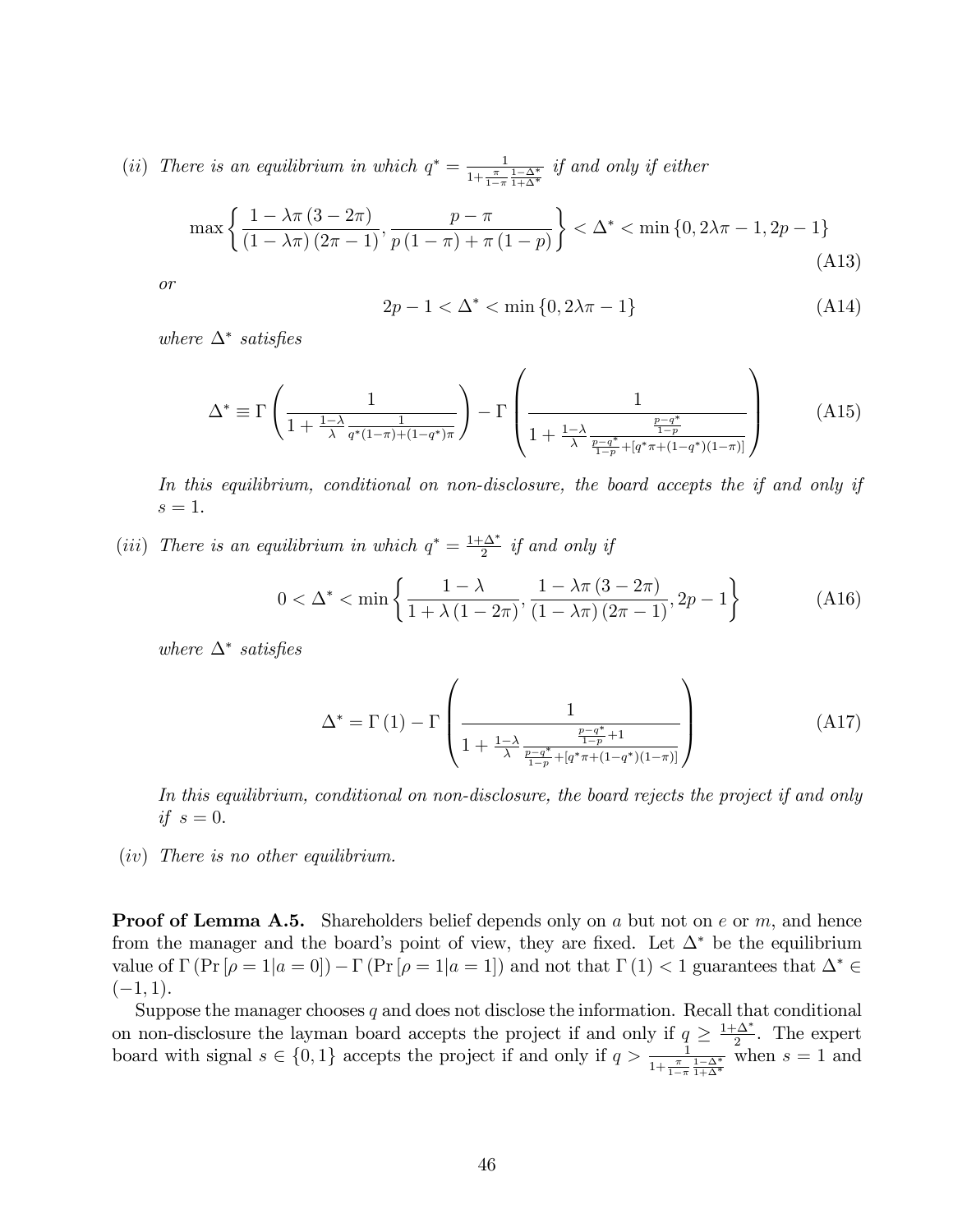if and only if  $q > \frac{1}{1 + \frac{1 - \alpha^*}{\pi} \frac{1 - \Delta^*}{1 + \Delta^*}}$  when  $s = 0$ . Thus,

$$
\alpha(q, p, \Delta^*) = \begin{cases} 0 & \text{if } q < \frac{1}{1 + \frac{\pi}{1 - \pi} \frac{1 - \Delta^*}{1 + \Delta^*}} \\ p\pi + (1 - p)(1 - \pi) & \text{if } q \in \left[\frac{1}{1 + \frac{\pi}{1 - \pi} \frac{1 - \Delta^*}{1 + \Delta^*}}, \frac{1}{1 + \frac{1 - \pi}{\pi} \frac{1 - \Delta^*}{1 + \Delta^*}}\right) \\ 1 & \text{if } q \ge \frac{1}{1 + \frac{1 - \pi}{\pi} \frac{1 - \Delta^*}{1 + \Delta^*}} \end{cases}
$$
(A18)

The manager's expected utility is given by

$$
\mathbb{E}\left[u_M\left(q,\Delta^*\right)\right] = 1 - \lambda\left(1-p\right)\left[\frac{\frac{1}{\lambda} - \alpha\left(q,q,\Delta^*\right) - \frac{1-\lambda}{\lambda} \cdot 1_{\left\{q \geq \frac{1+\Delta^*}{2}\right\}}}{1-q}\right] \tag{A19}
$$

 $\left\{0,\min\left\{\frac{1}{1+\pi}\right\}\right\}$ From  $(A18)$  and  $(A19)$  it follows that the manager optimal decision of q is in the set  $\frac{1}{1+\frac{\pi}{1-\pi}\frac{1-\Delta^*}{1+\Delta^*}},p\bigg\}$ ,  $\min\left\{\frac{1+\Delta^*}{2},p\right\}$ ,  $\min\left\{\frac{1}{1+\frac{1-\pi}{\pi}}\right\}$  $\frac{1}{1+\frac{1-\pi}{\pi}\frac{1-\Delta^*}{1+\Delta^*}}, p\right\}$ . This establishes part *(iv)* of Lemma A.5.

Recall that Lemma A.4 establishes that there is no RPS equilibrium in which the project is accepted with probability one. Therefore,  $q^* = \frac{1}{1+1-\pi}$  $\frac{1}{1+\frac{1-\pi}{\pi}}\frac{1-\Delta^*}{1+\Delta^*}$  is never an equilibrium. If 1  $\frac{1}{1+\frac{1-\pi}{\pi}\frac{1-\Delta^*}{1+\Delta^*}} \leq p$  the manager has strict incentives to deviate to  $\frac{1}{1+\frac{1-\pi}{\pi}\frac{1-\Delta^*}{1+\Delta^*}}$  and obtain the highest welfare possible, one. Therefore, we must require that in any equilibrium  $\frac{1}{1+\frac{1-\pi}{\pi}}\frac{1-\Delta^*}{1+\Delta^*} > p$  which holds if and only if

$$
\Delta^* > \frac{p - \pi}{p(1 - \pi) + \pi(1 - p)}
$$
\n(A20)

For any  $\Delta^* \in (-1, 1)$ , application of (A19) implies:

•  $\mathbb{E}\left[u_M\left(0,\Delta^*\right)\right] > \mathbb{E}\left[u_M\left(\frac{1+\Delta^*}{2}\right)\right]$  $\left[\frac{\Delta^*}{2}, \Delta^*\right]$  if and only if

$$
\Delta^* > \frac{1 - \lambda}{1 + \lambda \left(1 - 2\pi\right)}\tag{A21}
$$

• 
$$
\mathbb{E}[u_M(0,\Delta^*)] > \mathbb{E}\left[u_M\left(\frac{1}{1+\frac{\pi}{1-\pi}\frac{1-\Delta^*}{1+\Delta^*}},\Delta^*\right)\right]
$$
 if and only if  

$$
\Delta^* > 2\lambda\pi - 1
$$
 (A22)

• 
$$
\mathbb{E}\left[u_M\left(\frac{1+\Delta^*}{2},\Delta^*\right)\right] > \mathbb{E}\left[u_M\left(\frac{1}{1+\frac{\pi}{1-\pi}\frac{1-\Delta^*}{1+\Delta^*}},\Delta^*\right)\right]
$$
 if and only if  

$$
\Delta^* < \frac{1-\lambda\pi\left(3-2\pi\right)}{\left(1-\lambda\pi\right)\left(2\pi-1\right)}
$$
(A23)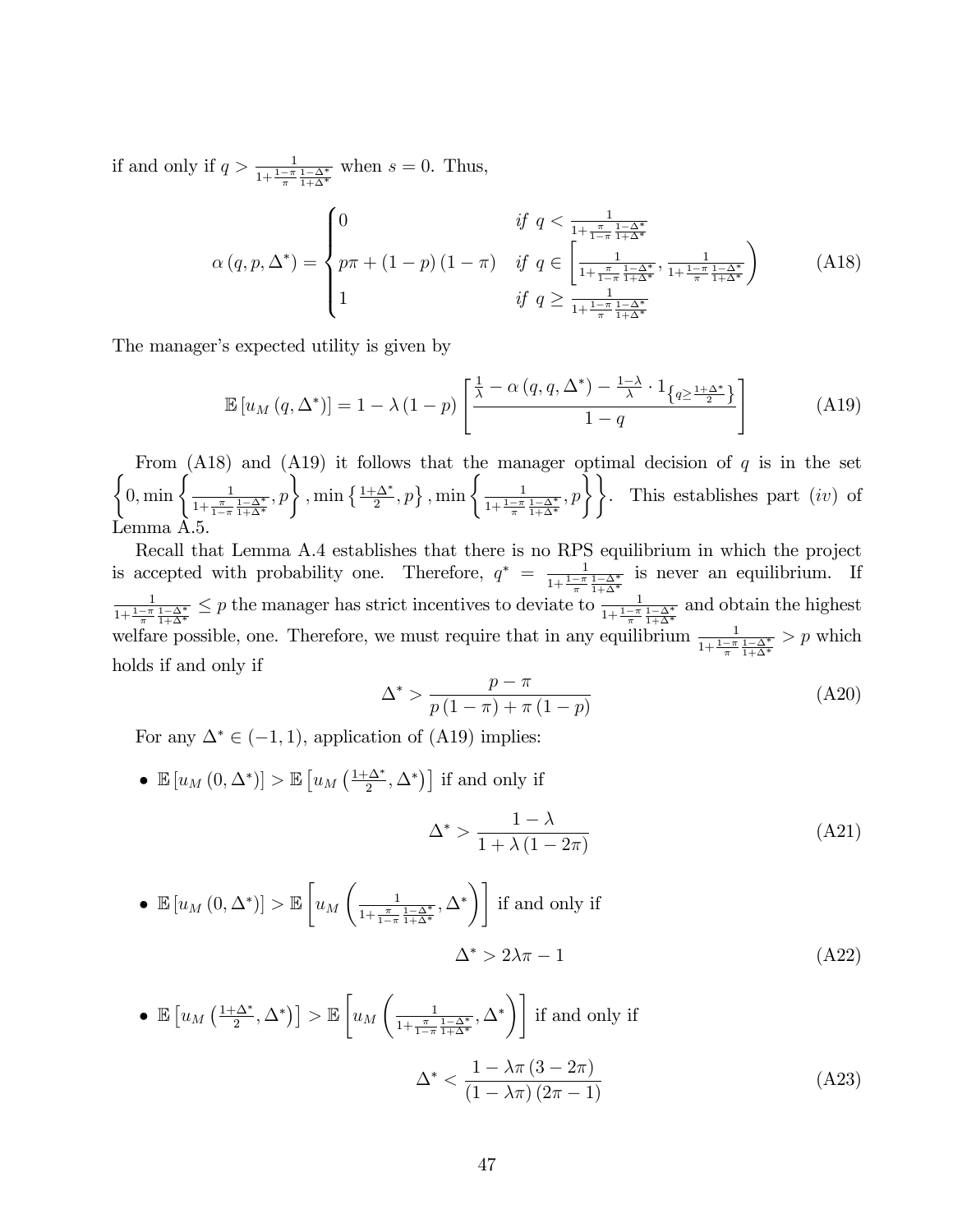Before we find conditions for the existence of equilibrium, we should mention that unless  $q = p$  there is no equilibrium in which the board (a layman or an expert) plays a mixed strategy. The reason is that the manager will always find it optimal to marginally increase  $q$  and thereby discretely increase the probably that the project is accepted.

Consider an equilibrium in which  $q^* = 0$ . In this equilibrium, regardless of its expertise the board accepts the project conditional on disclosure and rejects the project conditional on non-disclosure and, therefore,  $\Delta^* = 0$ . Condition (A20) does not bind when  $\Delta^* = 0$ . Condition (A21) implies that the option  $q > \frac{1}{2}$ , if feasible, always dominates  $q = 0$ . Hence, this equilibrium exits only if  $p \leq \frac{1}{2}$  $\frac{1}{2}$  (if  $q = p = \frac{1}{2}$  $\frac{1}{2}$  the layman board is indifferent and hence we assume that he would reject the project). When  $p < \frac{1}{2}$ , condition (A22) requires that  $2\lambda\pi - 1 < 0$ . We conclude, an equilibrium with  $q^* = 0$  exists if and only if  $p < \frac{1}{2}$  and  $2\lambda\pi - 1 < 0$ . This establishes part  $(i)$  of the Lemma A.5.

Consider an equilibrium in which  $q^* = \frac{1}{1+\pi}$  $\frac{1}{1+\frac{\pi}{1-\pi}\frac{1-\Delta^*}{1+\Delta^*}}$ . In this equilibrium, the layman board rejects the project conditional on non-disclosure and hence  $\Delta^* < 0$ . The option  $q^* = \frac{1}{1+\pi}$  $1+\frac{\pi}{1-\pi} \frac{1-\Delta^*}{1+\Delta^*}$ is feasible if and only if  $p \geq \frac{1}{1+\frac{\pi}{1-\epsilon}}$  $\frac{1}{1+\frac{\pi}{1-\pi}\frac{1-\Delta^*}{1+\Delta^*}}$ . Since  $p > 1-\pi$  this condition never binds given the requirement that  $\Delta^*$  < 0. Condition (A20) and the reversed of condition (A22) imply that it is necessary that

$$
\frac{p - \pi}{p(1 - \pi) + \pi(1 - p)} < \Delta^* < \min\{0, 2\lambda\pi - 1\}
$$

If  $\frac{1+\Delta^*}{2} \leq p$  then we also need to require the reversed of condition (A23). This yields (A13) in the statement of the Lemma. If  $\frac{1+\Delta^*}{2} > p$  then the option  $q = \frac{1+\Delta^*}{2}$  $\frac{2\Delta^*}{2}$  is not feasible and noting that  $2p-1 > \frac{p-\pi}{p(1-\pi)+\pi}$  $\frac{p-\pi}{p(1-\pi)+\pi(1-p)}$  yields condition (A14) in the statement of the Lemma. Moreover, in order to be consistent with shareholders' expectation,  $\Delta^*$  must be the fixed point of (A15). Note that the r.h.s of (A15) decreases in  $\Delta^*$ , it is strictly negative, and bounded away from below from minus one. Therefore, there exists a unique solution for (A15). This establishes the part  $(ii)$  of Lemma A.5.

Consider an equilibrium in which  $q^* = \frac{1+\Delta^*}{2}$  $\frac{\Delta^*}{2}$ . In this equilibrium, the layman board accepts the projects with probability one and hence  $\Delta^* > 0$ . If  $\Delta^* > 0$  then  $(A20)$  does not bind. The option  $q = \frac{1+\Delta^*}{2}$  $\frac{2}{2}$  is feasible if and only if  $p \geq \frac{1+\Delta^*}{2}$  $\frac{2\Delta^*}{2}$ . Combining condition (A23) and the reversed of condition (A21) yields condition (A16). Moreover, in order to be consistent with shareholders' expectation,  $\Delta^*$  must be the fixed point of (A17). Note that the r.h.s of (A17) is increasing in  $\Delta^*$ , strictly positive, and it is bounded away from above from 1. Therefore, there exists a solution to  $(A17)$ .

**Lemma A.6** For any  $(p, \lambda, \pi)$  there exists  $\overline{\Gamma} \in (0, 1]$  such that if  $\Gamma(1) \leq \overline{\Gamma}$  an equilibrium exists. Moreover, if equilibrium exists then it has the following form:

(i) If  $p < \frac{1}{2}$  and  $\lambda < \frac{1}{2\pi}$  then  $q^* = 0$ .

(ii) If 
$$
p < \lambda \pi < \frac{1}{2}
$$
 or  $p < \frac{1}{2}$  and  $\lambda \ge \frac{1}{2\pi}$  or  $p \ge \frac{1}{2}$  and  $\lambda \ge \frac{1}{\pi(3-2\pi)}$  then  $q^* = \frac{1}{1 + \frac{\pi}{1 - \pi} \frac{1 - \Delta^*}{1 + \Delta^*}}$ .

(*iii*) If  $p \geq \frac{1}{2}$  $\frac{1}{2}$  and  $\lambda < \frac{1}{\pi(3-2\pi)}$  then  $q^* = \frac{1+\Delta^*}{2}$  $\frac{1}{2}$ .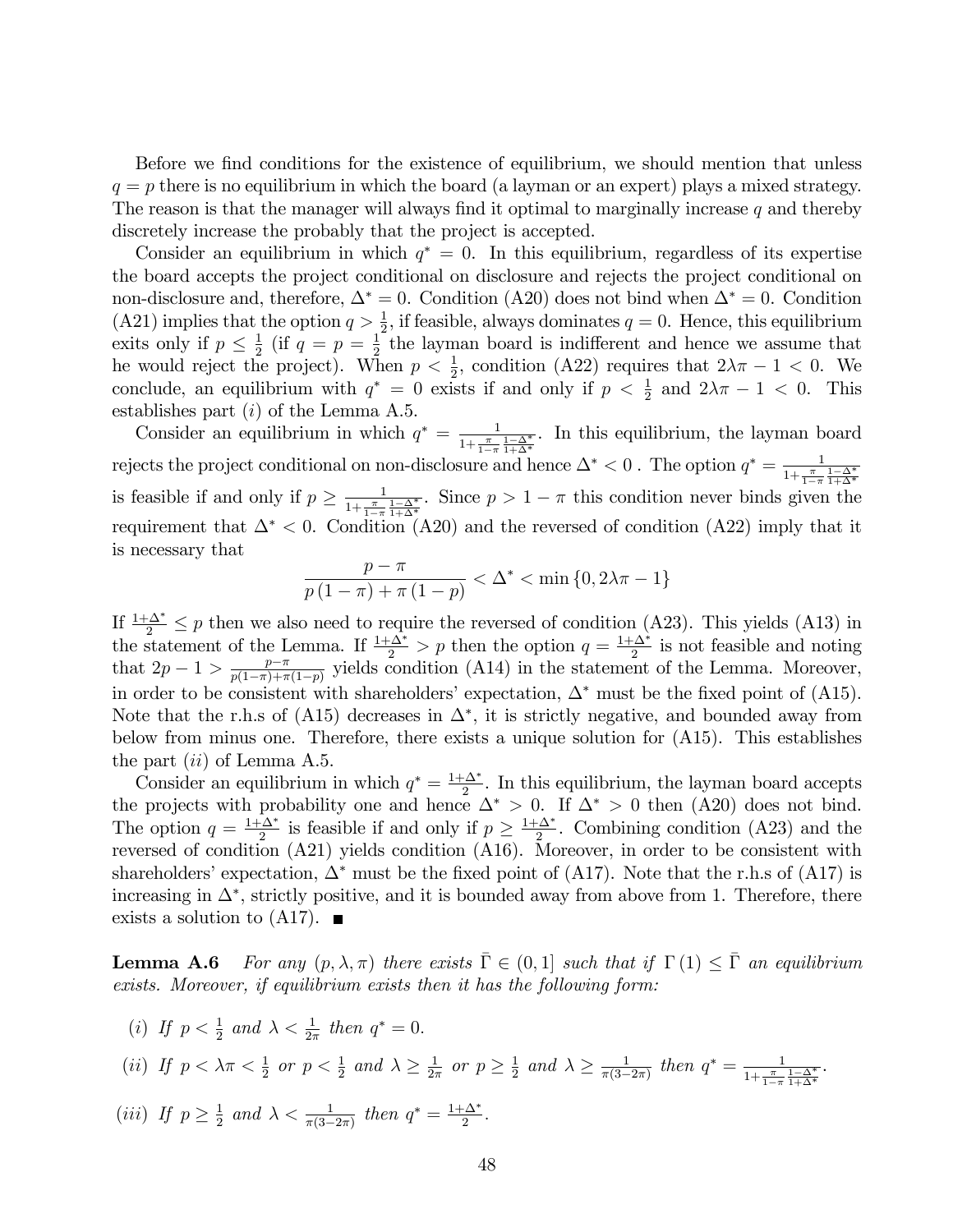**Proof of Lemma A.6.** Lemma A.5 provides necessary and sufficient conditions for the existence of equilibrium. We prove Lemma A.6 in several steps.

First suppose  $(p, \lambda, \pi)$  satisfy  $\lambda < \frac{1}{2\pi}$  and  $p \leq \frac{1}{2}$  $\frac{1}{2}$  then according to part (i) of Lemma A.5, for any  $\Gamma$  such that  $\Gamma(1) \leq 1$  there is an equilibrium in which  $q^* = 0$ .

Second, suppose  $(p, \lambda, \pi)$  satisfy  $\lambda < \frac{1}{\pi(3-2\pi)}$  and  $p > \frac{1}{2}$  then it follows from parts (iii) and (ii) of Lemma A.5 that conditions (A13) and (A14) never hold but condition (A16) can potentially hold. Therefore, the only candidate for equilibrium is  $q^* = \frac{1+\Delta^*}{2}$  $\frac{2}{2}$ . Let

$$
\bar{\Gamma} \equiv \min \left\{ \frac{1 - \lambda}{1 + \lambda (1 - 2\pi)}, \frac{1 - \lambda \pi (3 - 2\pi)}{(1 - \lambda \pi) (2\pi - 1)}, 2p - 1 \right\}
$$

and note that  $\bar{\Gamma} \in (0, 1)$ . Therefore, for any  $\Gamma(\cdot)$  such that  $\Gamma(1) < \bar{\Gamma}$  the solution for (A17) must be strictly positive and smaller than  $\overline{\Gamma}$  and hence satisfies condition (A16). Therefore, an equilibrium in which  $q^* = \frac{1+\Delta^*}{2}$  $\frac{\Delta^*}{2}$  exists.

Third, suppose  $(p, \lambda, \pi)$  satisfy  $\frac{1}{2\pi} < \lambda < \frac{1}{\pi(3-2\pi)}$  and  $p < \frac{1}{2}$ . It follows from parts (iii) and (ii) of Lemma A.5 that conditions (A16) and (A13) never hold but condition (A14) can potentially hold. Therefore, the only candidate for equilibrium is  $q^* = \frac{1}{1+\pi}$  $\frac{1}{1+\frac{\pi}{1-\pi}\frac{1-\Delta^*}{1+\Delta^*}}$ . Let

$$
\bar{\Gamma}\equiv 1-2p
$$

and note that  $\bar{\Gamma} \in (0, 1)$ . Therefore, for any  $\Gamma(\cdot)$  such that  $\Gamma(1) < \bar{\Gamma}$  the solution for (A15) must be strictly negative and greater than  $-\bar{\Gamma}$  and hence satisfies condition (A14). Therefore, an equilibrium in which  $q^* = \frac{1}{1+\pi}$  $\frac{1}{1+\frac{\pi}{1-\pi}} \frac{1-\Delta^*}{1+\Delta^*}$  exists.

Finally suppose  $(p, \lambda, \pi)$  satisfy  $\lambda \geq \frac{1}{\pi(3-\pi)}$  $\frac{1}{\pi(3-2\pi)}$ . It follows from parts (iii) and (ii) of Lemma A.5 that condition (A16) never holds but conditions (A13) and (A14) can potentially hold. Therefore, the only candidate for equilibrium is  $q^* = \frac{1}{1+\pi}$  $\frac{1}{1+\frac{\pi}{1-\pi}\frac{1-\Delta^*}{1+\Delta^*}}$ . Let

$$
\bar{\Gamma} \equiv -\max\left\{\frac{1-\lambda\pi\left(3-2\pi\right)}{\left(1-\lambda\pi\right)\left(2\pi-1\right)}, \frac{p-\pi}{p\left(1-\pi\right)+\pi\left(1-p\right)}\right\}
$$

and note that  $\bar{\Gamma} \in (0, 1)$ . Moreover, according to part (ii) of Lemma A.5, wherever  $p < \frac{1}{2}$  or  $p \geq \frac{1}{2}$  an equilibrium in which  $q^* = \frac{1}{1 + \frac{\pi}{2} \frac{1 - \Delta^*}{4}}$  exists if and only if  $-\bar{\Gamma} < \Delta^* < 0$  (a  $rac{1}{2}$  an equilibrium in which  $q^* = \frac{1}{1+\frac{\pi}{\sqrt{2}}}$  $\frac{1}{1+\frac{\pi}{1-\pi}\frac{1-\Delta^*}{1+\Delta^*}}$  exists if and only if  $-\bar{\Gamma} < \Delta^* < 0$  (a combination of (A13) and (A14)) and (A15) holds. Therefore, for any  $\Gamma(\cdot)$  such that  $\Gamma(1) < \overline{\Gamma}$ the solution for (A15) must be strictly negative and greater than  $-\bar{\Gamma}$  and an equilibrium in which  $q^* = \frac{1}{1+\pi}$  $\frac{1}{1+\frac{\pi}{1-\pi}\frac{1-\Delta^*}{1+\Delta^*}}$  exists.

The second part of the Lemma follows directly from the arguments above. It is only left to show that if  $p < \lambda \pi < \frac{1}{2}$  then there exists a reputation function such that an equilibrium exists and  $q^* = \frac{1}{1 + \pi}$  $\frac{1}{1+\frac{\pi}{1-\pi} \frac{1-\Delta^*}{1+\Delta^*}}$ . Note that when  $p < \lambda \pi < \frac{1}{2}$  then conditions (A13) and (A16) don't hold. Condition (A14) becomes  $2p-1 < \Delta^* < 2\lambda\pi - 1$ . Therefore,  $q^* = \frac{1}{1+\frac{\pi}{1-\epsilon}}$  $\frac{1}{1+\frac{\pi}{1-\pi}\frac{1-\Delta^*}{1+\Delta^*}}$  is a candidate for equilibrium. The right hand side of  $(A15)$  decreases in q and is strictly negative. Therefore it is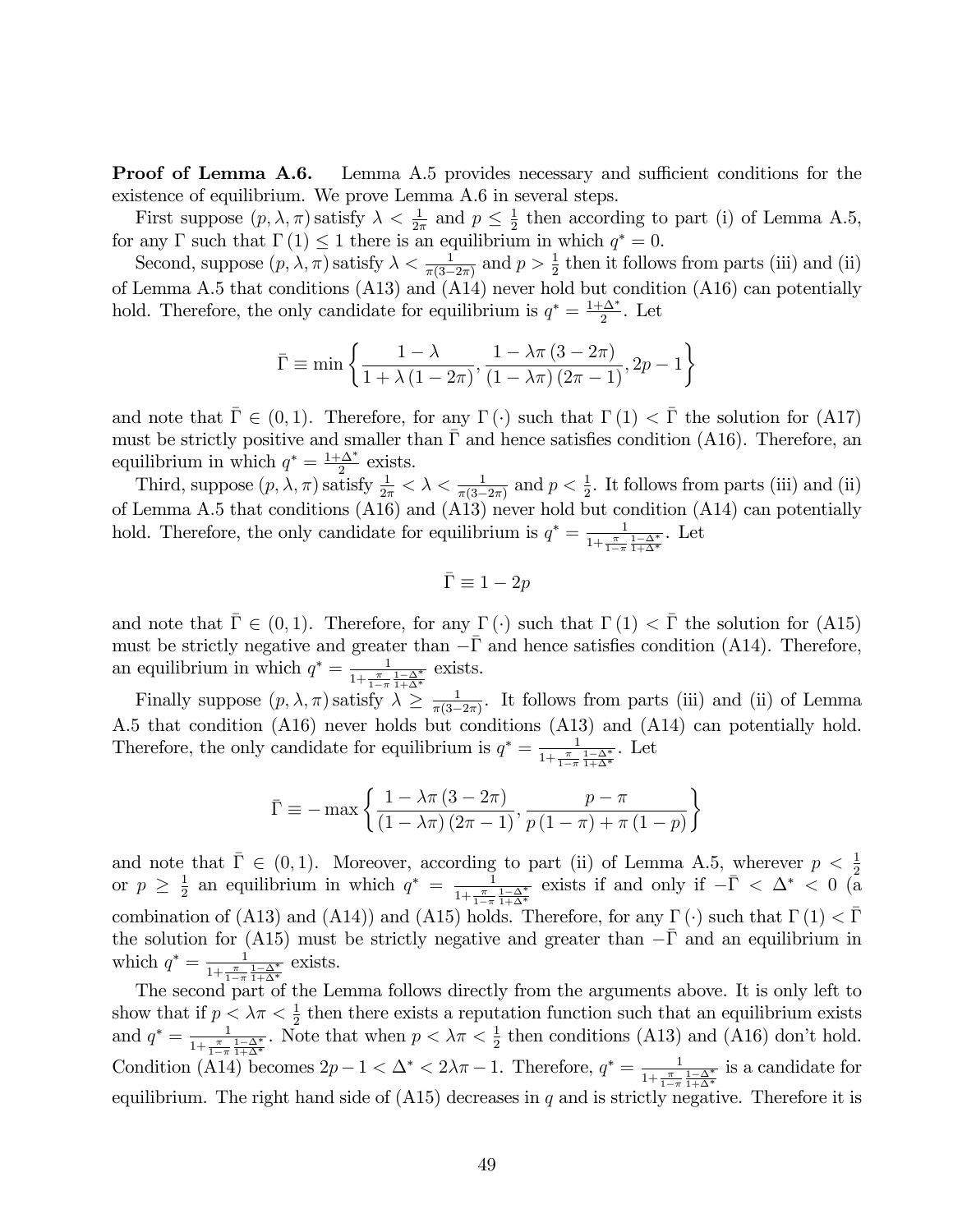greater than  $\Gamma$  $\begin{pmatrix} 1 \end{pmatrix}$  $\frac{1}{1+\frac{1-\lambda}{\lambda}}\frac{1}{p(1-\pi)+(1-p)\pi}$  $\setminus$  $-\Gamma(1)$  and smaller than  $\Gamma\left(\frac{1}{1+\frac{1}{2}}\right)$  $\frac{1-\lambda}{\lambda} \frac{1}{\pi}$  $\overline{) - \Gamma}$  $\begin{pmatrix} 1 \end{pmatrix}$  $\frac{1-\lambda}{1+\frac{1-\lambda}{p+(1-p)(1-\pi)}}$  $\setminus$ . Hence if the function  $\Gamma(\cdot)$  satisfies

$$
2p - 1 < \Gamma\left(\frac{1}{1 + \frac{1 - \lambda}{\lambda} \frac{1}{p(1 - \pi) + (1 - p)\pi}}\right) - \Gamma\left(1\right)
$$

and

$$
\Gamma\left(\frac{1}{1+\frac{1-\lambda}{\lambda}\frac{1}{\pi}}\right) - \Gamma\left(\frac{1}{1+\frac{1-\lambda}{\lambda}\frac{p}{p+(1-p)(1-\pi)}}\right) < 2\lambda\pi - 1
$$

Then an equilibrium exists. Note that this constrains  $\Gamma$  only at 4 points and hence there exists a reputation function that satisfy these conditions.

**Proof of Lemma 5.** The proof follows directly from the first part of Lemma A.6.  $\blacksquare$ 

**Lemma A.7** Suppose the board is value maximizing and is not subject to career concerns.

- (i) If  $p < \frac{1}{2}$  and  $\lambda < \frac{1}{2\pi}$  then  $q^* = 0$ .
- (*ii*) If  $p < \frac{1}{2}$  and  $\lambda \geq \frac{1}{2n}$  $rac{1}{2\pi}$  or  $p \geq \frac{1}{2}$  $\frac{1}{2}$  and  $\lambda \geq \frac{1}{\pi(3-\alpha)}$  $\frac{1}{\pi(3-2\pi)}$  then  $q^* = 1 - \pi$ .

(iii) If 
$$
p \ge \frac{1}{2}
$$
 and  $\lambda < \frac{1}{\pi(3-2\pi)}$  then  $q^* = \frac{1}{2}$ .

**Proof of Lemma A.7.** When the board is value maximizing and is not subject to reputation concerns then  $\Delta$  is exogenously fixed at zero. In that case, conditions (A15) are not required (A17) in Lemma A.5 are not required as  $\Delta$  is determined independently of shareholders' expectations of the board's behavior. The statement in Lemma A.7 then follows by using the same logic of Lemma A.6 for the case where  $\Delta = 0$ . For brevity we omit these arguments. The only place where a difference exists is when  $p < \lambda \pi < \frac{1}{2}$ . According to Lemma A.6, there are reputation functions for which there is an equilibrium in which  $q^* = \frac{1}{1+\pi^2}$  $\frac{1}{1+\frac{\pi}{1-\pi}\frac{1-\Delta^*}{1+\Delta^*}}$ . However, this equilibrium exists if and only if  $\Delta$  is bounded away from zero (in particular, when  $2p-1 < \Delta^* < 2\lambda\pi - 1$ , and hence cannot be tan equilibrium when  $\Delta = 0$ .

#### Lemma A.8

- (i) If  $p < \frac{1}{2}$  and  $\lambda < \frac{1}{2\pi}$  then reputation concerns weakly destroy shareholders' welfare.
- (*ii*) If  $p < \frac{1}{2}$  and  $\lambda \geq \frac{1}{2n}$  $rac{1}{2\pi}$  or  $p \geq \frac{1}{2}$  $\frac{1}{2}$  and  $\lambda \geq \frac{1}{\pi(3-\alpha)}$  $\frac{1}{\pi(3-2\pi)}$  then reputation concerns weakly improve  $shareholders'weltare.$
- (*iii*) If  $p \geq \frac{1}{2}$  $\frac{1}{2}$  and  $\lambda < \frac{1}{\pi(3-2\pi)}$  then reputation concerns weakly destroy shareholders' welfare.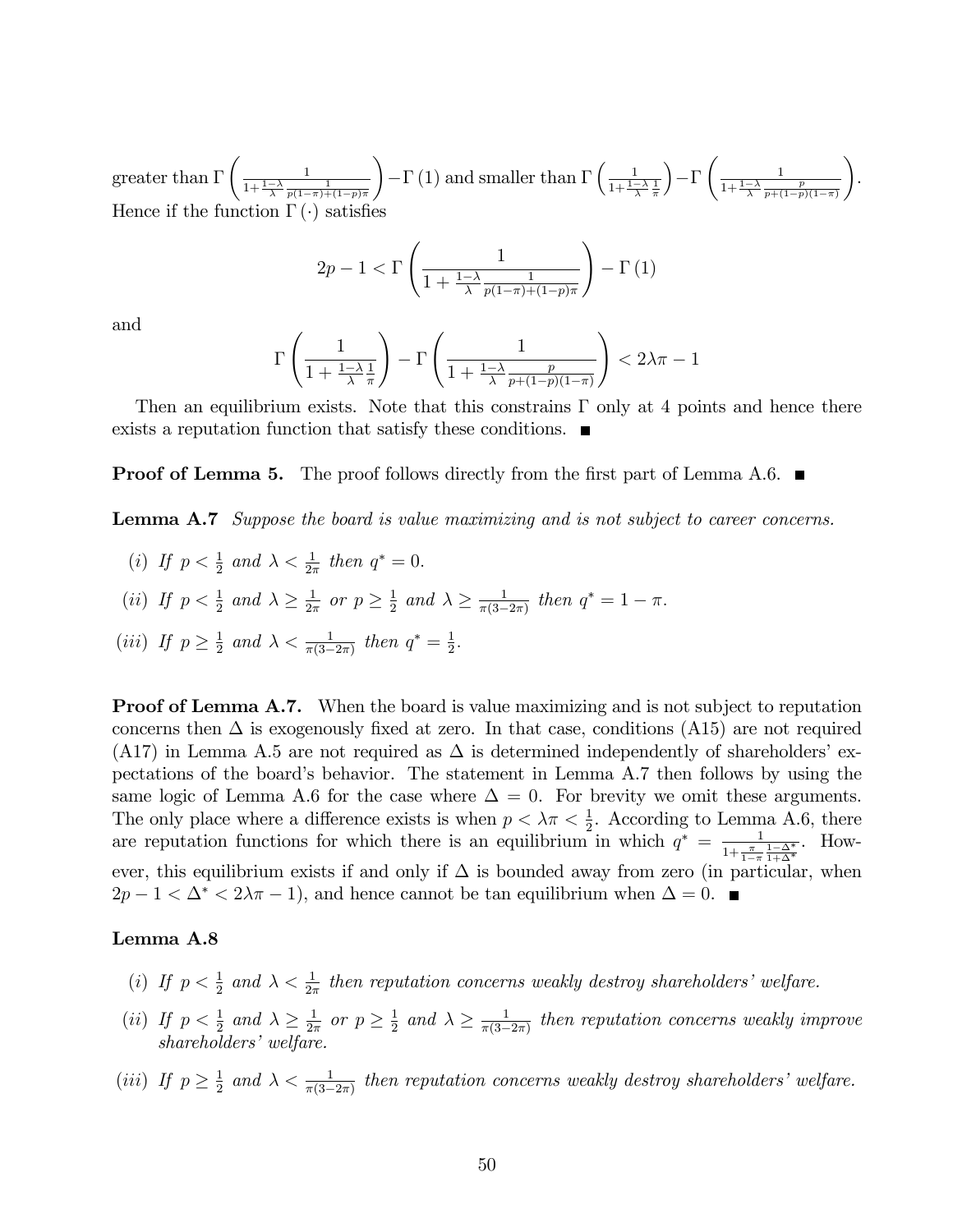**Proof of Lemma A.8.** Consider shareholders' welfare for a given level of q and  $\Delta$ . According to  $(A6)$ 

$$
V(q,\Delta) = 1 - (1-p) \left[ \frac{q}{1-q} - \lambda \left( \frac{q}{1-q} \alpha(q,1,\Delta) - \alpha(q,0,\Delta) \right) - \frac{2q-1}{1-q} (1-\lambda) \cdot 1_{\left\{ q \ge \frac{1+\Delta}{2} \right\}} \right]
$$
\n(A24)

where  $\alpha$   $(q, p, \Delta)$  is given by (A18). Note that  $V(0, \Delta) = 1$  for any  $\Delta$  and that V  $\begin{pmatrix} 1 \end{pmatrix}$  $\frac{1}{1+\frac{\pi}{1-\pi}\frac{1-\Delta}{1+\Delta}}, \Delta$ and  $V\left(\frac{1+\Delta}{2}\right)$ and  $V\left(\frac{1+\Delta}{2},\Delta\right)$  decrease in  $\Delta$ . There are three cases to consider. First, suppose  $p < \frac{1}{2}$  and  $\lambda \leq$  $\frac{1}{2\pi}$ . According to Lemma A.7 shareholders's welfare is 1 in the absence of reputation concerns. According to Lemma A.6 when the board is subject to reputation concerns shareholders's welfare can be either 1 or V  $\begin{pmatrix} 1 \end{pmatrix}$  $\frac{1}{1+\frac{\pi}{1-\pi}\frac{1-\Delta}{1+\Delta}}, \Delta$  $\lambda$  $< 1$  if in addition  $p < \lambda \pi$ . Thus, shareholders welfare weakly decreases when the board had reputation concerns.

Second, suppose  $p < \frac{1}{2}$  and  $\lambda > \frac{1}{2\pi}$  or  $p > \frac{1}{2}$  and  $\lambda \ge \frac{1}{\pi(3-\pi)}$  $\frac{1}{\pi(3-2\pi)}$ . According to Lemma A.7 shareholders's welfare is given by  $V(1 - \pi, 0)$  in the absence of reputation concerns. According to Lemma A.6 when the board is subject to reputation concerns shareholders's welfare is V  $\left(\begin{array}{cc} 1 \end{array}\right)$  $\frac{1}{1+\frac{\pi}{1-\pi}\frac{1-\Delta}{1+\Delta}}, \Delta$  $\lambda$ where  $\Delta < 0$ . Since V  $\bigcup_{n=1}^{\infty}$  $\frac{1}{1+\frac{\pi}{1-\pi}\frac{1-\Delta}{1+\Delta}}, \Delta$  $\lambda$ decreases in  $\Delta$  and at  $\Delta = 0$  we have V  $\left( \begin{array}{cc} 1 \end{array} \right)$  $\frac{1}{1+\frac{\pi}{1-\pi}\frac{1-\Delta}{1+\Delta}}, \Delta$ Í.  $= V (1 - \pi, 0)$ , shareholders welfare increases when the board had reputation concerns.

Third, suppose  $p > \frac{1}{2}$  and  $\lambda < \frac{1}{\pi(3-2\pi)}$ . According to Lemma A.7 shareholders's welfare is given by  $V\left(\frac{1}{2}\right)$  $(\frac{1}{2},0)$  in the absence of reputation concerns. According to Lemma A.6 when the board is subject to reputation concerns shareholders's welfare is  $V\left(\frac{1+\Delta}{2}\right)$  $(\frac{\pm \Delta}{2}, \Delta)$  where  $\Delta > 0$ . Since  $V\left(\frac{1+\Delta}{2}\right)$  $(\frac{1+\Delta}{2}, \Delta)$  decreases in  $\Delta$  and at  $\Delta = 0$  we have  $V(\frac{1+\Delta}{2})$  $\frac{+\Delta}{2},\Delta\big)=\stackrel{\cdot}{V}\big(\frac{1}{2}$  $(\frac{1}{2}, 0)$ , shareholders welfare decreases when the board had reputation concerns.

**Lemma A.9** If  $p < \frac{1}{2}$  or  $\lambda \leq \frac{1}{\pi}$  $\frac{1}{\pi} \frac{1+(2\pi-1)^2}{(3-2\pi)+(2\pi-1)^2}$  then in any equilibrium the direct effect of board's reputational concerns on shareholders' welfare is zero. In all other circumstances, the direct effect is strictly negative only if  $\Gamma(1)$  is sufficiently large.

**Proof of Lemma A.9.** The direct effect of board's reputation concerns measures the change in shareholders' welfare while keeping the manager's effort in collecting information on its equilibrium level in the absence of reputation concerns. There are several cases to consider. First, suppose  $p < \frac{1}{2}$  and  $\lambda < \frac{1}{2\pi}$ . According to Lemma A.7 in the absence of reputation concerns  $q^* = 0$  in equilibrium. According to (A24)  $V(0, \Delta)$  is invariant to  $\Delta$  and hence reputation has no direct effect on shareholders' welfare.

Second, suppose  $p < \frac{1}{2}$  and  $\lambda \geq \frac{1}{2i}$  $\frac{1}{2\pi}$ or  $p \geq \frac{1}{2}$  $\frac{1}{2}$  and  $\lambda \geq \frac{1}{\pi(3-\frac{1}{2})}$  $\frac{1}{\pi(3-2\pi)}$ . According to Lemma A.7 in the absence of reputation concerns  $q = 1 - \pi$ . According to Lemma A.6, with reputation concerns  $q = \frac{1}{1+\pi}$  $\frac{1}{1+\frac{\pi}{1-\pi}}\frac{1-\Delta}{1+\Delta}$  where  $\Delta < 0$ . Note that since an equilibrium exists only if  $\frac{1}{1+\frac{1-\pi}{\pi}}\frac{1-\Delta^*}{1+\Delta^*} > p$ (otherwise the manager has strict incentives to choose  $q = \frac{1}{1+1-\pi}$  $\frac{1}{1+\frac{1-\pi}{\pi}\frac{1-\Delta^*}{1+\Delta^*}}$  inducing the board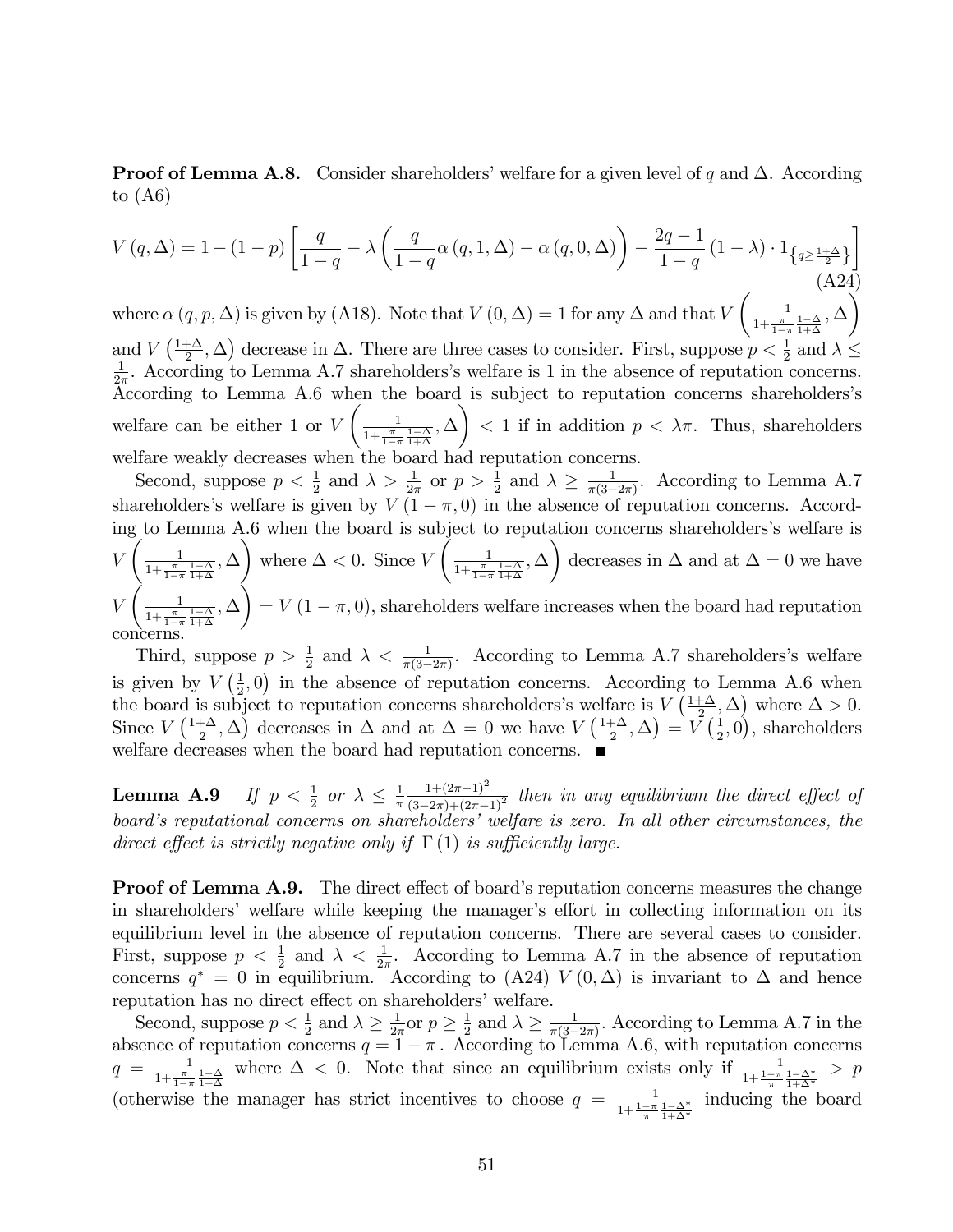to accept the project with probability one) and since  $p > 1 - \pi$  then  $\frac{1}{1 + \frac{1 - \pi}{\pi} \frac{1 - \Delta^*}{1 + \Delta^*}} > 1 - \pi$ . Thus, according to (A24) and (A18), if  $1 - \pi < \frac{1+\Delta}{2}$  then  $V(1 - \pi, \Delta) = V(1 - \pi, 0)$  and reputation has no direct effect on shareholders' welfare. If  $1 - \pi \ge \frac{1+\Delta}{2}$  Then  $V(1-\pi,\Delta) =$  $V(1-\pi,0)-\frac{(1-p)(2\pi-1)(1-\lambda)}{\pi}$  and hence the direct effect is negative. Note that according to Lemma A.5 part (ii) if  $p < \frac{1}{2}$  and  $\lambda \geq \frac{1}{2i}$  $\frac{1}{2\pi}$  or  $p \geq \frac{1}{2}$  $\frac{1}{2}$  and  $\lambda \geq \frac{1}{\pi(3-\alpha)}$  $\frac{1}{\pi(3-2\pi)}$  then either (A13) or (A14) must be satisfied. In particular, if  $p < \frac{1}{2}$  and  $\frac{1}{\pi(3-2\pi)} > \lambda > \frac{1}{2\pi}$  then condition (A14) is satisfied but not condition (A13). Since  $1 - 2\pi < 2p - 1$  if and only if  $1 - \pi < p$  then in this case  $1 - \pi < \frac{1 + \Delta}{2}$  and there is no direct effect. If  $\lambda \ge \frac{1}{\pi(3 - \epsilon)}$  $\frac{1}{\pi(3-2\pi)}$  then the combination of conditions (A13) and (A14) become

$$
\max\left\{\frac{1-\lambda\pi\,(3-2\pi)}{(1-\lambda\pi)\,(2\pi-1)},\frac{p-\pi}{p\,(1-\pi)+\pi\,(1-p)}\right\} < \Delta^* < 0\tag{A13}
$$

Note that  $\frac{p-\pi}{p(1-\pi)+\pi(1-p)} < 1-2\pi \Leftrightarrow p \geq \frac{1}{2}$  $\frac{1}{2}$ . Hence, if  $p < \frac{1}{2}$  then  $\Delta^* > 1 - 2\pi$  and there is no direct effect. If  $p \geq \frac{1}{2}$  $\frac{1}{2}$  and  $\frac{1-\lambda\pi(3-2\pi)}{(1-\lambda\pi)(2\pi-1)} < 1-2\pi \Leftrightarrow \lambda > \frac{1+(2\pi-1)^2}{\pi(3-2\pi)+\pi(2\pi-1)^2}$  then there are reputation functions for which  $\Delta^*$  < 1 – 2 $\pi$  and (A13) is satisfied. For these functions, the direct effect is negative.

Third, suppose  $p \geq \frac{1}{2}$  $\frac{1}{2}$  and  $\lambda < \frac{1}{\pi(3-2\pi)}$ . According to Lemma A.7 in the absence of reputation concerns  $q=\frac{1}{2}$ <sup>1</sup>/<sub>2</sub>. According to Lemma A.6, with reputation concerns  $q = \frac{1+\Delta}{2}$  where  $\Delta > 0$ . Therefore,  $\frac{1+\Delta}{2} > \frac{1}{2}$ <sup>1</sup>/<sub>2</sub>. As before, an equilibrium exists only if  $\frac{1}{1+\frac{1-\pi}{\pi}\frac{1-\Delta^*}{1+\Delta^*}} > p$  and since  $\pi > \frac{1}{2}$ and  $\Delta^* > 0$  then  $\frac{1}{1 + \frac{1 - \pi}{\pi} \frac{1 - \Delta^*}{1 + \Delta^*}} > \frac{1}{2}$  $\frac{1}{2}$ . Moreover, According to Lemma A.5 part (iii) if  $p \geq \frac{1}{2}$  $rac{1}{2}$  and  $\lambda < \frac{1}{\pi(3-2\pi)}$  then condition (A16) must hold. Therefore,  $\Delta^* < 2p - 1$ . Note that  $2p - 1 <$  $2\pi - 1 \Leftrightarrow p < \pi$  which always holds. Moreover,  $\frac{1}{2} > \frac{1}{1 + \frac{\pi}{1 - \pi}}$  $\frac{1}{1+\frac{\pi}{1-\pi}}\frac{1-\Delta^*}{1+\Delta^*} \Leftrightarrow \Delta^* < 2\pi - 1$ . Therefore,  $1-\pi$ 1  $\frac{1}{2}$   $\in$  $\begin{pmatrix} 1 \end{pmatrix}$  $\frac{1}{1+\frac{\pi}{1-\pi}\frac{1-\Delta^*}{1+\Delta^*}}, \frac{1}{1+\frac{1-\pi}{\pi}}$  $1 + \frac{1 - \pi}{\pi} \frac{1 - \Delta^*}{1 + \Delta^*}$  $\lambda$ . In that case, according to (A24) and (A18)  $V\left(\frac{1}{2}\right)$  $(\frac{1}{2}, \Delta) = V(\frac{1}{2})$  $(\frac{1}{2}, 0)$ and there is no direct effect.

**Proof of Lemma 6.** According to Lemma A.6 and Lemma A.5, if in equilibrium  $\Delta^* \leq 0$ then  $q^* < \frac{1+\Delta^*}{2} < \frac{1}{2}$  $\frac{1}{2}$  and if  $\Delta^* > 0$  then  $q^* = \frac{1+\Delta^*}{2} > \frac{1}{2}$  $\frac{1}{2}$ . This completes the proof

**Proof of Lemma 7.** Suppose  $p < \frac{1}{2}$  and  $\lambda < \frac{1}{2\pi}$ . According to Lemma A.7, in the absence of reputation concerns the manager chooses  $q^* = 0$  and his expected utility is given by p. According to Lemma A.6, in the presence of reputation concerns, the manager's chooses either  $q^* = 0$  or  $q^* = \frac{1}{1+\pi}$  $\frac{1}{1+\frac{\pi}{1-\pi}}\frac{1-\Delta^*}{1+\Delta^*}$  where  $\Delta^*$  < 0. In the former case the manager's expected utility is p as well. In the latter case, the manager's expected utility is smaller than p if and only if

$$
\mathbb{E}\left[u_M\left(\frac{1}{1+\frac{\pi}{1-\pi}\frac{1-\Delta^*}{1+\Delta^*}},\Delta^*\right)\right] \geq p \Leftrightarrow \Delta^* \leq 2\lambda\pi - 1
$$

According to Lemma A.5, if  $q^* = \frac{1}{1+\pi}$  $\frac{1}{1+\frac{\pi}{1-\pi}\frac{1-\Delta^*}{1+\Delta^*}}$  then either (A13) or (A14) must hold. However,